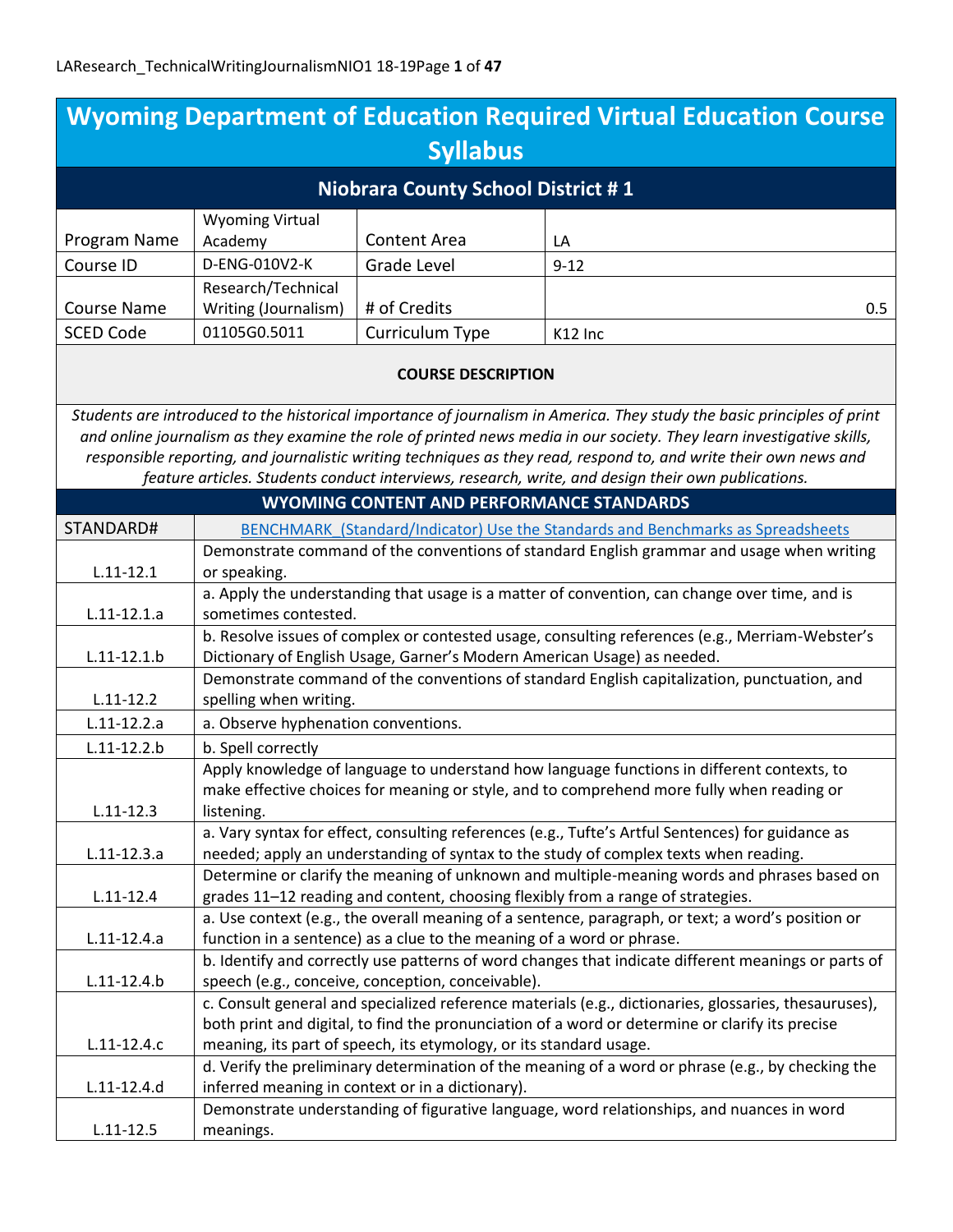|                 | a. Interpret figures of speech (e.g., hyperbole, paradox) in context and analyze their role in the                                                           |
|-----------------|--------------------------------------------------------------------------------------------------------------------------------------------------------------|
| $L.11-12.5.a$   | text.                                                                                                                                                        |
| $L.11 - 12.5.b$ | b. Analyze nuances in the meaning of words with similar denotations.                                                                                         |
|                 | Acquire and use accurately general academic and domain-specific words and phrases, sufficient                                                                |
|                 | for reading, writing, speaking, and listening at the college and career readiness level; demonstrate                                                         |
|                 | independence in gathering vocabulary knowledge when considering a word or phrase important                                                                   |
| $L.11 - 12.6$   | to comprehension or expression.                                                                                                                              |
|                 | Cite strong and thorough textual evidence to support analysis of what the text says explicitly as                                                            |
|                 | well as inferences drawn from the text, including determining where the text leaves matters                                                                  |
| RI.11-12.1      | uncertain.                                                                                                                                                   |
|                 | Determine two or more central ideas of a text and analyze their development over the course of                                                               |
|                 | the text, including how they interact and build on one another to provide a complex analysis;                                                                |
| RI.11-12.2      | provide an objective summary of the text.                                                                                                                    |
|                 | Analyze a complex set of ideas or sequence of events and explain how specific individuals, ideas,                                                            |
| RI.11-12.3      | or events interact and develop over the course of the text.                                                                                                  |
|                 | Determine the meaning of words and phrases as they are used in a text, including figurative,                                                                 |
|                 | connotative, and technical meanings; analyze how an author uses and refines the meaning of a                                                                 |
|                 | key term or terms over the course of a text (e.g., how Madison defines faction in Federalist No.                                                             |
| RI.11-12.4      | $10$ ).                                                                                                                                                      |
|                 | Analyze and evaluate the effectiveness of the structure an author uses in his or her exposition or                                                           |
| RI.11-12.5      | argument, including whether the structure makes points clear, convincing, and engaging.                                                                      |
|                 | Determine an author's point of view or purpose in a text in which the rhetoric is particularly                                                               |
|                 | effective, analyzing how style and content contribute to the power, persuasiveness, or beauty of                                                             |
| RI.11-12.6      | the text.                                                                                                                                                    |
|                 | Integrate and evaluate multiple sources of information presented in different media or formats                                                               |
| RI.11-12.7      | (e.g., visually, quantitatively) as well as in words in order to address a question or solve a problem.                                                      |
|                 | By the end of grade 11, read and comprehend literary nonfiction in the grades 11-CCR text                                                                    |
|                 | complexity band proficiently, with scaffolding as needed at the high end of the range. By the end                                                            |
|                 | of grade 12, read and comprehend literary nonfiction at the high end of the grades 11-CCR text                                                               |
| RI.11-12.10     | complexity band independently and proficiently                                                                                                               |
|                 | Initiate and participate effectively in a range of collaborative discussions (one-on-one, in groups,                                                         |
|                 | and teacher-led) with diverse partners on grades 11-12 topics, texts, and issues, building on                                                                |
| SL.11-12.1      | others' ideas and expressing their own clearly and persuasively.                                                                                             |
|                 | a. Come to discussions prepared, having read and researched material under study; explicitly                                                                 |
|                 | draw on that preparation by referring to evidence from texts and other research on the topic or                                                              |
| SL.11-12.1.a    | issue to stimulate a thoughtful, well-reasoned exchange of ideas.                                                                                            |
| SL.11-12.1.b    | b. Work with peers to promote civil, democratic discussions and decision making, set clear goals<br>and deadlines, and establish individual roles as needed. |
|                 | c. Propel conversations by posing and responding to questions that probe reasoning and                                                                       |
|                 | evidence; ensure a hearing for a full range of positions on a topic or issue; clarify, verify, or                                                            |
| SL.11-12.1.c    | challenge ideas and conclusions; and promote divergent and creative perspectives.                                                                            |
|                 | d. Respond thoughtfully to diverse perspectives; synthesize comments, claims, and evidence                                                                   |
|                 | made on all sides of an issue; resolve contradictions when possible; and determine what                                                                      |
| SL.11-12.1.d    | additional information or research is required to deepen the investigation or complete the task.                                                             |
|                 | Integrate multiple sources of information presented in diverse formats and media (e.g., visually,                                                            |
|                 | quantitatively, orally) in order to make informed decisions and solve problems, evaluating the                                                               |
| SL.11-12.2      | credibility and accuracy of each source and noting any discrepancies among the data.                                                                         |
|                 | Evaluate a speaker's point of view, reasoning, and use of evidence and rhetoric, assessing the                                                               |
| SL.11-12.3      | stance, premises, links among ideas, word choice, points of emphasis, and tone used.                                                                         |
|                 |                                                                                                                                                              |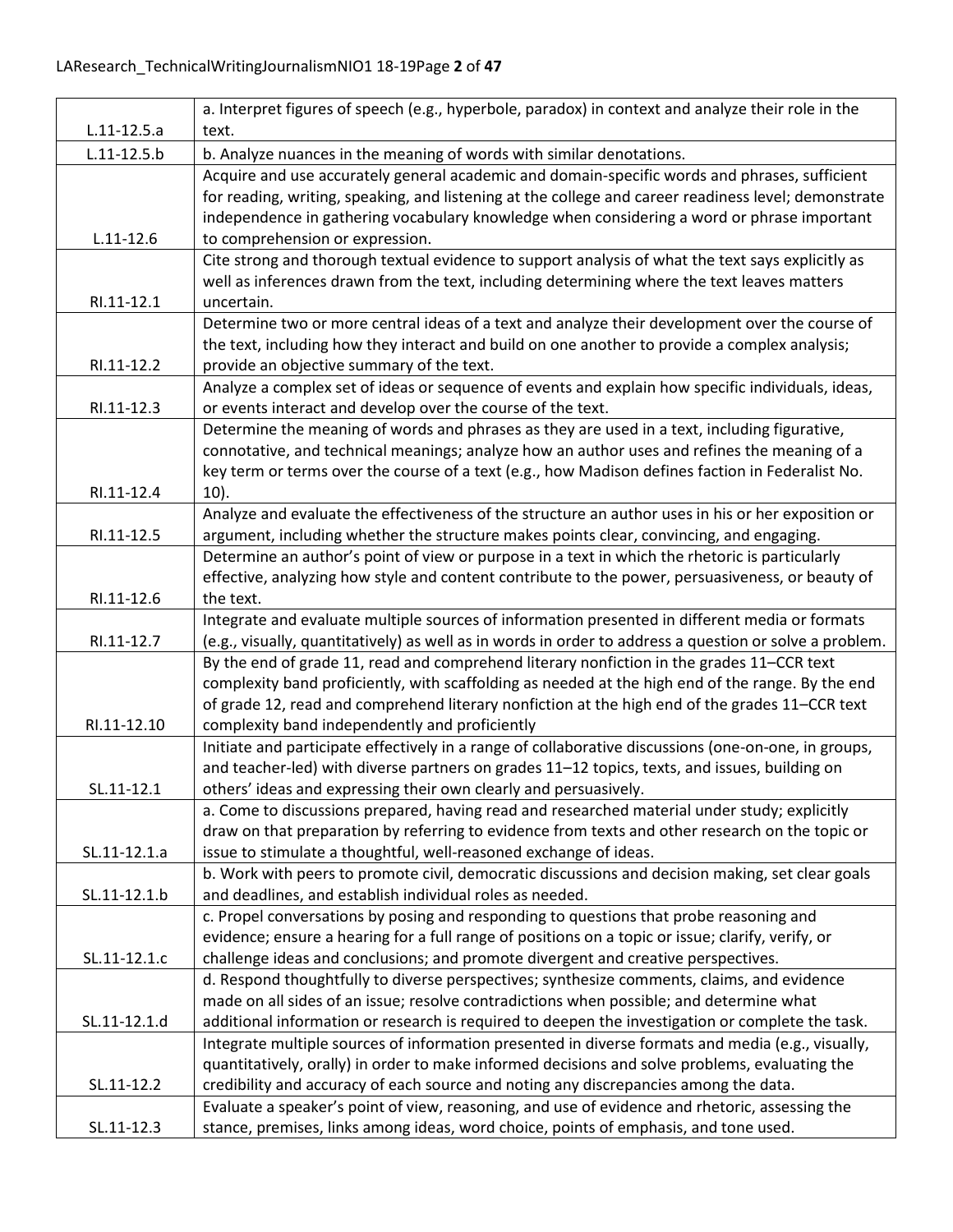|               | Present information, findings, and supporting evidence, conveying a clear and distinct                                                                |
|---------------|-------------------------------------------------------------------------------------------------------------------------------------------------------|
|               | perspective, such that listeners can follow the line of reasoning, alternative or opposing                                                            |
|               | perspectives are addressed, and the organization, development, substance, and style are                                                               |
| SL.11-12.4    | appropriate to purpose, audience, and a range of formal and informal tasks.                                                                           |
|               | Make strategic use of digital media (e.g., textual, graphical, audio, visual, and interactive                                                         |
|               | elements) in presentations to enhance understanding of findings, reasoning, and evidence and to                                                       |
| SL.11-12.5    | add interest.                                                                                                                                         |
|               | Adapt speech to a variety of contexts and tasks, demonstrating a command of formal English                                                            |
|               | when indicated or appropriate. (See grades 11-12 Language standards 1 and 3 on page 54 for                                                            |
| SL.11-12.6    | specific expectations.)                                                                                                                               |
|               | Write arguments to support claims in an analysis of substantive topics or texts, using valid                                                          |
| $W.11 - 12.1$ | reasoning and relevant and sufficient evidence.                                                                                                       |
|               | a. Introduce precise, knowledgeable claim(s), establish the significance of the claim(s), distinguish                                                 |
|               | the claim(s) from alternate or opposing claims, and create an organization that logically sequences                                                   |
| $W.11-12.1.a$ | claim(s), counterclaims, reasons, and evidence.                                                                                                       |
|               | b. Develop claim(s) and counterclaims fairly and thoroughly, supplying the most relevant evidence                                                     |
|               | for each while pointing out the strengths and limitations of both in a manner that anticipates the                                                    |
| $W.11-12.1.b$ | audience's knowledge level, concerns, values, and possible biases.                                                                                    |
|               | c. Use words, phrases, and clauses as well as varied syntax to link the major sections of the text,                                                   |
|               | create cohesion, and clarify the relationships between claim(s) and reasons, between reasons and<br>evidence, and between claim(s) and counterclaims. |
| W.11-12.1.c   |                                                                                                                                                       |
| $W.11-12.1.d$ | e. Provide a concluding statement or section that follows from and supports the argument                                                              |
|               | presented.<br>Write informative/explanatory texts to examine and convey complex ideas, concepts, and                                                  |
|               | information clearly and accurately through the effective selection, organization, and analysis of                                                     |
| $W.11-12.2$   | content.                                                                                                                                              |
|               | a. Introduce a topic; organize complex ideas, concepts, and information so that each new element                                                      |
|               | builds on that which precedes it to create a unified whole; include formatting (e.g., headings),                                                      |
| W.11-12.2.a   | graphics (e.g., figures, tables), and multimedia when useful to aiding comprehension.                                                                 |
|               | b. Develop the topic thoroughly by selecting the most significant and relevant facts, extended                                                        |
|               | definitions, concrete details, quotations, or other information and examples appropriate to the                                                       |
| W.11-12.2.b   | audience's knowledge of the topic.                                                                                                                    |
|               | c. Use appropriate and varied transitions and syntax to link the major sections of the text, create                                                   |
| W.11-12.2.c   | cohesion, and clarify the relationships among complex ideas and concepts.                                                                             |
|               | d. Use precise language, domain-specific vocabulary, and techniques such as metaphor, simile,                                                         |
| W.11-12.2.d   | and analogy to manage the complexity of the topic.                                                                                                    |
|               | e. Establish and maintain a formal style and objective tone while attending to the norms and                                                          |
| W.11-12.2.e   | conventions of the discipline in which they are writing.                                                                                              |
|               | f. Provide a concluding statement or section that follows from and supports the information or                                                        |
| $W.11-12.2.f$ | explanation presented (e.g., articulating implications or the significance of the topic).                                                             |
|               | Write narratives to develop real or imagined experiences or events using effective technique,                                                         |
| $W.11-12.3$   | well-chosen details, and well-structured event sequences.                                                                                             |
|               | a. Engage and orient the reader by setting out a problem, situation, or observation and its                                                           |
|               | significance, establishing one or multiple point(s) of view, and introducing a narrator and/or                                                        |
| W.11-12.3.a   | characters; create a smooth progression of experiences or events.                                                                                     |
|               | b. Use narrative techniques, such as dialogue, pacing, description, reflection, and multiple plot                                                     |
| W.11-12.3.b   | lines, to develop experiences, events, and/or characters.                                                                                             |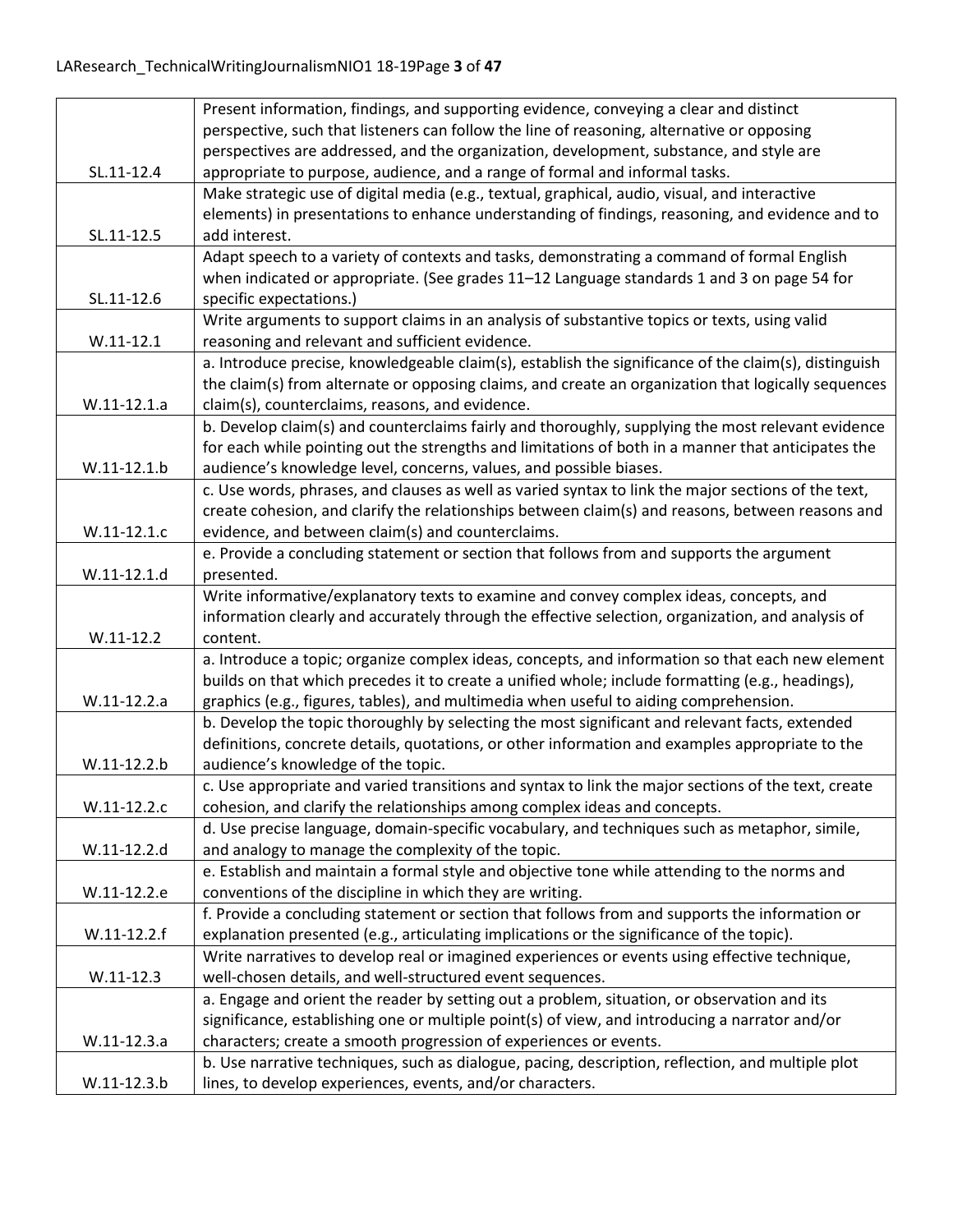|                               | c. Use a variety of techniques to sequence events so that they build on one another to create a                                           |                                                      |                                                                                                       |  |
|-------------------------------|-------------------------------------------------------------------------------------------------------------------------------------------|------------------------------------------------------|-------------------------------------------------------------------------------------------------------|--|
|                               | coherent whole and build toward a particular tone and outcome (e.g., a sense of mystery,                                                  |                                                      |                                                                                                       |  |
| W.11-12.3.c                   | suspense, growth, or resolution).                                                                                                         |                                                      |                                                                                                       |  |
| W.11-12.3.d                   |                                                                                                                                           | the experiences, events, setting, and/or characters. | d. Use precise words and phrases, telling details, and sensory language to convey a vivid picture of  |  |
|                               |                                                                                                                                           |                                                      |                                                                                                       |  |
| W.11-12.3.e                   | e. Provide a conclusion that follows from and reflects on what is experienced, observed, or<br>resolved over the course of the narrative. |                                                      |                                                                                                       |  |
|                               | Produce clear and coherent writing in which the development, organization, and style are                                                  |                                                      |                                                                                                       |  |
|                               | appropriate to task, purpose, and audience. (Grade-specific expectations for writing types are                                            |                                                      |                                                                                                       |  |
| $W.11-12.4$                   | defined in standards 1-3 above.)                                                                                                          |                                                      |                                                                                                       |  |
|                               |                                                                                                                                           |                                                      | Develop and strengthen writing as needed by planning, revising, editing, rewriting, or trying a new   |  |
|                               |                                                                                                                                           |                                                      | approach, focusing on addressing what is most significant for a specific purpose and audience.        |  |
| $W.11-12.5$                   | including grades 11-12 on page 54.)                                                                                                       |                                                      | (Editing for conventions should demonstrate command of Language standards 1-3 up to and               |  |
|                               |                                                                                                                                           |                                                      | Use technology, including the Internet, to produce, publish, and update individual or shared          |  |
| $W.11-12.6$                   |                                                                                                                                           |                                                      | writing products in response to ongoing feedback, including new arguments or information.             |  |
|                               |                                                                                                                                           |                                                      | Conduct short as well as more sustained research projects to answer a question (including a self-     |  |
|                               |                                                                                                                                           |                                                      | generated question) or solve a problem; narrow or broaden the inquiry when appropriate;               |  |
|                               |                                                                                                                                           |                                                      | synthesize multiple sources on the subject, demonstrating understanding of the subject under          |  |
| $W.11-12.7$                   | investigation.                                                                                                                            |                                                      |                                                                                                       |  |
|                               |                                                                                                                                           |                                                      | Gather relevant information from multiple authoritative print and digital sources, using advanced     |  |
|                               |                                                                                                                                           |                                                      | searches effectively; assess the strengths and limitations of each source in terms of the task,       |  |
|                               | purpose, and audience; integrate information into the text selectively to maintain the flow of                                            |                                                      |                                                                                                       |  |
| $W.11-12.8$                   | ideas, avoiding plagiarism and overreliance on any one source and following a standard format for<br>citation.                            |                                                      |                                                                                                       |  |
| $W.11-12.9$                   | Draw evidence from literary or informational texts to support analysis, reflection, and research.                                         |                                                      |                                                                                                       |  |
|                               | b. Apply grades 11-12 Reading standards to literary nonfiction (e.g., "Delineate and evaluate the                                         |                                                      |                                                                                                       |  |
|                               | reasoning in seminal U.S. texts, including the application of constitutional principles and use of                                        |                                                      |                                                                                                       |  |
|                               | legal reasoning [e.g., in U.S. Supreme Court Case majority opinions and dissents] and the                                                 |                                                      |                                                                                                       |  |
|                               | premises, purposes, and arguments in works of public advocacy [e.g., The Federalist, presidential                                         |                                                      |                                                                                                       |  |
| W.11-12.9.b                   | addresses]").                                                                                                                             |                                                      |                                                                                                       |  |
|                               |                                                                                                                                           |                                                      | Write routinely over extended time frames (time for research, reflection, and revision) and           |  |
| $W.11 - 12.10$                |                                                                                                                                           |                                                      | shorter time frames (a single sitting or a day or two) for a range of tasks, purposes, and audiences. |  |
|                               |                                                                                                                                           | <b>SCOPE AND SEQUENCE</b>                            |                                                                                                       |  |
|                               | <b>UNIT OUTLINE</b>                                                                                                                       | STANDARD#                                            | <b>OUTCOMES</b><br>OBJECTIVES/STUDENT CENTERED GOALS                                                  |  |
|                               |                                                                                                                                           | $L.11-12.1, a-b$                                     |                                                                                                       |  |
|                               |                                                                                                                                           | $L.11-12.2$ , a-b                                    | Review course requirements.                                                                           |  |
|                               |                                                                                                                                           | $L.11-12.3, a$                                       |                                                                                                       |  |
|                               |                                                                                                                                           | L.11-12.4, a-d                                       | Describe different platforms.                                                                         |  |
| Unit 1: News: Then and Now    |                                                                                                                                           | $L.11 - 12.6$                                        |                                                                                                       |  |
| Lesson 1: Course Introduction |                                                                                                                                           | RI.11-12.10                                          | List common tools used by journalists.                                                                |  |
|                               |                                                                                                                                           | $SL.1 - 12.6$                                        |                                                                                                       |  |
|                               |                                                                                                                                           | $W.11 - 12.4$                                        | Describe the impact of the free press on the                                                          |  |
|                               |                                                                                                                                           | W.11-12.9, b                                         | political and social history of the United                                                            |  |
|                               |                                                                                                                                           | $W.11-12.10$                                         | States.                                                                                               |  |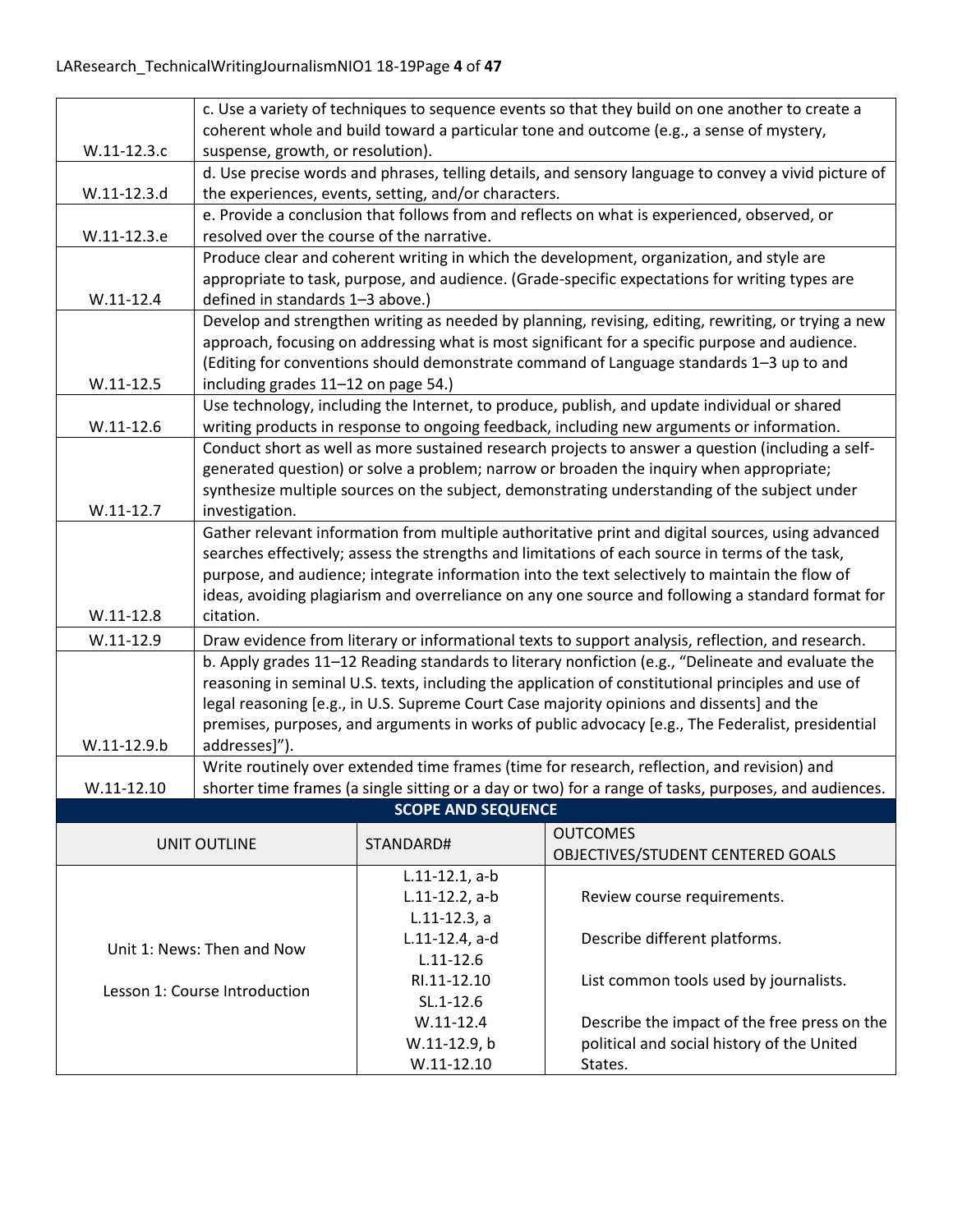|                                      |                   | Identify news values.                        |
|--------------------------------------|-------------------|----------------------------------------------|
|                                      |                   |                                              |
|                                      |                   | Define free press.                           |
|                                      |                   |                                              |
|                                      |                   | Summarize the function of an independent     |
|                                      |                   | press in a free society.                     |
|                                      |                   |                                              |
|                                      |                   | Contrast the media in free societies with    |
|                                      |                   | the public media in non-free societies.      |
|                                      |                   |                                              |
|                                      |                   | Recall important people and events in        |
|                                      | $L.11-12.1, a-b$  | journalistic history.                        |
| Unit 1: News: Then and Now           | $L.11-12.2$ , a-b |                                              |
|                                      | $L.11-12.3, a$    | Describe the impact of the free press on the |
| Lesson 2: The Value of News-Then and | L.11-12.4, a-d    | political and social history of the United   |
| <b>Now</b>                           | $L.11 - 12.6$     | States.                                      |
|                                      | RI.11-12.1        |                                              |
|                                      | RI.11-12.3        | Identify significant trends in the           |
|                                      | RI.11-12.7        | development of journalism from the           |
|                                      | RI.11-12.10       | introduction of the Gutenberg press to       |
|                                      | SL.11-12.1, a-d   | today.                                       |
|                                      | SL.11-12.2        |                                              |
|                                      | SL.11-12.3        | Explain the impact of new technologies on    |
|                                      | SL.11-12.4        | news and how it is reported.                 |
|                                      | SL.11-12.6        |                                              |
|                                      | $W.11-12.4$       | Define various genres of news stories.       |
|                                      | W.11-12.9, b      |                                              |
|                                      | $W.11 - 12.10$    | Discuss news mediums.                        |
|                                      |                   | Recall important people and events in        |
|                                      |                   | journalistic history.                        |
|                                      | $L.11-12.1, a-b$  |                                              |
|                                      | $L.11-12.2$ , a-b | Identify news values.                        |
| Unit 1: News: Then and Now           | $L.11-12.3$ , a   |                                              |
|                                      | $L.11-12.4$ , a-d | Describe the impact of the free press on the |
| Lesson 3: Reporter's Reflection 1    | $L.11 - 12.6$     | political and social history of the United   |
|                                      | RI.11-12.10       | States.                                      |
|                                      | $W.11-12.4$       |                                              |
|                                      | W.11-12.9, b      | Explain the impact of new technologies on    |
|                                      | $W.11-12.10$      | news and how it is reported.                 |
|                                      | $L.11-12.1, a-b$  | Recall important people and events in        |
|                                      | $L.11-12.2$ , a-b | journalistic history.                        |
|                                      | $L.11-12.3, a$    |                                              |
|                                      | L.11-12.4, a-d    | Describe the impact of the free press on the |
| Unit 1: News: Then and Now           | $L.11 - 12.6$     | political and social history of the United   |
|                                      | RI.11-12.1        | States.                                      |
| Lesson 4: Reporter's Reflection 2    | RI.11-12.2        |                                              |
|                                      | RI.11-12.4        | Identify news values.                        |
|                                      | RI.11-12.10       |                                              |
|                                      | $W.11-12.4$       | Locate a story that has run in the past      |
|                                      | W.11-12.9, b      | month about our current president. Identify  |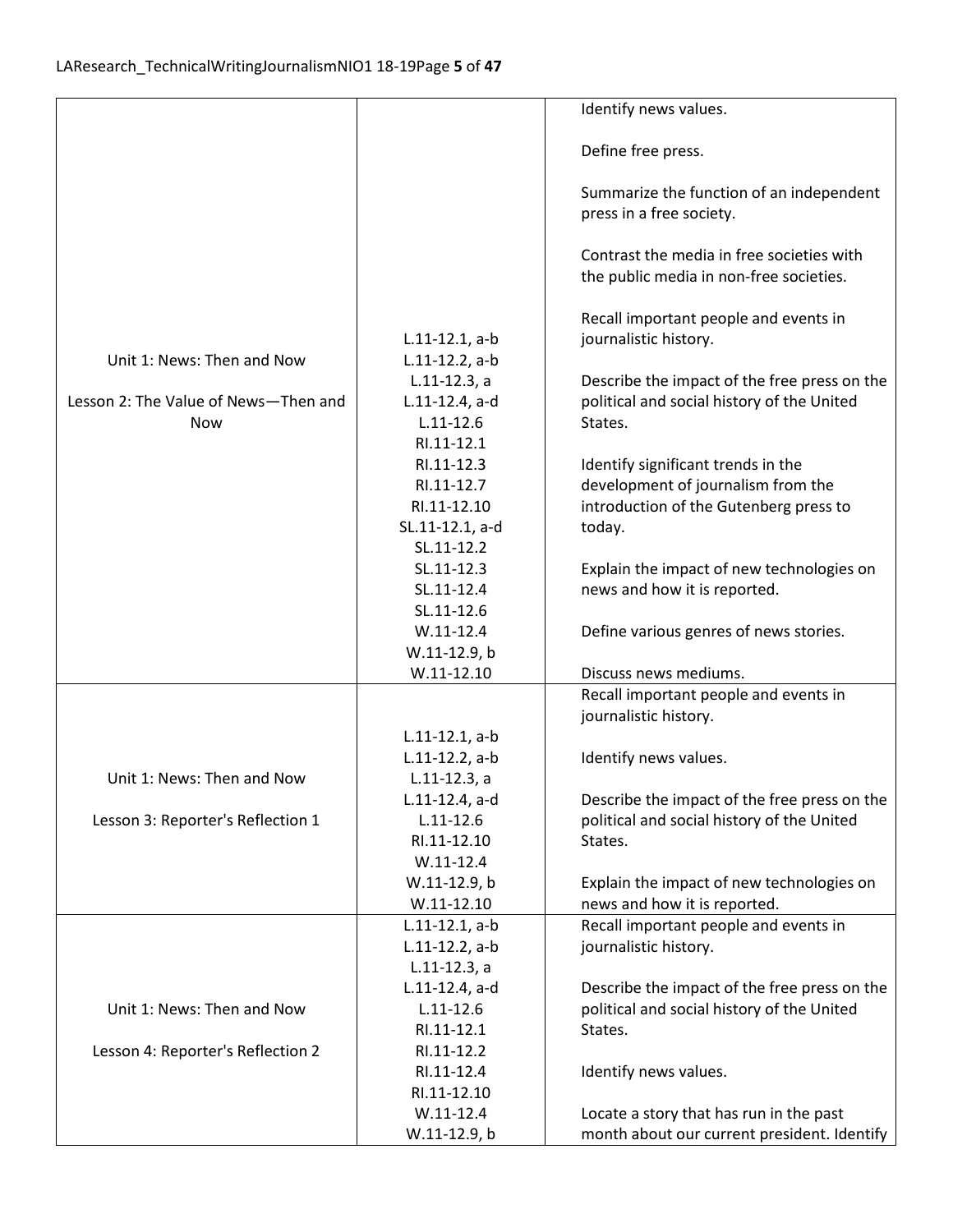|                                                                           | $W.11-12.10$                                                                                                                | at least two of the following five news<br>values: timeliness, proximity, novelty,<br>conflict, or impact that this story contains.<br>Write a sentence for each one you can<br>identify and how it meets the criteria. Post<br>your findings in your journal.            |
|---------------------------------------------------------------------------|-----------------------------------------------------------------------------------------------------------------------------|---------------------------------------------------------------------------------------------------------------------------------------------------------------------------------------------------------------------------------------------------------------------------|
|                                                                           |                                                                                                                             | Determine or clarify the meaning of<br>unknown and multiple-meaning words and<br>phrases, choosing flexibly from a range of<br>strategies, such as context clues, word<br>patterns, inference, and use of reference<br>materials when reading, writing, or<br>speaking.   |
|                                                                           |                                                                                                                             | Use academic and domain-specific words<br>when reading, writing, and speaking.                                                                                                                                                                                            |
|                                                                           |                                                                                                                             | Determine the meaning of academic and<br>domain-specific words.                                                                                                                                                                                                           |
|                                                                           |                                                                                                                             | Use standard English conventions including<br>grammar, punctuation, and spelling when<br>writing.                                                                                                                                                                         |
|                                                                           |                                                                                                                             | Recall important people and events in<br>journalistic history.                                                                                                                                                                                                            |
|                                                                           |                                                                                                                             | Identify news values.                                                                                                                                                                                                                                                     |
|                                                                           | $L.11-12.1, a-b$<br>$L.11-12.2$ , a-b                                                                                       | Retrieve the two articles that you read<br>about a former and the current president.<br>Consider your observations on the two<br>pieces. By comparing and contrasting your<br>former president news story with your<br>current president news story, share with           |
| Unit 1: News: Then and Now<br>Lesson 5: Discussion-A Date With<br>History | $L.11-12.3, a$<br>L.11-12.4, a-d<br>$L.11 - 12.6$<br>RI.11-12.1<br>RI.11-12.3<br>RI.11-12.4<br>RI.11-12.6                   | your classmates what you have learned<br>about the nature of news and how it has<br>changed over time. Think about news<br>values and trends in journalism to inform<br>your responses.                                                                                   |
|                                                                           | RI.11-12.10<br>SL.11-12.1, a-d<br>SL.11-12.4<br>SL.11-12.6<br>W.11-12.2, a-f<br>$W.11-12.4$<br>W.11-12.9, b<br>$W.11-12.10$ | Things to think about as you write your<br>posts:<br>Has the language used in news<br>stories changed over time?<br>Does the very definition of news or<br>$\bullet$<br>news values seem different?<br>Does what passes as fact in the<br>٠<br>news story seem different? |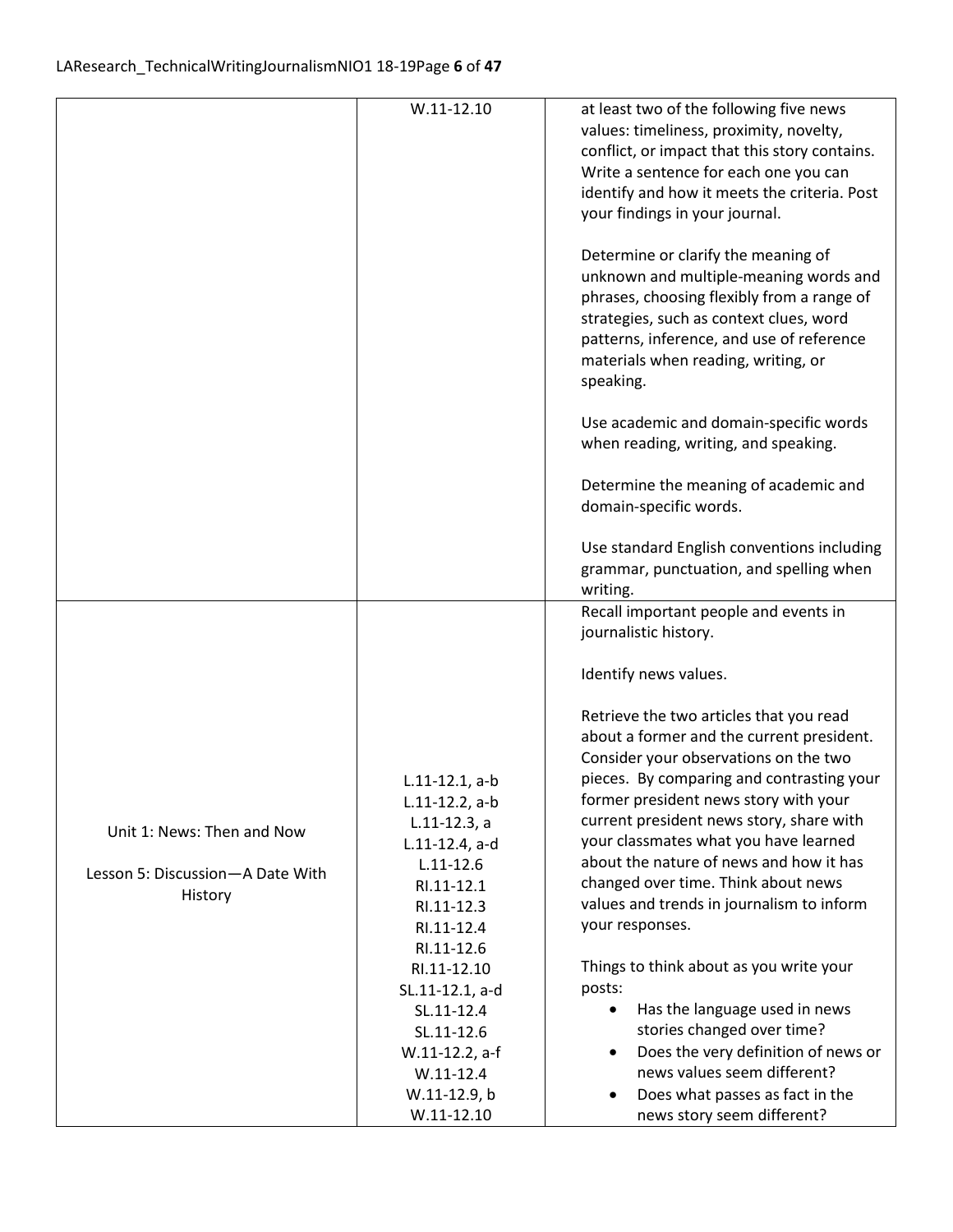|                              |                                       | Is the presentation different, such<br>$\bullet$<br>as quality of photographs and<br>enhanced multimedia?<br>What is each of the story's sources<br>(attribution) and is there anything<br>to note about similarities or<br>differences?                                |
|------------------------------|---------------------------------------|-------------------------------------------------------------------------------------------------------------------------------------------------------------------------------------------------------------------------------------------------------------------------|
|                              |                                       | Determine or clarify the meaning of<br>unknown and multiple-meaning words and<br>phrases, choosing flexibly from a range of<br>strategies, such as context clues, word<br>patterns, inference, and use of reference<br>materials when reading, writing, or<br>speaking. |
|                              |                                       | Use academic and domain-specific words<br>when reading, writing, and speaking.                                                                                                                                                                                          |
|                              |                                       | Determine the meaning of academic and<br>domain-specific words.                                                                                                                                                                                                         |
|                              |                                       | Use standard English conventions including<br>grammar, punctuation, and spelling when<br>writing.                                                                                                                                                                       |
|                              |                                       | Define various genres of news stories.                                                                                                                                                                                                                                  |
|                              |                                       | Define and use keywords and vocabulary<br>present in different media.                                                                                                                                                                                                   |
|                              |                                       | Explain the impact of new technologies on<br>news and how it is reported.                                                                                                                                                                                               |
|                              |                                       | Identify characteristics of various mediums.                                                                                                                                                                                                                            |
| Unit 1: News: Then and Now   |                                       | Identify news values and understand them                                                                                                                                                                                                                                |
| Lesson 7: Medium and Message | $L.11-12.4$ , a-d                     | across the mediums.                                                                                                                                                                                                                                                     |
|                              | RI.11-12.1<br>RI.11-12.4              | Evaluate when to use various mediums.                                                                                                                                                                                                                                   |
|                              | RI.11-12.5                            | Analyze the differences and similarities                                                                                                                                                                                                                                |
|                              | RI.11-12.6                            | between journalism and public relations                                                                                                                                                                                                                                 |
|                              | RI.11-12.7<br>RI.11-12.10             | and how they work together and are also at<br>odds.                                                                                                                                                                                                                     |
|                              | $W.11-12.4$                           |                                                                                                                                                                                                                                                                         |
|                              | W.11-12.9, b                          | Explore the differences between a press                                                                                                                                                                                                                                 |
|                              | $W.11-12.10$                          | release and a news story.                                                                                                                                                                                                                                               |
| Unit 1: News: Then and Now   |                                       |                                                                                                                                                                                                                                                                         |
|                              | $L.11-12.1, a-b$<br>$L.11-12.2$ , a-b | Identify news values.                                                                                                                                                                                                                                                   |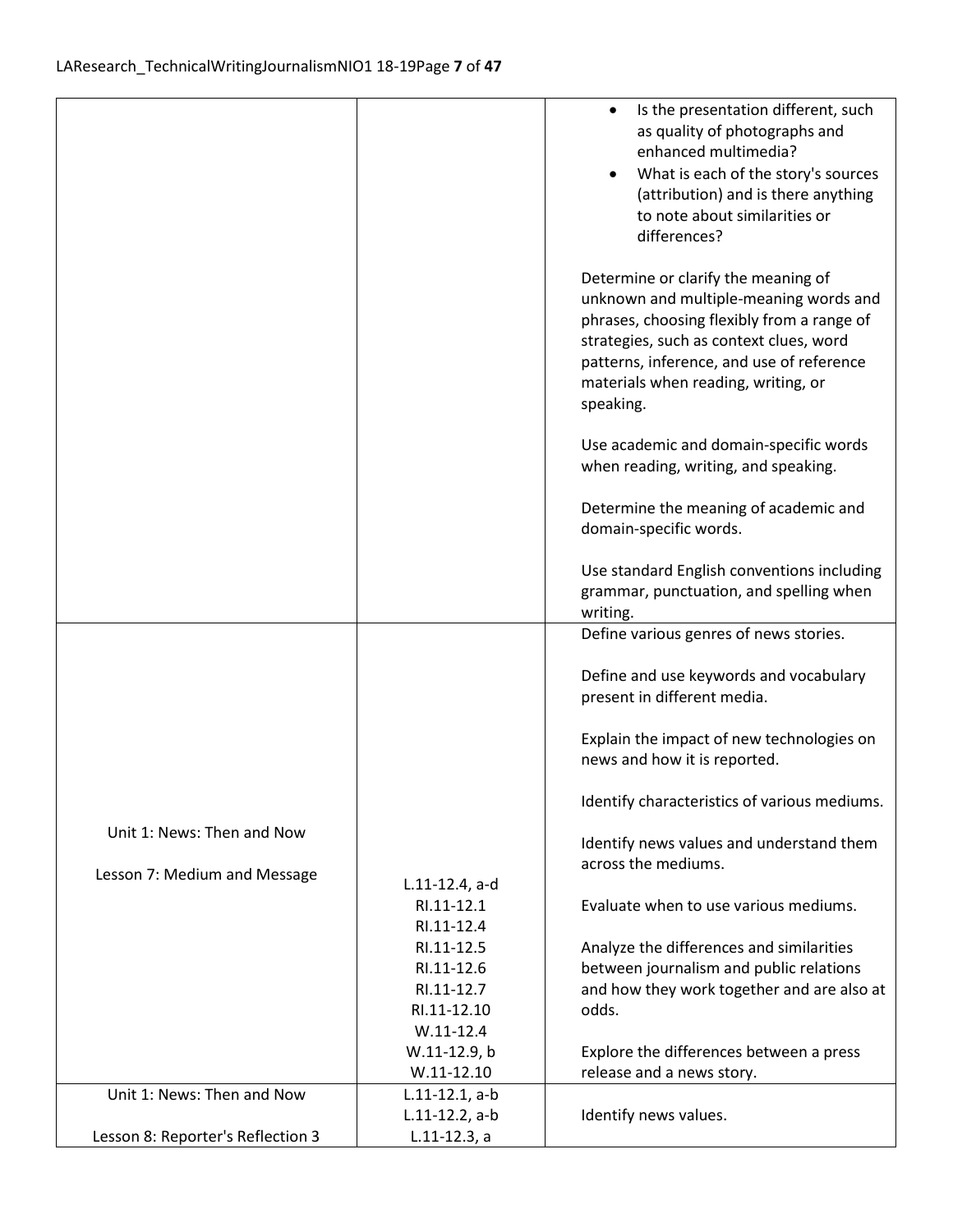|                                   | L.11-12.4, a-d    | Independently explore different news          |
|-----------------------------------|-------------------|-----------------------------------------------|
|                                   | $L.11 - 12.6$     | mediums and how particular mediums'           |
|                                   | RI.11-12.1        | capabilities enhance a story.                 |
|                                   | RI.11-12.4        |                                               |
|                                   | RI.11-12.5        | Discuss news mediums.                         |
|                                   | RI.11-12.6        |                                               |
|                                   | RI.11-12.7        | Go to one of the news sites on News You       |
|                                   | RI.11-12.10       | Can Peruse or to a news radio source such     |
|                                   | SL.11-12.1, a-d   | as NPR or to one of the major television or   |
|                                   | SL.11-12.4        | cable news websites such as ABC, CBC,         |
|                                   | $W.11-12.4$       | NBC, Fox News, CNN, BBC or even to a local    |
|                                   | W.11-12.9, b      | news station.                                 |
|                                   | $W.11 - 12.10$    |                                               |
|                                   |                   | Choose a story that is covered in two         |
|                                   |                   | different mediums and post these links to     |
|                                   |                   | your journal. Using the criteria you have     |
|                                   |                   |                                               |
|                                   |                   | learned earlier in this unit, consider a news |
|                                   |                   | value that is emphasized or de-emphasized     |
|                                   |                   | in the story you have chosen because of the   |
|                                   |                   | medium's limitations or capabilities.         |
|                                   |                   | Post your findings in your journal.           |
|                                   |                   | Determine or clarify the meaning of           |
|                                   |                   | unknown and multiple-meaning words and        |
|                                   |                   | phrases, choosing flexibly from a range of    |
|                                   |                   | strategies, such as context clues, word       |
|                                   |                   | patterns, inference, and use of reference     |
|                                   |                   | materials when reading, writing, or           |
|                                   |                   | speaking.                                     |
|                                   |                   |                                               |
|                                   |                   | Use academic and domain-specific words        |
|                                   |                   | when reading, writing, and speaking.          |
|                                   |                   | Determine the meaning of academic and         |
|                                   |                   | domain-specific words.                        |
|                                   |                   |                                               |
|                                   |                   | Use standard English conventions including    |
|                                   |                   | grammar, punctuation, and spelling when       |
|                                   |                   | writing.                                      |
|                                   | $L.11-12.1, a-b$  |                                               |
|                                   | $L.11-12.2$ , a-b | Identify news values.                         |
|                                   | $L.11-12.3$ , a   |                                               |
|                                   | L.11-12.4, a-d    | Discuss news mediums.                         |
| Unit 1: News: Then and Now        | $L.11 - 12.6$     |                                               |
|                                   | RI.11-12.1        | Independently explore the differences         |
| Lesson 9: Reporter's Reflection 4 | RI.11-12.4        | between seeing and hearing the news and       |
|                                   | RI.11-12.5        | how particular mediums' capabilities          |
|                                   | RI.11-12.6        | enhance a story and affect its news values.   |
|                                   | RI.11-12.7        |                                               |
|                                   |                   |                                               |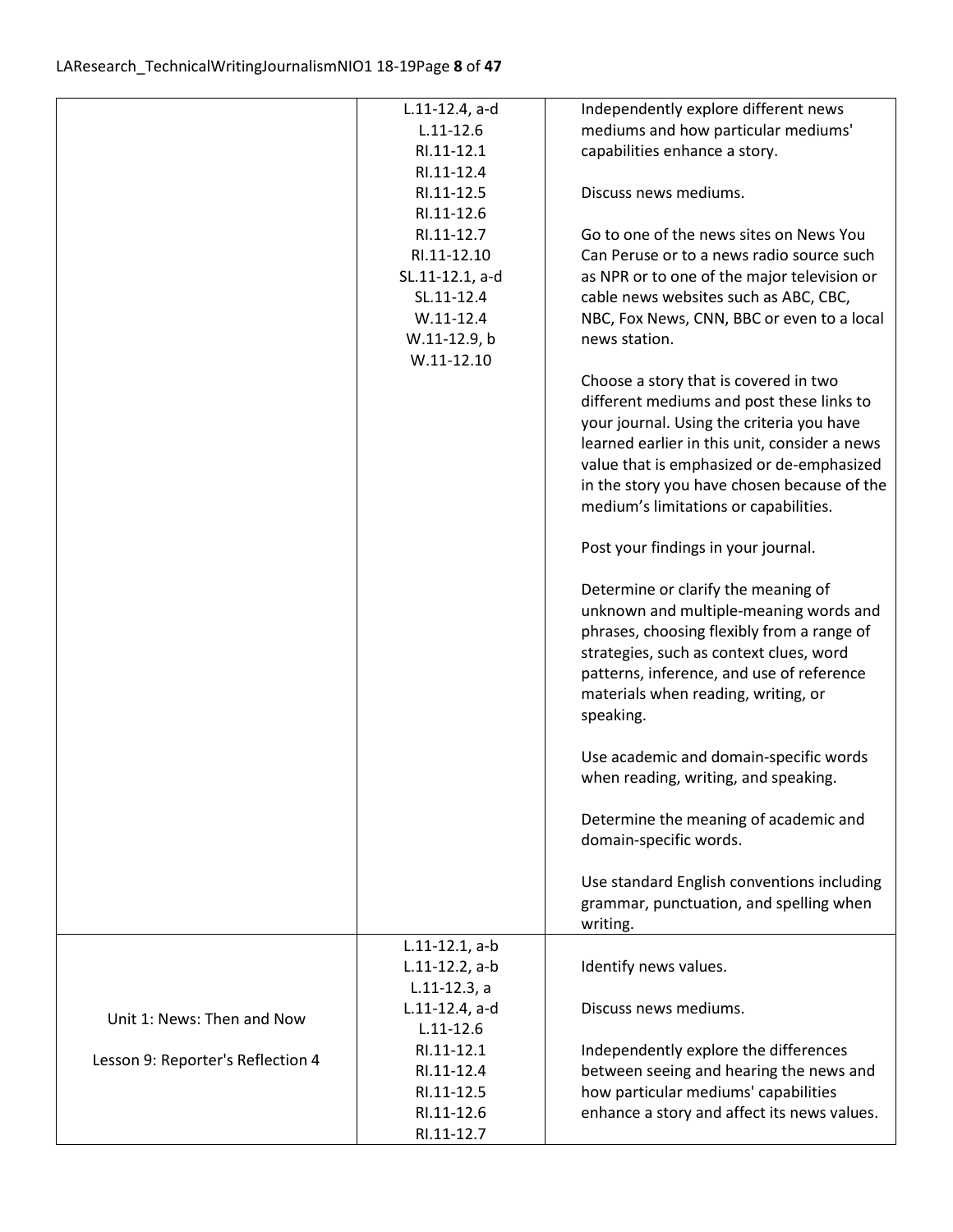|                                 | RI.11-12.10       | Independently explore the differences          |
|---------------------------------|-------------------|------------------------------------------------|
|                                 | SL.11-12.1, a-d   | between telling a story visually versus        |
|                                 | SL.11-12.3        | telling one verbally.                          |
|                                 | SL.11-12.4        |                                                |
|                                 | SL.11-12.6        | Watch a story on cable or television news      |
|                                 | W.11-12.2, a-f    | today. Take notes about the visuals used,      |
|                                 | $W.11-12.4$       | and then complete the following written        |
|                                 | $W.11.12-6$       | assignment:                                    |
|                                 | $W.11-12.7$       | Give descriptions of the visuals.<br>$\bullet$ |
|                                 | W.11-12.9, b      | Write a paragraph imagining how                |
|                                 | $W.11-12.10$      | you would tell the same story for              |
|                                 |                   | the radio without the benefit of               |
|                                 |                   | visual material.                               |
|                                 |                   | Write a paragraph exploring how                |
|                                 |                   | producing a piece for the ear as               |
|                                 |                   | opposed to the eye might change                |
|                                 |                   | which news values or facts are                 |
|                                 |                   | emphasized or de-emphasized.                   |
|                                 |                   | Post your findings in your journal.            |
|                                 |                   |                                                |
|                                 |                   | Determine or clarify the meaning of            |
|                                 |                   | unknown and multiple-meaning words and         |
|                                 |                   | phrases, choosing flexibly from a range of     |
|                                 |                   | strategies, such as context clues, word        |
|                                 |                   | patterns, inference, and use of reference      |
|                                 |                   | materials when reading, writing, or            |
|                                 |                   | speaking.                                      |
|                                 |                   |                                                |
|                                 |                   | Use academic and domain-specific words         |
|                                 |                   | when reading, writing, and speaking.           |
|                                 |                   |                                                |
|                                 |                   | Determine the meaning of academic and          |
|                                 |                   | domain-specific words.                         |
|                                 |                   |                                                |
|                                 |                   | Use standard English conventions including     |
|                                 |                   | grammar, punctuation, and spelling when        |
|                                 |                   | writing.                                       |
|                                 |                   | Review the assignments for this unit.          |
|                                 |                   |                                                |
|                                 |                   | Define journalistic ethics.                    |
|                                 |                   |                                                |
| Unit 2: Ethics and the Law      |                   | Identify the foundations of journalistic       |
|                                 | $L.11-12.4$ , a-d | ethics.                                        |
| Lesson 1: The Media and the Law | RI.11-12.4        |                                                |
|                                 | RI.11-12.5        | Recognize breaches of ethics in journalism.    |
|                                 | RI.11-12.10       |                                                |
|                                 | $W.11-12.4$       | Explain the consequences of plagiarism.        |
|                                 | W.11-12.9, b      |                                                |
|                                 | $W.11-12.10$      | Explain the impact of ethical guidelines on    |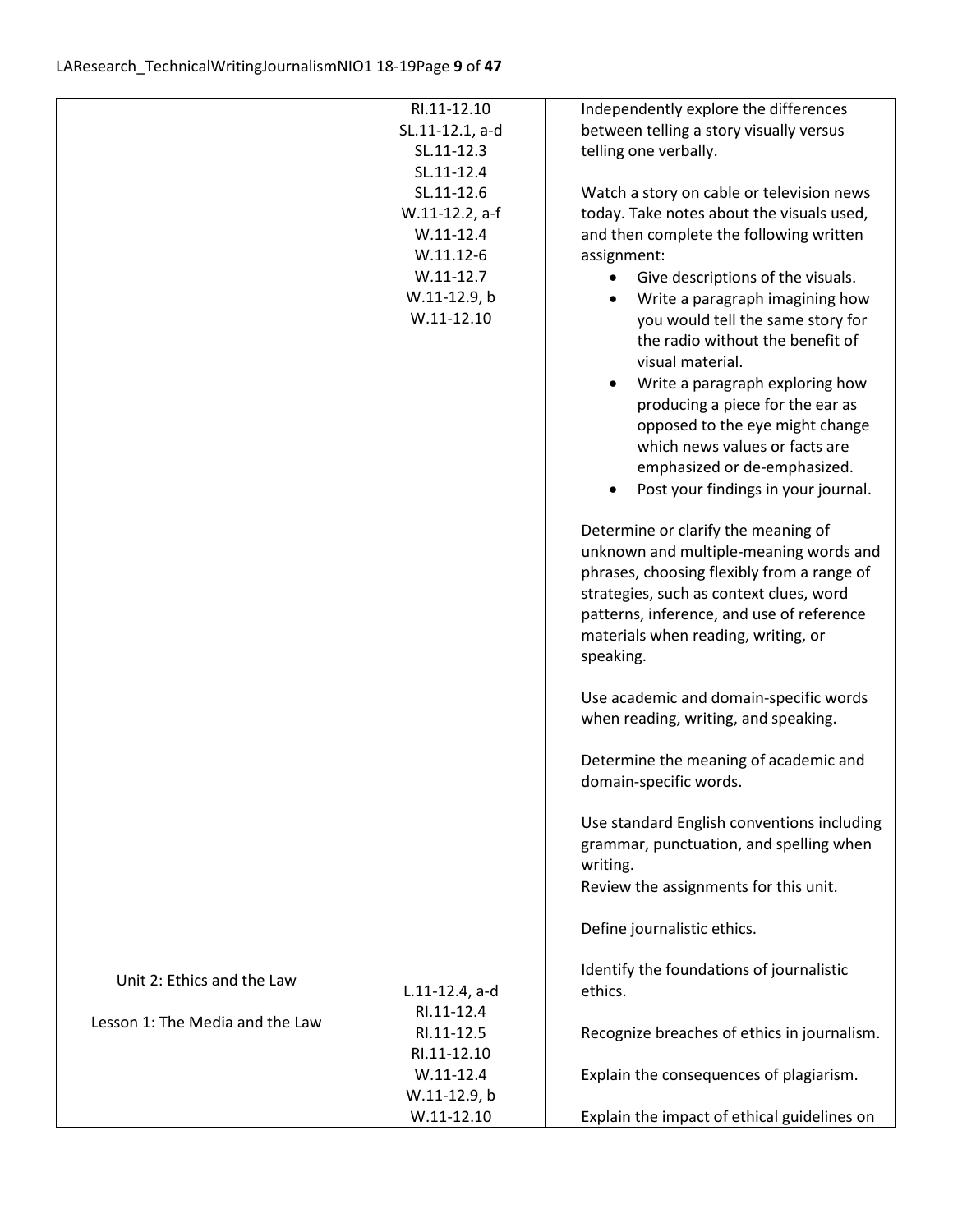|                                   |                               | standards for professional and student<br>organizations.                             |
|-----------------------------------|-------------------------------|--------------------------------------------------------------------------------------|
|                                   |                               |                                                                                      |
|                                   |                               | Determine or clarify the meaning of                                                  |
|                                   |                               | unknown and multiple-meaning words and<br>phrases, choosing flexibly from a range of |
|                                   |                               | strategies, such as context clues, word                                              |
|                                   |                               | patterns, inference, and use of reference                                            |
|                                   |                               | materials when reading, writing, or                                                  |
|                                   |                               | speaking.                                                                            |
|                                   |                               | Recognize breaches of ethics in journalism.                                          |
|                                   |                               | Identify laws that protect journalists and                                           |
|                                   |                               | laws that journalists have to follow.                                                |
|                                   |                               | Apply legal and ethical journalistic                                                 |
|                                   |                               | standards to all journalism activities.                                              |
| Unit 2: Ethics and the Law        |                               | Explain the impact of ethical guidelines on                                          |
|                                   |                               | standards for professional and student                                               |
| Lesson 2: Truth or Consequences   |                               | organizations.                                                                       |
|                                   |                               | Determine or clarify the meaning of                                                  |
|                                   | L.11-12.4, a-d                | unknown and multiple-meaning words and                                               |
|                                   | RI.11-12.4                    | phrases, choosing flexibly from a range of                                           |
|                                   | RI.11-12.10<br>$W.11-12.4$    | strategies, such as context clues, word                                              |
|                                   | W.11-12.9, b                  | patterns, inference, and use of reference<br>materials when reading, writing, or     |
|                                   | $W.11-12.10$                  | speaking.                                                                            |
|                                   |                               | Recognize breaches of ethics in journalism.                                          |
|                                   |                               | Independently explore an infamous ethical                                            |
|                                   |                               | breach committed by a professional                                                   |
|                                   |                               | journalist.                                                                          |
|                                   |                               | Using News You Can Peruse, investigate                                               |
|                                   |                               | one of the following ethical scandals:                                               |
|                                   |                               | Janet Cooke of The Washington<br>Post                                                |
| Unit 2: Ethics and the Law        |                               | Jayson Blaire of The New York                                                        |
|                                   | $L.11-12.1, a-b$              | <b>Times</b>                                                                         |
| Lesson 3: Reporter's Reflection 1 | $L.11-12.2$ , a-b             | Stephen Glass of The New Republic                                                    |
|                                   | $L.11-12.3, a$                | magazine                                                                             |
|                                   | L.11-12.4, a-d                |                                                                                      |
|                                   | $L.11 - 12.6$                 | Describe how the media outlet handled the                                            |
|                                   | RI.11-12.4                    | breach and explore what could have been                                              |
|                                   | RI.11-12.10                   | done to prevent what happened.                                                       |
|                                   | $W.11 - 12.4$<br>W.11-12.9, b | Post your findings in your journal.                                                  |
|                                   | $W.11-12.10$                  |                                                                                      |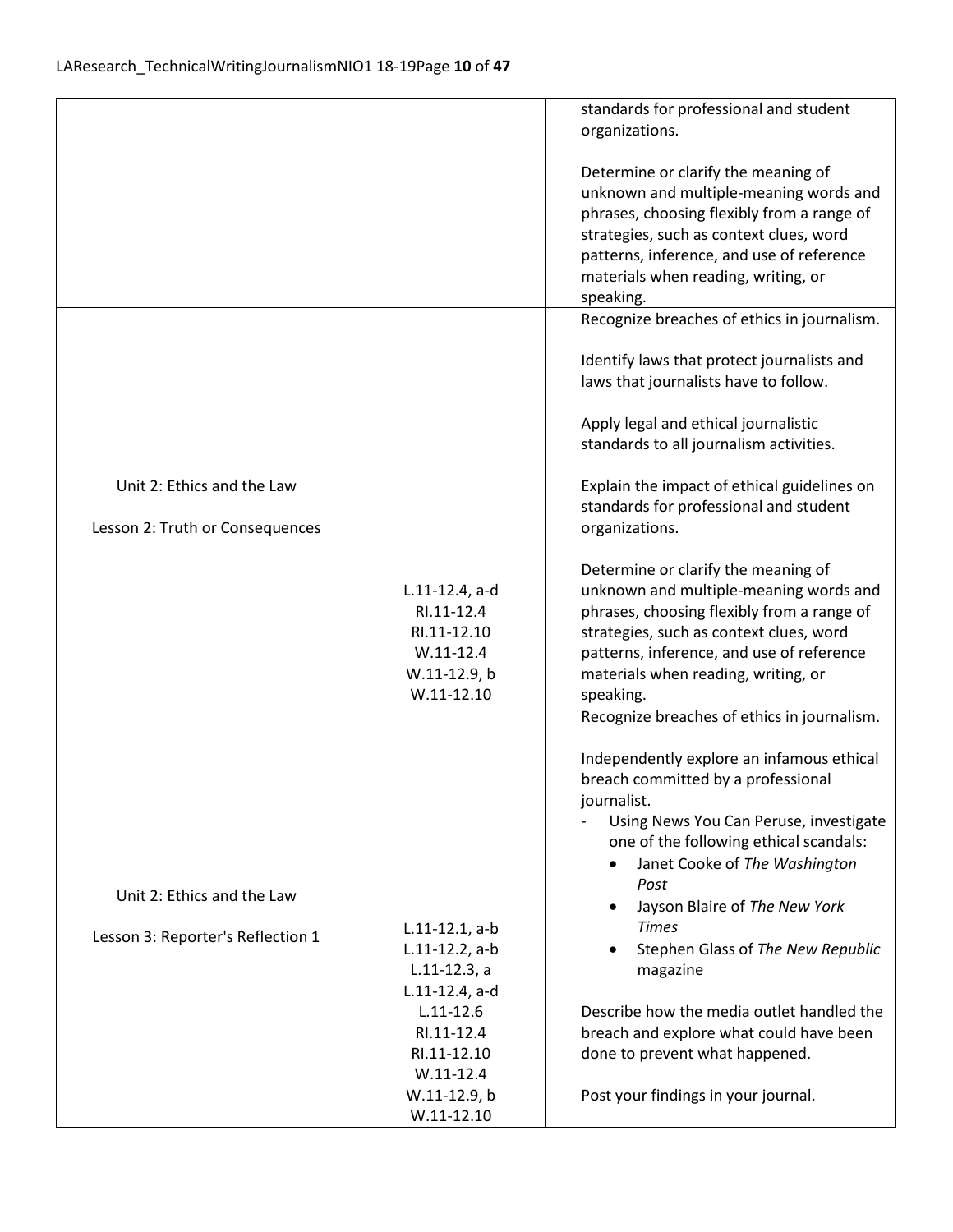| unknown and multiple-meaning words and                                                                                                                         |
|----------------------------------------------------------------------------------------------------------------------------------------------------------------|
| phrases, choosing flexibly from a range of                                                                                                                     |
| strategies, such as context clues, word                                                                                                                        |
| patterns, inference, and use of reference                                                                                                                      |
|                                                                                                                                                                |
|                                                                                                                                                                |
| Use academic and domain-specific words                                                                                                                         |
|                                                                                                                                                                |
| Determine the meaning of academic and                                                                                                                          |
|                                                                                                                                                                |
| Use standard English conventions including                                                                                                                     |
| grammar, punctuation, and spelling when                                                                                                                        |
|                                                                                                                                                                |
| Identify the foundations of journalistic                                                                                                                       |
|                                                                                                                                                                |
|                                                                                                                                                                |
| Recognize breaches of ethics in journalism.                                                                                                                    |
|                                                                                                                                                                |
|                                                                                                                                                                |
|                                                                                                                                                                |
| Summarize the function of an independent                                                                                                                       |
|                                                                                                                                                                |
| Contrast the media in free societies with                                                                                                                      |
| the public media in non-free societies.                                                                                                                        |
|                                                                                                                                                                |
|                                                                                                                                                                |
|                                                                                                                                                                |
|                                                                                                                                                                |
|                                                                                                                                                                |
| Contrast the media in free societies with                                                                                                                      |
| the public media in non-free societies.                                                                                                                        |
|                                                                                                                                                                |
|                                                                                                                                                                |
| unknown and multiple-meaning words and                                                                                                                         |
| phrases, choosing flexibly from a range of                                                                                                                     |
| strategies, such as context clues, word                                                                                                                        |
| patterns, inference, and use of reference                                                                                                                      |
|                                                                                                                                                                |
|                                                                                                                                                                |
| Use academic and domain-specific words                                                                                                                         |
|                                                                                                                                                                |
| when reading, writing, and speaking.<br>Distinguish between responsible and<br>standards to all journalism activities.<br>when reading, writing, and speaking. |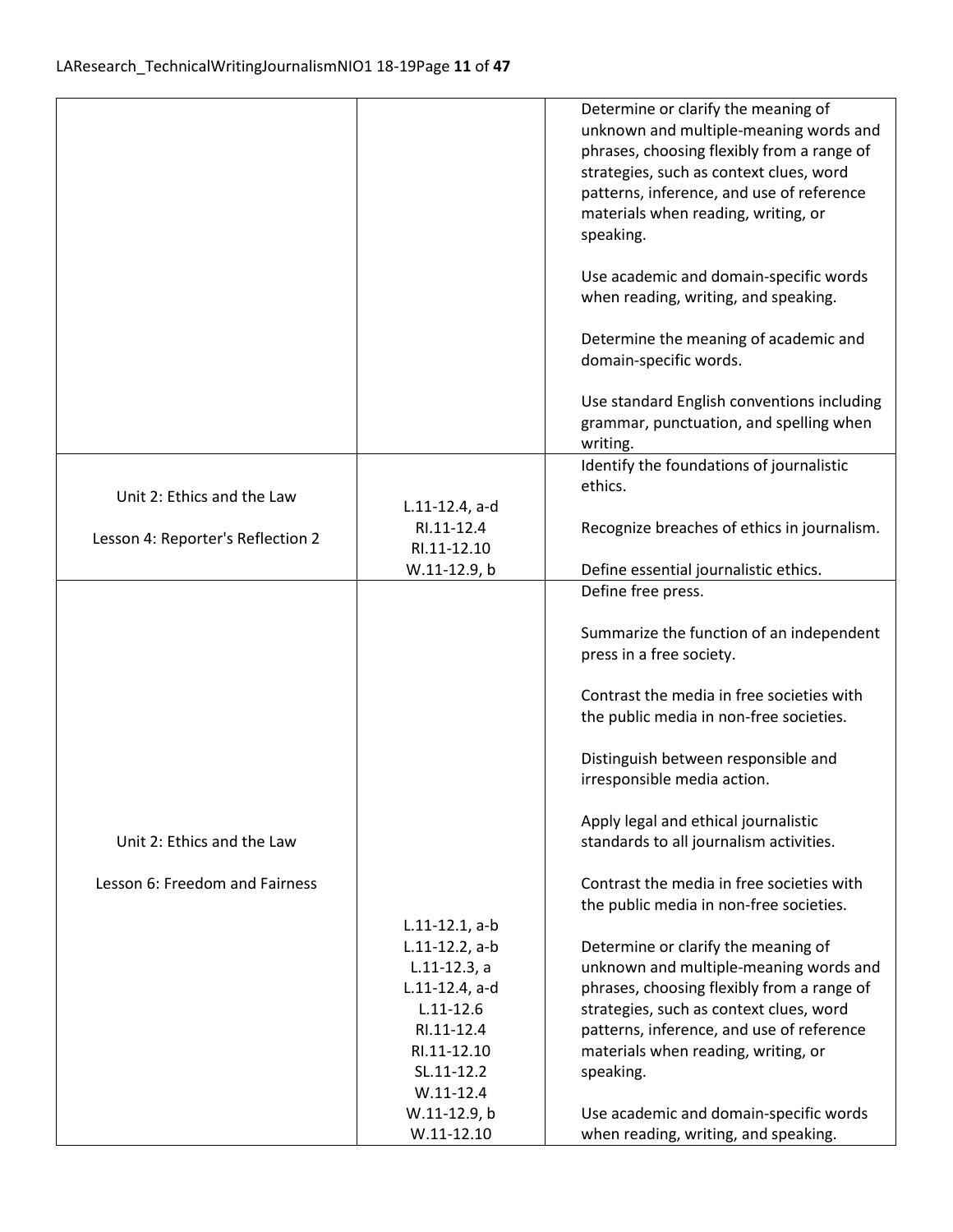$\mathbf{r}$ 

|                                       |                                 | Determine the meaning of academic and<br>domain-specific words.                                                                                                        |
|---------------------------------------|---------------------------------|------------------------------------------------------------------------------------------------------------------------------------------------------------------------|
|                                       |                                 | Use standard English conventions including<br>grammar, punctuation, and spelling when<br>writing.                                                                      |
|                                       |                                 | Summarize the function of an independent<br>press in a free society.                                                                                                   |
|                                       |                                 | Distinguish between responsible and<br>irresponsible media action.                                                                                                     |
|                                       |                                 | Apply legal and ethical journalistic<br>standards to all journalism activities.                                                                                        |
| Unit 2: Ethics and the Law            |                                 | Determine or clarify the meaning of<br>unknown and multiple-meaning words and<br>phrases, choosing flexibly from a range of<br>strategies, such as context clues, word |
| Lesson 7: Reporter's Reflection 3     |                                 | patterns, inference, and use of reference<br>materials when reading, writing, or                                                                                       |
|                                       | $L.11-12.1, a-b$                | speaking.                                                                                                                                                              |
|                                       | $L.11-12.2$ , a-b               |                                                                                                                                                                        |
|                                       | $L.11-12.3, a$                  | Use academic and domain-specific words                                                                                                                                 |
|                                       | L.11-12.4, a-d                  | when reading, writing, and speaking.                                                                                                                                   |
|                                       | $L.11 - 12.6$                   |                                                                                                                                                                        |
|                                       | RI.11-12.4                      | Determine the meaning of academic and                                                                                                                                  |
|                                       | RI.11-12.10<br>SL.11-12.2       | domain-specific words.                                                                                                                                                 |
|                                       | $W.11-12.4$                     | Use standard English conventions including                                                                                                                             |
|                                       | W.11-12.9, b                    | grammar, punctuation, and spelling when                                                                                                                                |
|                                       | $W.11-12.10$                    | writing.                                                                                                                                                               |
|                                       |                                 | Identify the foundations of journalistic<br>ethics.                                                                                                                    |
|                                       | $L.11-12.1, a-b$                |                                                                                                                                                                        |
|                                       | $L.11-12.2$ , a-b               | Compare and contrast ethical guidelines in                                                                                                                             |
|                                       | $L.11-12.3, a$                  | the standards or mission statements                                                                                                                                    |
|                                       | L.11-12.4, a-d<br>$L.11 - 12.6$ | followed by professional organizations with                                                                                                                            |
| Unit 2: Ethics and the Law            | RI.11-12.4                      | those from student organizations.                                                                                                                                      |
|                                       | RI.11-12.10                     | Apply legal and ethical journalistic                                                                                                                                   |
| Lesson 8: Discuss: The Right to Write | SL.11-12.1, a-d                 | standards to all journalism activities.                                                                                                                                |
|                                       | SL.11-12.3                      |                                                                                                                                                                        |
|                                       | SL.11-12.4                      | Explain the impact of ethical guidelines on                                                                                                                            |
|                                       | SL.11-12.6                      | standards for professional organizations.                                                                                                                              |
|                                       | W.11-12.1, a-e                  |                                                                                                                                                                        |
|                                       | $W.11-12.4$                     | Explain the impact of ethical guidelines on                                                                                                                            |
|                                       | W.11-12.9, b                    | standards for student organizations.                                                                                                                                   |
|                                       | $W.11-12.10$                    |                                                                                                                                                                        |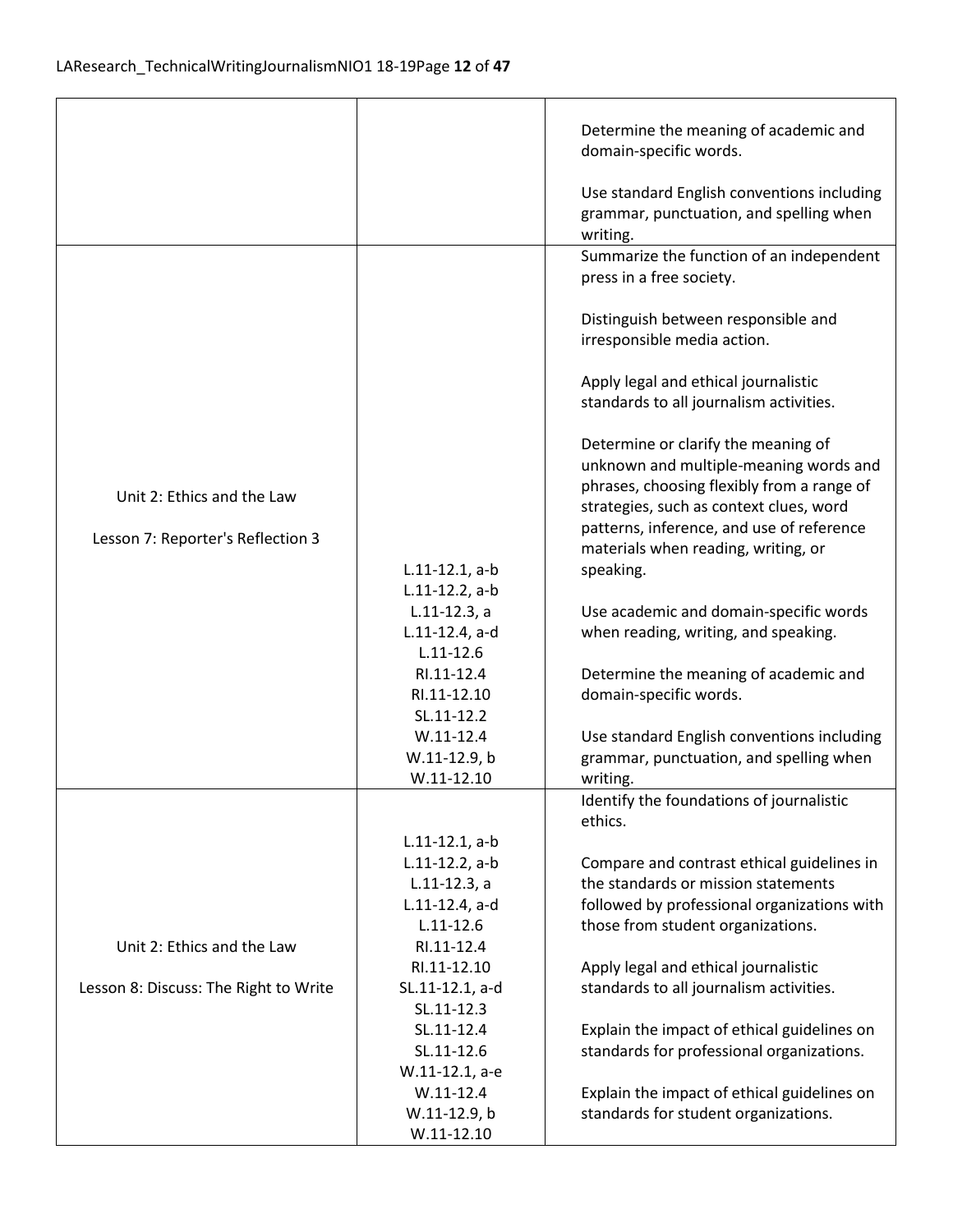|                                          |                                                                                                              | Choose from one of the three given<br>scenarios and contribute to a group                                                                                                                                                                                               |
|------------------------------------------|--------------------------------------------------------------------------------------------------------------|-------------------------------------------------------------------------------------------------------------------------------------------------------------------------------------------------------------------------------------------------------------------------|
|                                          |                                                                                                              | discussion where responses are shared and<br>discussed.                                                                                                                                                                                                                 |
|                                          |                                                                                                              | Determine or clarify the meaning of<br>unknown and multiple-meaning words and<br>phrases, choosing flexibly from a range of<br>strategies, such as context clues, word<br>patterns, inference, and use of reference<br>materials when reading, writing, or<br>speaking. |
|                                          |                                                                                                              | Use academic and domain-specific words<br>when reading, writing, and speaking.                                                                                                                                                                                          |
|                                          |                                                                                                              | Determine the meaning of academic and<br>domain-specific words.                                                                                                                                                                                                         |
|                                          |                                                                                                              | Use standard English conventions including<br>grammar, punctuation, and spelling when<br>writing.                                                                                                                                                                       |
|                                          |                                                                                                              | Compare and contrast ethical guidelines in<br>the standards or mission statements<br>followed by professional organizations with<br>those from student organizations.                                                                                                   |
|                                          |                                                                                                              | Explain the impact of ethical guidelines on<br>standards for professional organizations.                                                                                                                                                                                |
| Unit 2: Ethics and the Law               |                                                                                                              | Explain the impact of ethical guidelines on<br>standards for student organizations.                                                                                                                                                                                     |
| Lesson 10: Reporter's Reflection 4       |                                                                                                              | Recognize how journalists use the FOIA as a<br>reporting tool.                                                                                                                                                                                                          |
|                                          | L.11-12.4, a-d<br>RI.11-12.4<br>RI.11-12.10<br>W.11-12.2, a-f<br>$W.11-12.4$<br>W.11-12.9, b<br>$W.11-12.10$ | Determine or clarify the meaning of<br>unknown and multiple-meaning words and<br>phrases, choosing flexibly from a range of<br>strategies, such as context clues, word<br>patterns, inference, and use of reference<br>materials when reading, writing, or<br>speaking. |
|                                          |                                                                                                              | Review the assignments for this unit.                                                                                                                                                                                                                                   |
| Unit 3: Interviewing and Research Skills | $L.11-12.4$ , a-d                                                                                            | Legally and ethically gather information                                                                                                                                                                                                                                |
| Lesson 1: Where Reporters Find Their     | RI.11-12.4                                                                                                   | from a variety of sources.                                                                                                                                                                                                                                              |
| <b>Stories</b>                           | RI.11-12.7<br>RI.11-12.10                                                                                    | Identify and evaluate story ideas.                                                                                                                                                                                                                                      |
|                                          | SL.11-12.2                                                                                                   |                                                                                                                                                                                                                                                                         |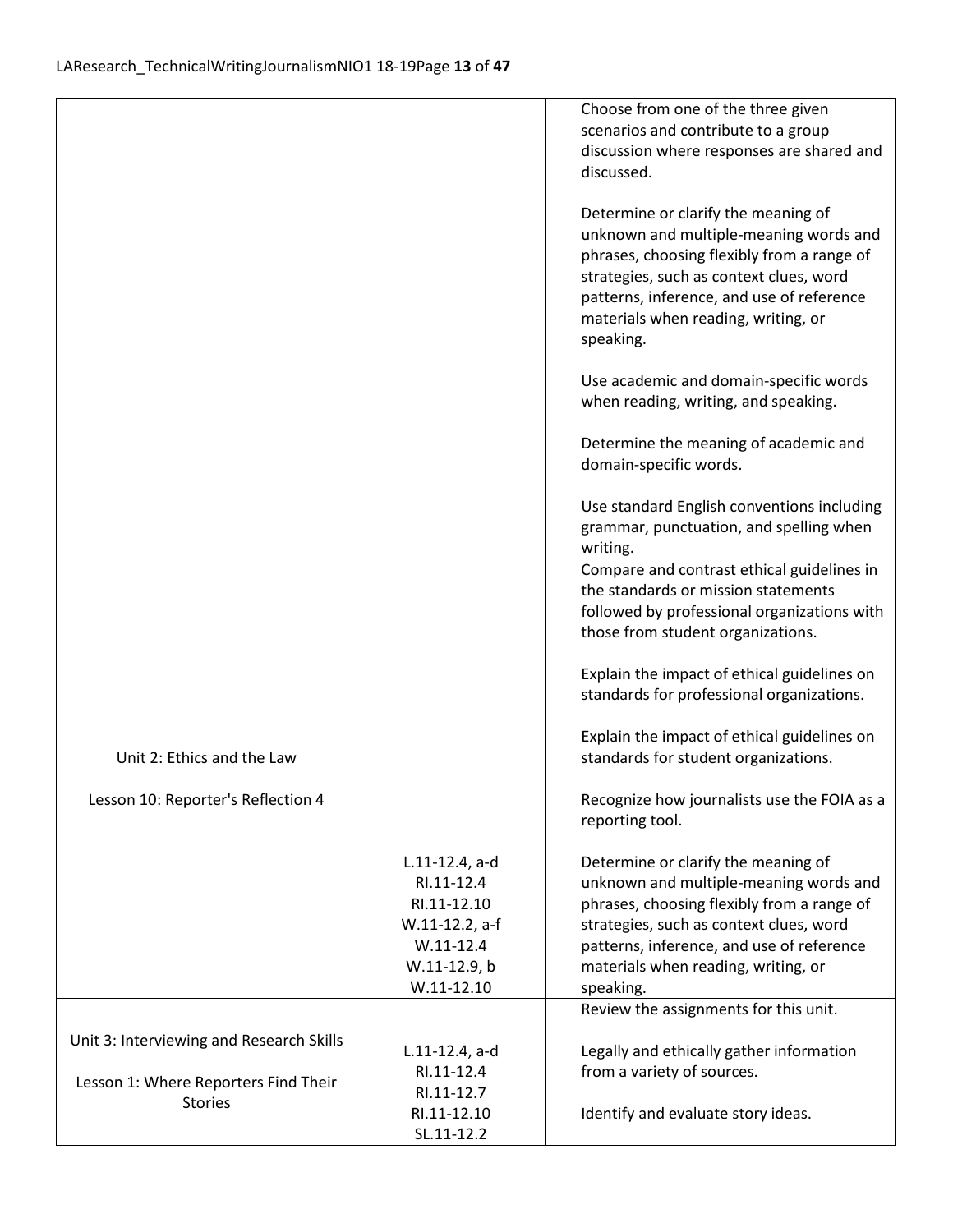|                                          |                | Identify sources of information for news     |
|------------------------------------------|----------------|----------------------------------------------|
|                                          |                |                                              |
|                                          |                | stories.                                     |
|                                          |                |                                              |
|                                          |                | Evaluate the credibility of sources in a     |
|                                          |                | variety of newspaper and nonprint media      |
|                                          |                | stories.                                     |
|                                          |                |                                              |
|                                          |                | Determine or clarify the meaning of          |
|                                          |                | unknown and multiple-meaning words and       |
|                                          |                | phrases, choosing flexibly from a range of   |
|                                          |                | strategies, such as context clues, word      |
|                                          |                | patterns, inference, and use of reference    |
|                                          |                |                                              |
|                                          |                | materials when reading, writing, or          |
|                                          |                | speaking.                                    |
|                                          |                | Identify and evaluate story ideas.           |
|                                          |                |                                              |
|                                          |                | Identify sources of information for news     |
|                                          |                | stories.                                     |
|                                          |                |                                              |
|                                          |                | Evaluate the credibility of sources in a     |
|                                          |                | variety of newspaper and nonprint media      |
| Unit 3: Interviewing and Research Skills |                | stories.                                     |
|                                          |                |                                              |
| Lesson 2: Follow the Money               |                | Determine or clarify the meaning of          |
|                                          |                | unknown and multiple-meaning words and       |
|                                          | L.11-12.4, a-d | phrases, choosing flexibly from a range of   |
|                                          | RI.11-12.4     | strategies, such as context clues, word      |
|                                          | RI.11-12.7     | patterns, inference, and use of reference    |
|                                          | RI.11-12.10    | materials when reading, writing, or          |
|                                          |                |                                              |
|                                          | SL.11-12.2     | speaking.                                    |
|                                          |                | Identify sources of information for news     |
|                                          |                | stories.                                     |
|                                          |                |                                              |
|                                          |                | Evaluate the credibility of sources in a     |
|                                          |                | variety of newspaper and nonprint media      |
|                                          |                | stories.                                     |
|                                          |                |                                              |
|                                          |                | Do independent research to learn how to      |
| Unit 3: Interviewing and Research Skills |                | identify and locate your own human           |
|                                          |                | sources.                                     |
| Lesson 3: Reporter's Reflection 1        |                |                                              |
|                                          | L.11-12.4, a-d | Narrow your search - Find four possible      |
|                                          | $L.11 - 12.6$  | human sources, as well as their positions or |
|                                          | RI.11-12.4     | titles and contact information, for your     |
|                                          | RI.11-12.7     | upcoming story. Record your findings in      |
|                                          | RI.11-12.10    | your journal. Your journal entry should      |
|                                          | $W.11-12.4$    | include the following:                       |
|                                          | $W.11-12.8$    | A one-sentence description of your           |
|                                          | $W.11-12.10$   | story idea and a short paragraph             |
|                                          |                |                                              |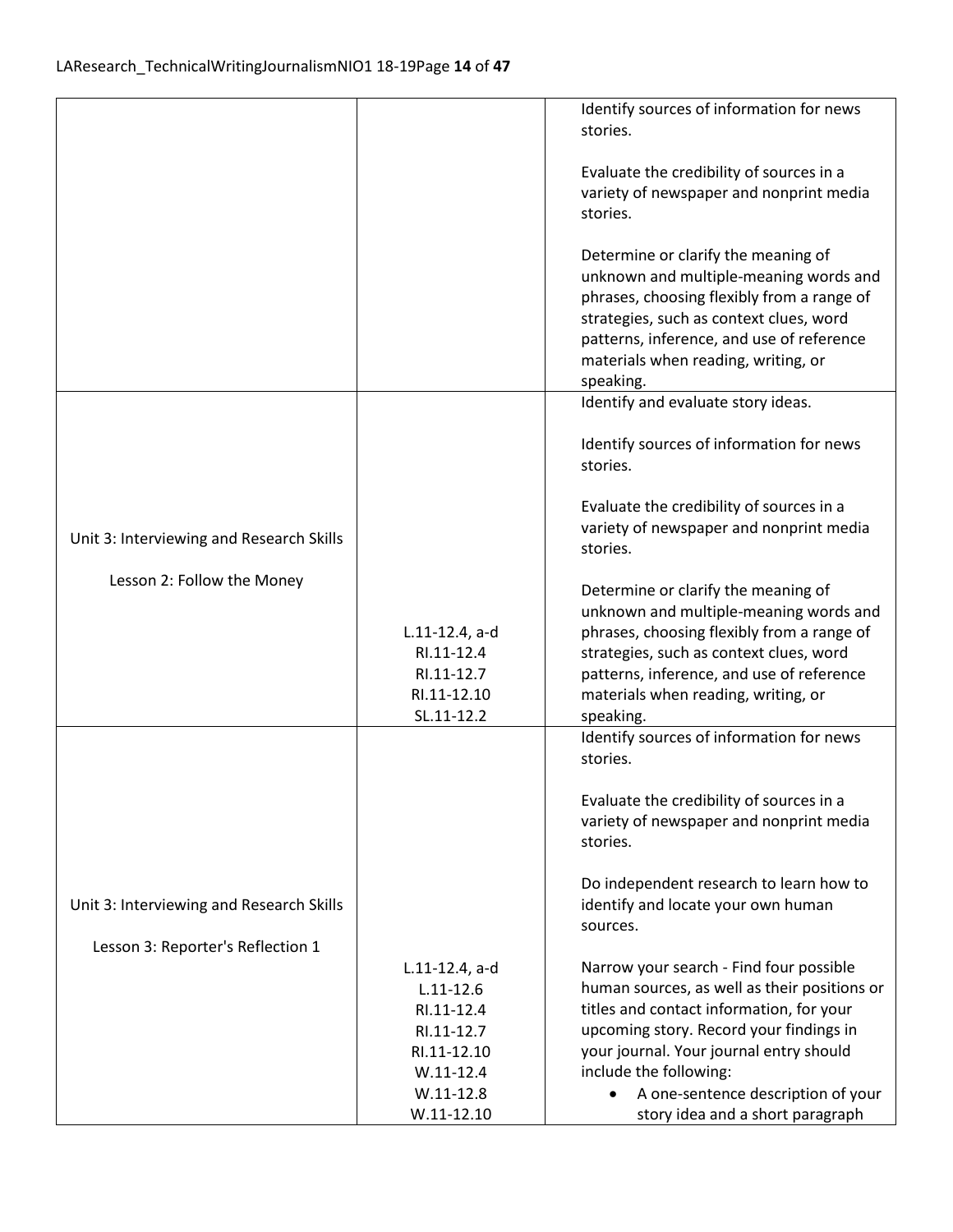|                                          |                | describing the sorts of places you<br>looked for appropriate sources<br>A list of four possible human |
|------------------------------------------|----------------|-------------------------------------------------------------------------------------------------------|
|                                          |                | sources                                                                                               |
|                                          |                | Links to the websites where you                                                                       |
|                                          |                | found the possible human sources                                                                      |
|                                          |                | or a description of where you found                                                                   |
|                                          |                | them offline                                                                                          |
|                                          |                |                                                                                                       |
|                                          |                | Determine or clarify the meaning of<br>unknown and multiple-meaning words and                         |
|                                          |                |                                                                                                       |
|                                          |                | phrases, choosing flexibly from a range of                                                            |
|                                          |                | strategies, such as context clues, word                                                               |
|                                          |                | patterns, inference, and use of reference                                                             |
|                                          |                | materials when reading, writing, or                                                                   |
|                                          |                | speaking.                                                                                             |
|                                          |                | Use academic and domain-specific words                                                                |
|                                          |                | when reading, writing, and speaking.                                                                  |
|                                          |                | Determine the meaning of academic and                                                                 |
|                                          |                | domain-specific words.                                                                                |
|                                          |                | Identify sources of information for news                                                              |
|                                          |                | stories.                                                                                              |
|                                          |                |                                                                                                       |
|                                          |                | Evaluate the credibility of sources in a                                                              |
|                                          |                | variety of newspaper and nonprint media                                                               |
|                                          |                | stories.                                                                                              |
|                                          |                | Do independent research to learn how to                                                               |
|                                          |                | identify and locate your own nonhuman                                                                 |
|                                          |                | sources for potential stories.                                                                        |
|                                          |                |                                                                                                       |
|                                          |                | Find four possible nonhuman sources for                                                               |
| Unit 3: Interviewing and Research Skills |                | the information you need and note where                                                               |
|                                          |                | you will be able to access this information,<br>online or off.                                        |
| Lesson 4: Reporter's Reflection 2        |                |                                                                                                       |
|                                          |                | Post your findings in your journal.                                                                   |
|                                          |                | Determine or clarify the meaning of                                                                   |
|                                          | L.11-12.4, a-d | unknown and multiple-meaning words and                                                                |
|                                          | $L.11 - 12.6$  | phrases, choosing flexibly from a range of                                                            |
|                                          | RI.11-12.4     | strategies, such as context clues, word                                                               |
|                                          | RI.11-12.7     | patterns, inference, and use of reference                                                             |
|                                          | RI.11-12.10    | materials when reading, writing, or                                                                   |
|                                          | $W.11-12.4$    | speaking.                                                                                             |
|                                          | $W.11-12.8$    |                                                                                                       |
|                                          | W.11-12.9, b   | Use academic and domain-specific words                                                                |
|                                          | $W.11-12.10$   | when reading, writing, and speaking.                                                                  |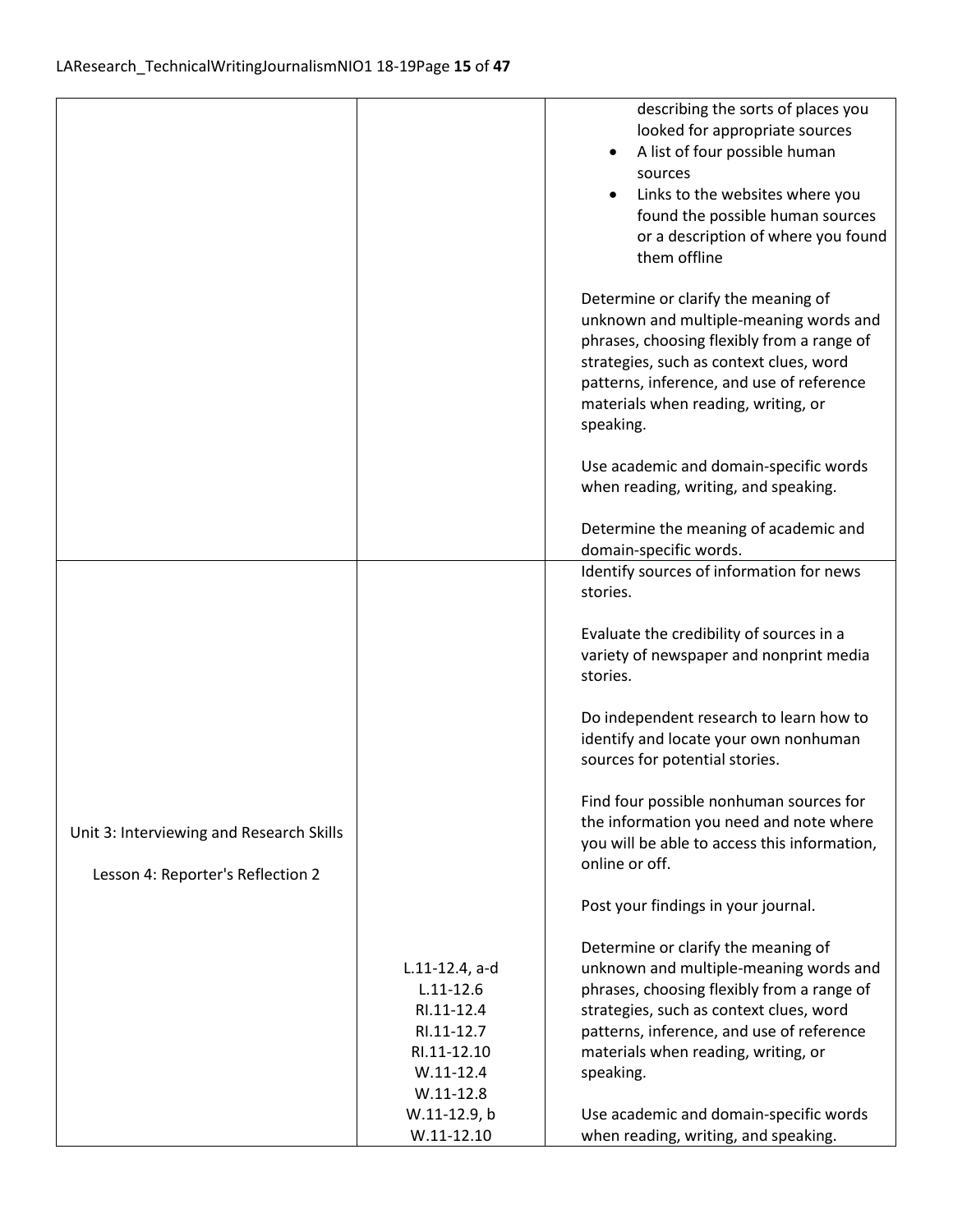|                                          |                   | Determine the meaning of academic and                                                |
|------------------------------------------|-------------------|--------------------------------------------------------------------------------------|
|                                          |                   | domain-specific words.                                                               |
|                                          |                   | Use approved conventions to cite sources.                                            |
|                                          |                   |                                                                                      |
|                                          |                   | Define direct and indirect quotes.                                                   |
|                                          |                   |                                                                                      |
|                                          |                   | Identify and demonstrate effective                                                   |
|                                          |                   | interview techniques and procedures.                                                 |
|                                          |                   |                                                                                      |
|                                          |                   | Accurately record direct and indirect                                                |
|                                          |                   | quotations.                                                                          |
|                                          |                   |                                                                                      |
|                                          |                   | Determine or clarify the meaning of                                                  |
| Unit 3: Interviewing and Research Skills |                   | unknown and multiple-meaning words and                                               |
|                                          |                   | phrases, choosing flexibly from a range of                                           |
| Lesson 5: What Makes a Good              |                   | strategies, such as context clues, word                                              |
| Question?                                |                   | patterns, inference, and use of reference                                            |
|                                          |                   | materials when reading, writing, or                                                  |
|                                          |                   | speaking.                                                                            |
|                                          | $L.11-12.1, a-b$  |                                                                                      |
|                                          | $L.11-12.2$ , a-b | Use academic and domain-specific words                                               |
|                                          | $L.11-12.3, a$    | when reading, writing, and speaking.                                                 |
|                                          | L.11-12.4, a-d    |                                                                                      |
|                                          | $L.11 - 12.6$     | Determine the meaning of academic and                                                |
|                                          | RI.11-12.4        | domain-specific words.                                                               |
|                                          | RI.11-12.10       |                                                                                      |
|                                          | $W.11-12.4$       | Use standard English conventions including                                           |
|                                          | W.11-12.9, b      | grammar, punctuation, and spelling when                                              |
|                                          | $W.11-12.10$      | writing.                                                                             |
|                                          |                   | Identify and demonstrate effective                                                   |
|                                          |                   | interview techniques and procedures.                                                 |
|                                          |                   |                                                                                      |
|                                          |                   | Determine or clarify the meaning of                                                  |
|                                          |                   | unknown and multiple-meaning words and<br>phrases, choosing flexibly from a range of |
|                                          | $L.11-12.1, a-b$  | strategies, such as context clues, word                                              |
|                                          | $L.11-12.2$ , a-b | patterns, inference, and use of reference                                            |
|                                          | $L.11-12.3, a$    | materials when reading, writing, or                                                  |
| Unit 3: Interviewing and Research Skills | L.11-12.4, a-d    | speaking.                                                                            |
|                                          | $L.11 - 12.6$     |                                                                                      |
| Lesson 6: Discuss: Asking Questions      | RI.11-12.4        | Use academic and domain-specific words                                               |
|                                          | RI.11-12.10       | when reading, writing, and speaking.                                                 |
|                                          | SL.11-12.1, a-d   |                                                                                      |
|                                          | SL.11-12.3        | Determine the meaning of academic and                                                |
|                                          | SL.11-12.4        | domain-specific words.                                                               |
|                                          | SL.11-12.6        |                                                                                      |
|                                          | $W.11 - 12.4$     | Use standard English conventions including                                           |
|                                          | W.11-12.9, b      | grammar, punctuation, and spelling when                                              |
|                                          | $W.11 - 12.10$    | writing.                                                                             |
|                                          |                   |                                                                                      |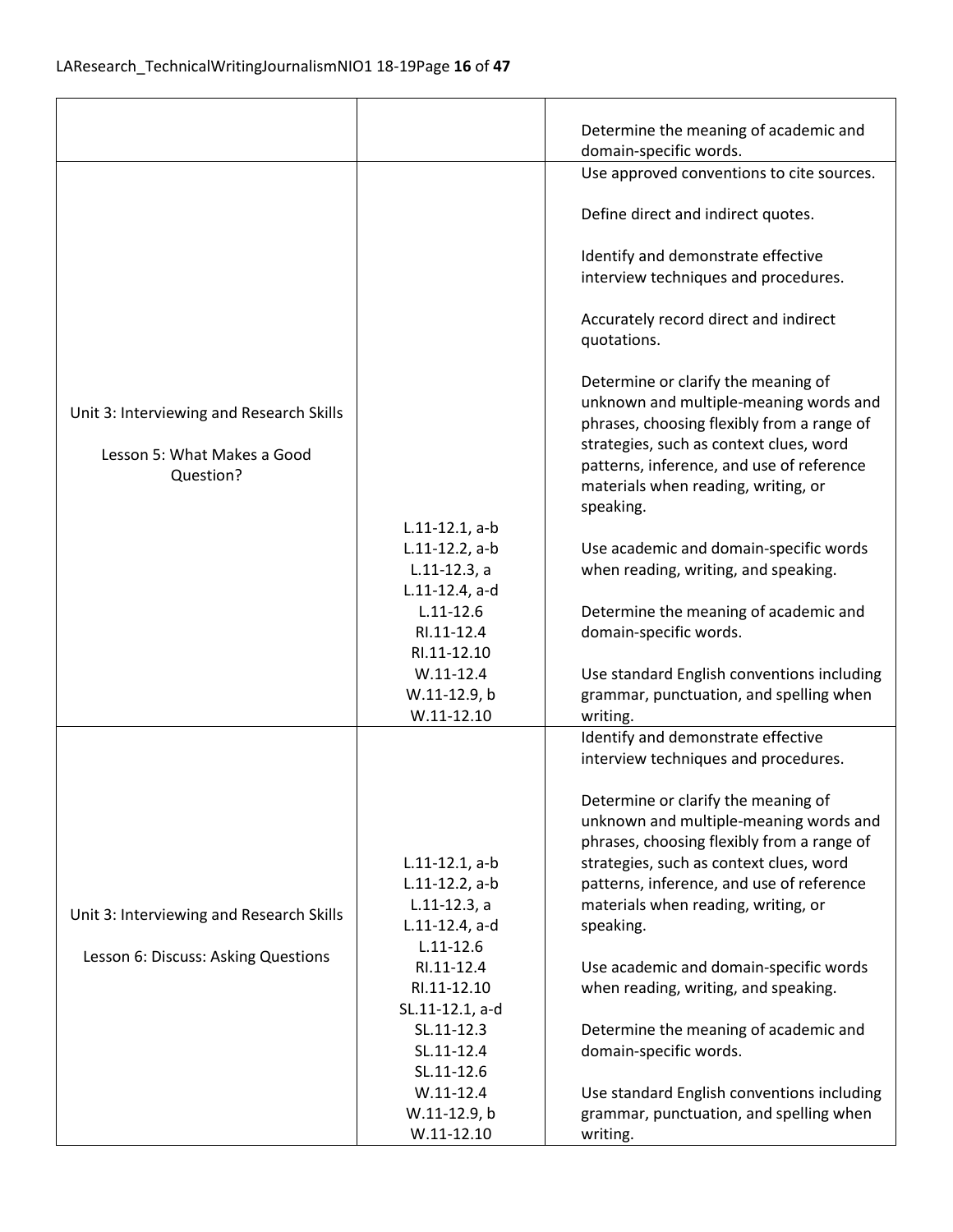| $L.11 - 12.6$<br>Identify sources of information for news<br>RI.11-12.4<br>stories.<br>RI.11-12.7<br>Unit 3: Interviewing and Research Skills<br>RI.11-12.10<br>Evaluate the credibility of sources in a<br>SL.11-12.2<br>variety of newspaper and nonprint media<br>Lesson 8: Journalism 2.0<br>$W.11-12.4$<br>stories.<br>$W.11-12.8$<br>W.11-12.9, b<br>Legally and ethically gather information<br>$W.11-12.10$<br>from a variety of sources.<br>Identify and evaluate story ideas.<br>Identify sources of information for news<br>stories.<br>Evaluate the credibility of sources in a<br>variety of newspaper and nonprint media<br>stories.<br>Identify and demonstrate effective<br>interview techniques and procedures.<br>$L.11-12.1, a-b$<br>Determine or clarify the meaning of<br>unknown and multiple-meaning words and<br>Unit 3: Interviewing and Research Skills<br>$L.11-12.2$ , a-b<br>phrases, choosing flexibly from a range of<br>$L.11-12.3, a$<br>Lesson 9: Discuss: Story Prep Swap<br>strategies, such as context clues, word<br>$L.11-12.4$ , a-d<br>$L.11 - 12.6$<br>patterns, inference, and use of reference<br>RI.11-12.4<br>materials when reading, writing, or<br>RI.11-12.7<br>speaking.<br>RI.11-12.10<br>Use academic and domain-specific words<br>SL.11-12.1, a-d<br>when reading, writing, and speaking.<br>SL.11-12.2<br>SL.11-12.3<br>Determine the meaning of academic and<br>SL.11-12.4<br>domain-specific words.<br>SL.11-12.6<br>$W.11-12.4$<br>$W.11-12.8$<br>Use standard English conventions including<br>W.11-12.9, b<br>grammar, punctuation, and spelling when<br>$W.11-12.10$<br>writing.<br>Review the assignments for this unit.<br>L.11-12.4, a-d<br>$L.11 - 12.6$<br>RI.11-12.2<br>Identify and evaluate parts of news stories.<br>RI.11-12.3<br>Define different styles of leads and<br>Unit 4: Story Structure<br>RI.11-12.4<br>determine when to use each style in a news<br>RI.11-12.5<br>Lesson 1: Organizing Parts of a Story<br>RI.11-12.7<br>story.<br>RI.11-12.10<br>$W.11-12.4$<br>Identify how to place quotes responsibly<br>and effectively in a news story.<br>W.11-12.9, b | L.11-12.4, a-d |  |
|--------------------------------------------------------------------------------------------------------------------------------------------------------------------------------------------------------------------------------------------------------------------------------------------------------------------------------------------------------------------------------------------------------------------------------------------------------------------------------------------------------------------------------------------------------------------------------------------------------------------------------------------------------------------------------------------------------------------------------------------------------------------------------------------------------------------------------------------------------------------------------------------------------------------------------------------------------------------------------------------------------------------------------------------------------------------------------------------------------------------------------------------------------------------------------------------------------------------------------------------------------------------------------------------------------------------------------------------------------------------------------------------------------------------------------------------------------------------------------------------------------------------------------------------------------------------------------------------------------------------------------------------------------------------------------------------------------------------------------------------------------------------------------------------------------------------------------------------------------------------------------------------------------------------------------------------------------------------------------------------------------------------------------------------------------------------------------------------------------------------------------------------------|----------------|--|
|                                                                                                                                                                                                                                                                                                                                                                                                                                                                                                                                                                                                                                                                                                                                                                                                                                                                                                                                                                                                                                                                                                                                                                                                                                                                                                                                                                                                                                                                                                                                                                                                                                                                                                                                                                                                                                                                                                                                                                                                                                                                                                                                                  |                |  |
|                                                                                                                                                                                                                                                                                                                                                                                                                                                                                                                                                                                                                                                                                                                                                                                                                                                                                                                                                                                                                                                                                                                                                                                                                                                                                                                                                                                                                                                                                                                                                                                                                                                                                                                                                                                                                                                                                                                                                                                                                                                                                                                                                  |                |  |
|                                                                                                                                                                                                                                                                                                                                                                                                                                                                                                                                                                                                                                                                                                                                                                                                                                                                                                                                                                                                                                                                                                                                                                                                                                                                                                                                                                                                                                                                                                                                                                                                                                                                                                                                                                                                                                                                                                                                                                                                                                                                                                                                                  |                |  |
|                                                                                                                                                                                                                                                                                                                                                                                                                                                                                                                                                                                                                                                                                                                                                                                                                                                                                                                                                                                                                                                                                                                                                                                                                                                                                                                                                                                                                                                                                                                                                                                                                                                                                                                                                                                                                                                                                                                                                                                                                                                                                                                                                  |                |  |
|                                                                                                                                                                                                                                                                                                                                                                                                                                                                                                                                                                                                                                                                                                                                                                                                                                                                                                                                                                                                                                                                                                                                                                                                                                                                                                                                                                                                                                                                                                                                                                                                                                                                                                                                                                                                                                                                                                                                                                                                                                                                                                                                                  |                |  |
|                                                                                                                                                                                                                                                                                                                                                                                                                                                                                                                                                                                                                                                                                                                                                                                                                                                                                                                                                                                                                                                                                                                                                                                                                                                                                                                                                                                                                                                                                                                                                                                                                                                                                                                                                                                                                                                                                                                                                                                                                                                                                                                                                  |                |  |
|                                                                                                                                                                                                                                                                                                                                                                                                                                                                                                                                                                                                                                                                                                                                                                                                                                                                                                                                                                                                                                                                                                                                                                                                                                                                                                                                                                                                                                                                                                                                                                                                                                                                                                                                                                                                                                                                                                                                                                                                                                                                                                                                                  |                |  |
|                                                                                                                                                                                                                                                                                                                                                                                                                                                                                                                                                                                                                                                                                                                                                                                                                                                                                                                                                                                                                                                                                                                                                                                                                                                                                                                                                                                                                                                                                                                                                                                                                                                                                                                                                                                                                                                                                                                                                                                                                                                                                                                                                  |                |  |
|                                                                                                                                                                                                                                                                                                                                                                                                                                                                                                                                                                                                                                                                                                                                                                                                                                                                                                                                                                                                                                                                                                                                                                                                                                                                                                                                                                                                                                                                                                                                                                                                                                                                                                                                                                                                                                                                                                                                                                                                                                                                                                                                                  |                |  |
|                                                                                                                                                                                                                                                                                                                                                                                                                                                                                                                                                                                                                                                                                                                                                                                                                                                                                                                                                                                                                                                                                                                                                                                                                                                                                                                                                                                                                                                                                                                                                                                                                                                                                                                                                                                                                                                                                                                                                                                                                                                                                                                                                  |                |  |
|                                                                                                                                                                                                                                                                                                                                                                                                                                                                                                                                                                                                                                                                                                                                                                                                                                                                                                                                                                                                                                                                                                                                                                                                                                                                                                                                                                                                                                                                                                                                                                                                                                                                                                                                                                                                                                                                                                                                                                                                                                                                                                                                                  |                |  |
|                                                                                                                                                                                                                                                                                                                                                                                                                                                                                                                                                                                                                                                                                                                                                                                                                                                                                                                                                                                                                                                                                                                                                                                                                                                                                                                                                                                                                                                                                                                                                                                                                                                                                                                                                                                                                                                                                                                                                                                                                                                                                                                                                  |                |  |
|                                                                                                                                                                                                                                                                                                                                                                                                                                                                                                                                                                                                                                                                                                                                                                                                                                                                                                                                                                                                                                                                                                                                                                                                                                                                                                                                                                                                                                                                                                                                                                                                                                                                                                                                                                                                                                                                                                                                                                                                                                                                                                                                                  |                |  |
|                                                                                                                                                                                                                                                                                                                                                                                                                                                                                                                                                                                                                                                                                                                                                                                                                                                                                                                                                                                                                                                                                                                                                                                                                                                                                                                                                                                                                                                                                                                                                                                                                                                                                                                                                                                                                                                                                                                                                                                                                                                                                                                                                  |                |  |
|                                                                                                                                                                                                                                                                                                                                                                                                                                                                                                                                                                                                                                                                                                                                                                                                                                                                                                                                                                                                                                                                                                                                                                                                                                                                                                                                                                                                                                                                                                                                                                                                                                                                                                                                                                                                                                                                                                                                                                                                                                                                                                                                                  |                |  |
|                                                                                                                                                                                                                                                                                                                                                                                                                                                                                                                                                                                                                                                                                                                                                                                                                                                                                                                                                                                                                                                                                                                                                                                                                                                                                                                                                                                                                                                                                                                                                                                                                                                                                                                                                                                                                                                                                                                                                                                                                                                                                                                                                  |                |  |
|                                                                                                                                                                                                                                                                                                                                                                                                                                                                                                                                                                                                                                                                                                                                                                                                                                                                                                                                                                                                                                                                                                                                                                                                                                                                                                                                                                                                                                                                                                                                                                                                                                                                                                                                                                                                                                                                                                                                                                                                                                                                                                                                                  |                |  |
|                                                                                                                                                                                                                                                                                                                                                                                                                                                                                                                                                                                                                                                                                                                                                                                                                                                                                                                                                                                                                                                                                                                                                                                                                                                                                                                                                                                                                                                                                                                                                                                                                                                                                                                                                                                                                                                                                                                                                                                                                                                                                                                                                  |                |  |
|                                                                                                                                                                                                                                                                                                                                                                                                                                                                                                                                                                                                                                                                                                                                                                                                                                                                                                                                                                                                                                                                                                                                                                                                                                                                                                                                                                                                                                                                                                                                                                                                                                                                                                                                                                                                                                                                                                                                                                                                                                                                                                                                                  |                |  |
|                                                                                                                                                                                                                                                                                                                                                                                                                                                                                                                                                                                                                                                                                                                                                                                                                                                                                                                                                                                                                                                                                                                                                                                                                                                                                                                                                                                                                                                                                                                                                                                                                                                                                                                                                                                                                                                                                                                                                                                                                                                                                                                                                  |                |  |
|                                                                                                                                                                                                                                                                                                                                                                                                                                                                                                                                                                                                                                                                                                                                                                                                                                                                                                                                                                                                                                                                                                                                                                                                                                                                                                                                                                                                                                                                                                                                                                                                                                                                                                                                                                                                                                                                                                                                                                                                                                                                                                                                                  |                |  |
|                                                                                                                                                                                                                                                                                                                                                                                                                                                                                                                                                                                                                                                                                                                                                                                                                                                                                                                                                                                                                                                                                                                                                                                                                                                                                                                                                                                                                                                                                                                                                                                                                                                                                                                                                                                                                                                                                                                                                                                                                                                                                                                                                  |                |  |
|                                                                                                                                                                                                                                                                                                                                                                                                                                                                                                                                                                                                                                                                                                                                                                                                                                                                                                                                                                                                                                                                                                                                                                                                                                                                                                                                                                                                                                                                                                                                                                                                                                                                                                                                                                                                                                                                                                                                                                                                                                                                                                                                                  |                |  |
|                                                                                                                                                                                                                                                                                                                                                                                                                                                                                                                                                                                                                                                                                                                                                                                                                                                                                                                                                                                                                                                                                                                                                                                                                                                                                                                                                                                                                                                                                                                                                                                                                                                                                                                                                                                                                                                                                                                                                                                                                                                                                                                                                  |                |  |
|                                                                                                                                                                                                                                                                                                                                                                                                                                                                                                                                                                                                                                                                                                                                                                                                                                                                                                                                                                                                                                                                                                                                                                                                                                                                                                                                                                                                                                                                                                                                                                                                                                                                                                                                                                                                                                                                                                                                                                                                                                                                                                                                                  |                |  |
|                                                                                                                                                                                                                                                                                                                                                                                                                                                                                                                                                                                                                                                                                                                                                                                                                                                                                                                                                                                                                                                                                                                                                                                                                                                                                                                                                                                                                                                                                                                                                                                                                                                                                                                                                                                                                                                                                                                                                                                                                                                                                                                                                  |                |  |
|                                                                                                                                                                                                                                                                                                                                                                                                                                                                                                                                                                                                                                                                                                                                                                                                                                                                                                                                                                                                                                                                                                                                                                                                                                                                                                                                                                                                                                                                                                                                                                                                                                                                                                                                                                                                                                                                                                                                                                                                                                                                                                                                                  |                |  |
|                                                                                                                                                                                                                                                                                                                                                                                                                                                                                                                                                                                                                                                                                                                                                                                                                                                                                                                                                                                                                                                                                                                                                                                                                                                                                                                                                                                                                                                                                                                                                                                                                                                                                                                                                                                                                                                                                                                                                                                                                                                                                                                                                  |                |  |
|                                                                                                                                                                                                                                                                                                                                                                                                                                                                                                                                                                                                                                                                                                                                                                                                                                                                                                                                                                                                                                                                                                                                                                                                                                                                                                                                                                                                                                                                                                                                                                                                                                                                                                                                                                                                                                                                                                                                                                                                                                                                                                                                                  |                |  |
|                                                                                                                                                                                                                                                                                                                                                                                                                                                                                                                                                                                                                                                                                                                                                                                                                                                                                                                                                                                                                                                                                                                                                                                                                                                                                                                                                                                                                                                                                                                                                                                                                                                                                                                                                                                                                                                                                                                                                                                                                                                                                                                                                  |                |  |
|                                                                                                                                                                                                                                                                                                                                                                                                                                                                                                                                                                                                                                                                                                                                                                                                                                                                                                                                                                                                                                                                                                                                                                                                                                                                                                                                                                                                                                                                                                                                                                                                                                                                                                                                                                                                                                                                                                                                                                                                                                                                                                                                                  |                |  |
|                                                                                                                                                                                                                                                                                                                                                                                                                                                                                                                                                                                                                                                                                                                                                                                                                                                                                                                                                                                                                                                                                                                                                                                                                                                                                                                                                                                                                                                                                                                                                                                                                                                                                                                                                                                                                                                                                                                                                                                                                                                                                                                                                  |                |  |
|                                                                                                                                                                                                                                                                                                                                                                                                                                                                                                                                                                                                                                                                                                                                                                                                                                                                                                                                                                                                                                                                                                                                                                                                                                                                                                                                                                                                                                                                                                                                                                                                                                                                                                                                                                                                                                                                                                                                                                                                                                                                                                                                                  |                |  |
|                                                                                                                                                                                                                                                                                                                                                                                                                                                                                                                                                                                                                                                                                                                                                                                                                                                                                                                                                                                                                                                                                                                                                                                                                                                                                                                                                                                                                                                                                                                                                                                                                                                                                                                                                                                                                                                                                                                                                                                                                                                                                                                                                  |                |  |
|                                                                                                                                                                                                                                                                                                                                                                                                                                                                                                                                                                                                                                                                                                                                                                                                                                                                                                                                                                                                                                                                                                                                                                                                                                                                                                                                                                                                                                                                                                                                                                                                                                                                                                                                                                                                                                                                                                                                                                                                                                                                                                                                                  |                |  |
|                                                                                                                                                                                                                                                                                                                                                                                                                                                                                                                                                                                                                                                                                                                                                                                                                                                                                                                                                                                                                                                                                                                                                                                                                                                                                                                                                                                                                                                                                                                                                                                                                                                                                                                                                                                                                                                                                                                                                                                                                                                                                                                                                  |                |  |
|                                                                                                                                                                                                                                                                                                                                                                                                                                                                                                                                                                                                                                                                                                                                                                                                                                                                                                                                                                                                                                                                                                                                                                                                                                                                                                                                                                                                                                                                                                                                                                                                                                                                                                                                                                                                                                                                                                                                                                                                                                                                                                                                                  |                |  |
|                                                                                                                                                                                                                                                                                                                                                                                                                                                                                                                                                                                                                                                                                                                                                                                                                                                                                                                                                                                                                                                                                                                                                                                                                                                                                                                                                                                                                                                                                                                                                                                                                                                                                                                                                                                                                                                                                                                                                                                                                                                                                                                                                  |                |  |
|                                                                                                                                                                                                                                                                                                                                                                                                                                                                                                                                                                                                                                                                                                                                                                                                                                                                                                                                                                                                                                                                                                                                                                                                                                                                                                                                                                                                                                                                                                                                                                                                                                                                                                                                                                                                                                                                                                                                                                                                                                                                                                                                                  |                |  |
|                                                                                                                                                                                                                                                                                                                                                                                                                                                                                                                                                                                                                                                                                                                                                                                                                                                                                                                                                                                                                                                                                                                                                                                                                                                                                                                                                                                                                                                                                                                                                                                                                                                                                                                                                                                                                                                                                                                                                                                                                                                                                                                                                  |                |  |
|                                                                                                                                                                                                                                                                                                                                                                                                                                                                                                                                                                                                                                                                                                                                                                                                                                                                                                                                                                                                                                                                                                                                                                                                                                                                                                                                                                                                                                                                                                                                                                                                                                                                                                                                                                                                                                                                                                                                                                                                                                                                                                                                                  |                |  |
|                                                                                                                                                                                                                                                                                                                                                                                                                                                                                                                                                                                                                                                                                                                                                                                                                                                                                                                                                                                                                                                                                                                                                                                                                                                                                                                                                                                                                                                                                                                                                                                                                                                                                                                                                                                                                                                                                                                                                                                                                                                                                                                                                  |                |  |
|                                                                                                                                                                                                                                                                                                                                                                                                                                                                                                                                                                                                                                                                                                                                                                                                                                                                                                                                                                                                                                                                                                                                                                                                                                                                                                                                                                                                                                                                                                                                                                                                                                                                                                                                                                                                                                                                                                                                                                                                                                                                                                                                                  |                |  |
|                                                                                                                                                                                                                                                                                                                                                                                                                                                                                                                                                                                                                                                                                                                                                                                                                                                                                                                                                                                                                                                                                                                                                                                                                                                                                                                                                                                                                                                                                                                                                                                                                                                                                                                                                                                                                                                                                                                                                                                                                                                                                                                                                  |                |  |
|                                                                                                                                                                                                                                                                                                                                                                                                                                                                                                                                                                                                                                                                                                                                                                                                                                                                                                                                                                                                                                                                                                                                                                                                                                                                                                                                                                                                                                                                                                                                                                                                                                                                                                                                                                                                                                                                                                                                                                                                                                                                                                                                                  |                |  |
|                                                                                                                                                                                                                                                                                                                                                                                                                                                                                                                                                                                                                                                                                                                                                                                                                                                                                                                                                                                                                                                                                                                                                                                                                                                                                                                                                                                                                                                                                                                                                                                                                                                                                                                                                                                                                                                                                                                                                                                                                                                                                                                                                  | $W.11 - 12.10$ |  |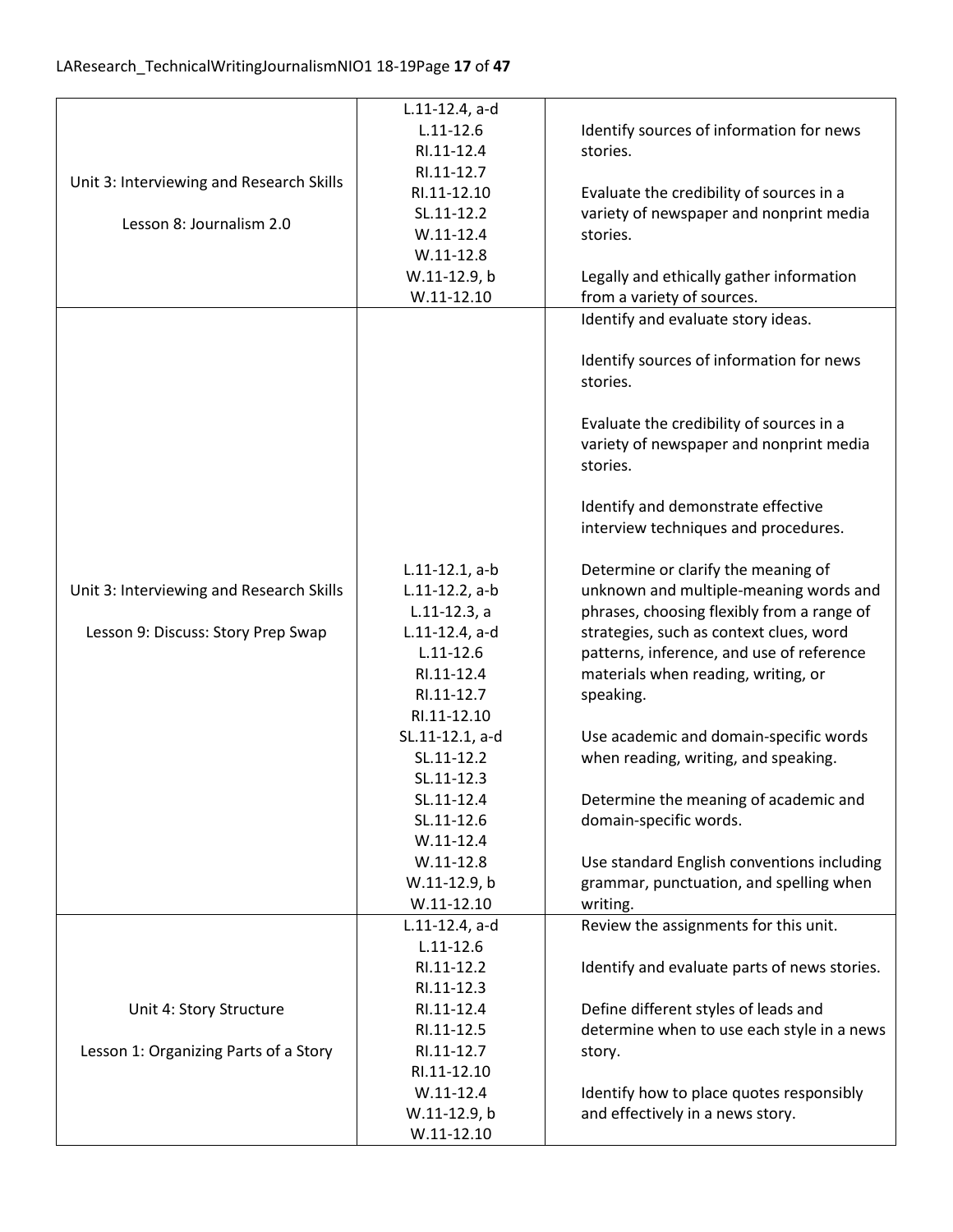|                                   |                | Define different styles of leads and decide  |
|-----------------------------------|----------------|----------------------------------------------|
|                                   |                | when to use each style.                      |
|                                   |                |                                              |
|                                   |                | Define different styles of leads and when    |
|                                   |                | each style is appropriate.                   |
|                                   |                |                                              |
|                                   |                | Evaluate material and identify a powerful    |
|                                   |                | kicker.                                      |
|                                   |                |                                              |
|                                   |                | Identify key facts and learn how to organize |
|                                   |                | them.                                        |
|                                   |                |                                              |
|                                   |                | Define the 5 Ws and H.                       |
|                                   |                |                                              |
|                                   |                | Identify and organize key facts in a news    |
|                                   |                | story.                                       |
|                                   |                |                                              |
|                                   |                | Determine or clarify the meaning of          |
|                                   |                | unknown and multiple-meaning words and       |
|                                   |                | phrases, choosing flexibly from a range of   |
|                                   |                | strategies, such as context clues, word      |
|                                   |                | patterns, inference, and use of reference    |
|                                   |                | materials when reading, writing, or          |
|                                   |                | speaking.                                    |
|                                   |                |                                              |
|                                   |                | Use academic and domain-specific words       |
|                                   |                | when reading, writing, and speaking.         |
|                                   |                |                                              |
|                                   |                | Determine the meaning of academic and        |
|                                   |                | domain-specific words.                       |
|                                   |                | Define different styles of leads and decide  |
|                                   |                | when to use each style.                      |
|                                   |                |                                              |
|                                   |                | Use online and offline newspapers.           |
|                                   |                |                                              |
|                                   |                | Find and evaluate examples of leads in       |
|                                   |                | current news stories.                        |
|                                   |                |                                              |
| Unit 4: Story Structure           |                | Determine or clarify the meaning of          |
|                                   |                | unknown and multiple-meaning words and       |
| Lesson 2: Reporter's Reflection 1 | L.11-12.4, a-d | phrases, choosing flexibly from a range of   |
|                                   | $L.11 - 12.6$  | strategies, such as context clues, word      |
|                                   | RI.11-12.4     | patterns, inference, and use of reference    |
|                                   | RI.11-12.5     | materials when reading, writing, or          |
|                                   | RI.11-12.7     | speaking.                                    |
|                                   | RI.11-12.10    |                                              |
|                                   | $W.11 - 12.4$  | Use academic and domain-specific words       |
|                                   | W.11-12.9, b   | when reading, writing, and speaking.         |
|                                   | $W.11-12.10$   |                                              |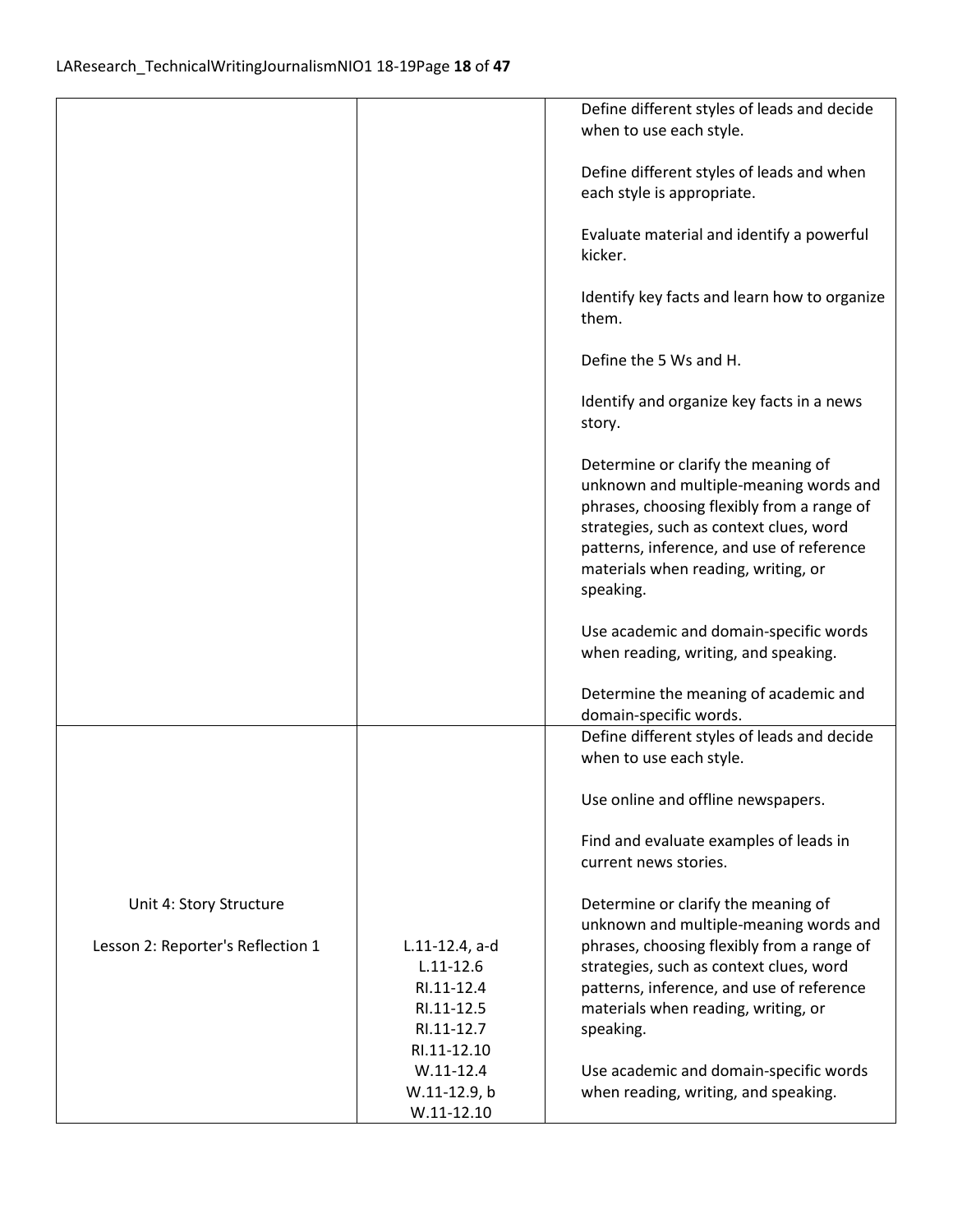|                                                                 |                                                                                                                                                                                                              | Determine the meaning of academic and                                                                                                                                                                                                                                                                                                                                                              |
|-----------------------------------------------------------------|--------------------------------------------------------------------------------------------------------------------------------------------------------------------------------------------------------------|----------------------------------------------------------------------------------------------------------------------------------------------------------------------------------------------------------------------------------------------------------------------------------------------------------------------------------------------------------------------------------------------------|
|                                                                 |                                                                                                                                                                                                              | domain-specific words.                                                                                                                                                                                                                                                                                                                                                                             |
|                                                                 |                                                                                                                                                                                                              | Evaluate kickers.                                                                                                                                                                                                                                                                                                                                                                                  |
|                                                                 |                                                                                                                                                                                                              |                                                                                                                                                                                                                                                                                                                                                                                                    |
|                                                                 |                                                                                                                                                                                                              | Use online and offline newspapers.                                                                                                                                                                                                                                                                                                                                                                 |
|                                                                 |                                                                                                                                                                                                              | Analyze news stories for specific elements.                                                                                                                                                                                                                                                                                                                                                        |
| Unit 4: Story Structure<br>Lesson 3: Reporter's Reflection 2    | $L.11-12.4$ , a-d<br>$L.11 - 12.6$<br>RI.11-12.1<br>RI.11-12.4<br>RI.11-12.5<br>RI.11-12.6<br>RI.11-12.7<br>RI.11-12.10<br>$W.11-12.4$<br>W.11-12.9, b                                                       | Determine or clarify the meaning of<br>unknown and multiple-meaning words and<br>phrases, choosing flexibly from a range of<br>strategies, such as context clues, word<br>patterns, inference, and use of reference<br>materials when reading, writing, or<br>speaking.<br>Use academic and domain-specific words<br>when reading, writing, and speaking.<br>Determine the meaning of academic and |
|                                                                 | $W.11 - 12.10$                                                                                                                                                                                               | domain-specific words.<br>Evaluate kickers.                                                                                                                                                                                                                                                                                                                                                        |
|                                                                 |                                                                                                                                                                                                              | Find and evaluate examples of leads in<br>current news.<br>Use online and offline newspapers.<br>Find and evaluate examples of leads in<br>current news stories.                                                                                                                                                                                                                                   |
|                                                                 |                                                                                                                                                                                                              | Write a response to the online discussion                                                                                                                                                                                                                                                                                                                                                          |
|                                                                 | $L.11-12.1, a-b$                                                                                                                                                                                             | question and then provide responses to<br>other students.                                                                                                                                                                                                                                                                                                                                          |
| Unit 4: Story Structure<br>Lesson 4: Discuss: Leads and Kickers | $L.11-12.2$ , a-b<br>$L.11-12.3$ , a<br>L.11-12.4, a-d<br>$L.11 - 12.6$<br>RI.11-12.4<br>RI.11-12.5<br>RI.11-12.7<br>RI.11-12.10<br>SL.11-12.1, a-d<br>SL.11-12.3<br>SL.11-12.4<br>SL.11-12.6<br>$W.11-12.4$ | Determine or clarify the meaning of<br>unknown and multiple-meaning words and<br>phrases, choosing flexibly from a range of<br>strategies, such as context clues, word<br>patterns, inference, and use of reference<br>materials when reading, writing, or<br>speaking.<br>Use academic and domain-specific words<br>when reading, writing, and speaking.                                          |
|                                                                 | W.11-12.9, b                                                                                                                                                                                                 | Determine the meaning of academic and<br>domain-specific words.                                                                                                                                                                                                                                                                                                                                    |
|                                                                 | $W.11-12.10$                                                                                                                                                                                                 |                                                                                                                                                                                                                                                                                                                                                                                                    |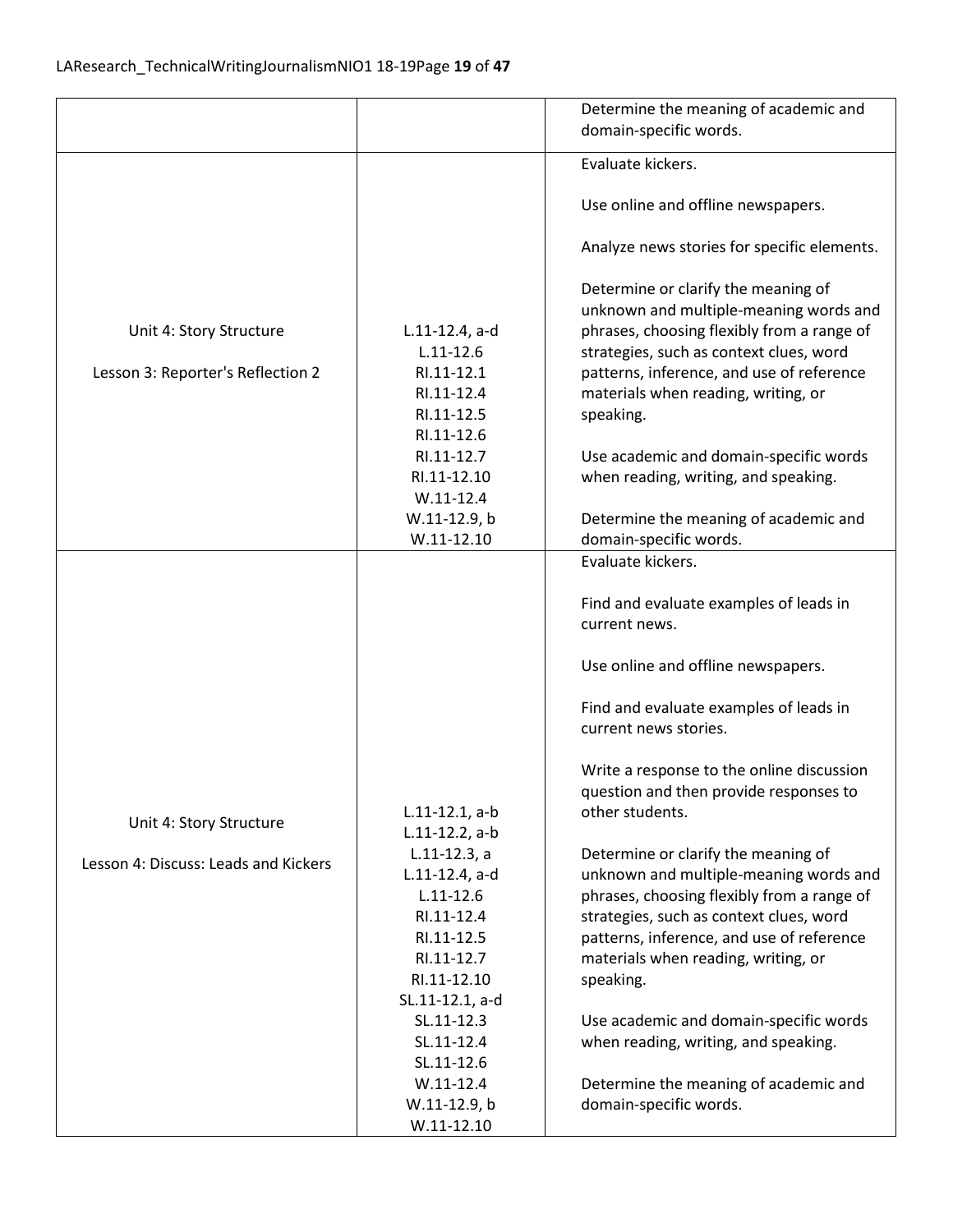|                                     |                                    | Use standard English conventions including                                            |
|-------------------------------------|------------------------------------|---------------------------------------------------------------------------------------|
|                                     |                                    | grammar, punctuation, and spelling when                                               |
|                                     |                                    | writing.                                                                              |
|                                     |                                    | Evaluate an inverted pyramid structure.                                               |
|                                     |                                    |                                                                                       |
|                                     |                                    | Recognize various story structures that                                               |
|                                     |                                    | reporters use.                                                                        |
|                                     |                                    |                                                                                       |
|                                     |                                    | Identify the appropriate structures for                                               |
|                                     |                                    | different types of stories.                                                           |
|                                     |                                    |                                                                                       |
|                                     |                                    | Determine or clarify the meaning of                                                   |
| Unit 4: Story Structure             |                                    | unknown and multiple-meaning words and                                                |
| Lesson 5: Introduction to Structure | $L.11-12.4$ , a-d<br>$L.11 - 12.6$ | phrases, choosing flexibly from a range of<br>strategies, such as context clues, word |
|                                     | RI.11-12.2                         | patterns, inference, and use of reference                                             |
|                                     | RI.11-12.4                         | materials when reading, writing, or                                                   |
|                                     | RI.11-12.5                         | speaking.                                                                             |
|                                     | RI.11-12.6                         |                                                                                       |
|                                     | RI.11-12.7                         | Use academic and domain-specific words                                                |
|                                     | RI.11-12.10                        | when reading, writing, and speaking.                                                  |
|                                     | $W.11-12.4$                        |                                                                                       |
|                                     | W.11-12.9, b                       | Determine the meaning of academic and                                                 |
|                                     | $W.11-12.10$                       | domain-specific words.                                                                |
|                                     |                                    | Conduct interviews using proper                                                       |
|                                     |                                    | procedures and industry best practices.                                               |
|                                     |                                    |                                                                                       |
|                                     |                                    | Use appropriate listening and speaking                                                |
|                                     |                                    | skills in conducting interviews.                                                      |
|                                     |                                    |                                                                                       |
|                                     |                                    | Identify and evaluate parts of news stories.                                          |
|                                     |                                    | Determine or clarify the meaning of                                                   |
|                                     | $L.11-12.1, a-b$                   | unknown and multiple-meaning words and                                                |
|                                     | $L.11-12.2$ , a-b                  | phrases, choosing flexibly from a range of                                            |
| Unit 4: Story Structure             | $L.11-12.3, a$                     | strategies, such as context clues, word                                               |
|                                     | $L.11-12.4$ , a-d                  | patterns, inference, and use of reference                                             |
| Lesson 6: On the Trail, Session 1   | $L.11 - 12.6$                      | materials when reading, writing, or                                                   |
|                                     | RI.11-12.4                         | speaking.                                                                             |
|                                     | RI.11-12.5                         |                                                                                       |
|                                     | RI.11-12.10                        | Use academic and domain-specific words                                                |
|                                     | SL.11-12.1, a-d                    | when reading, writing, and speaking.                                                  |
|                                     | SL.11-12.2                         |                                                                                       |
|                                     | SL.11-12.3                         | Determine the meaning of academic and                                                 |
|                                     | SL.11-12.4                         | domain-specific words.                                                                |
|                                     | SL.11-12.6                         |                                                                                       |
|                                     | $W.11-12.4$                        | Use standard English conventions including                                            |
|                                     | W.11-12.9, b                       | grammar, punctuation, and spelling when                                               |
|                                     | $W.11-12.10$                       | writing.                                                                              |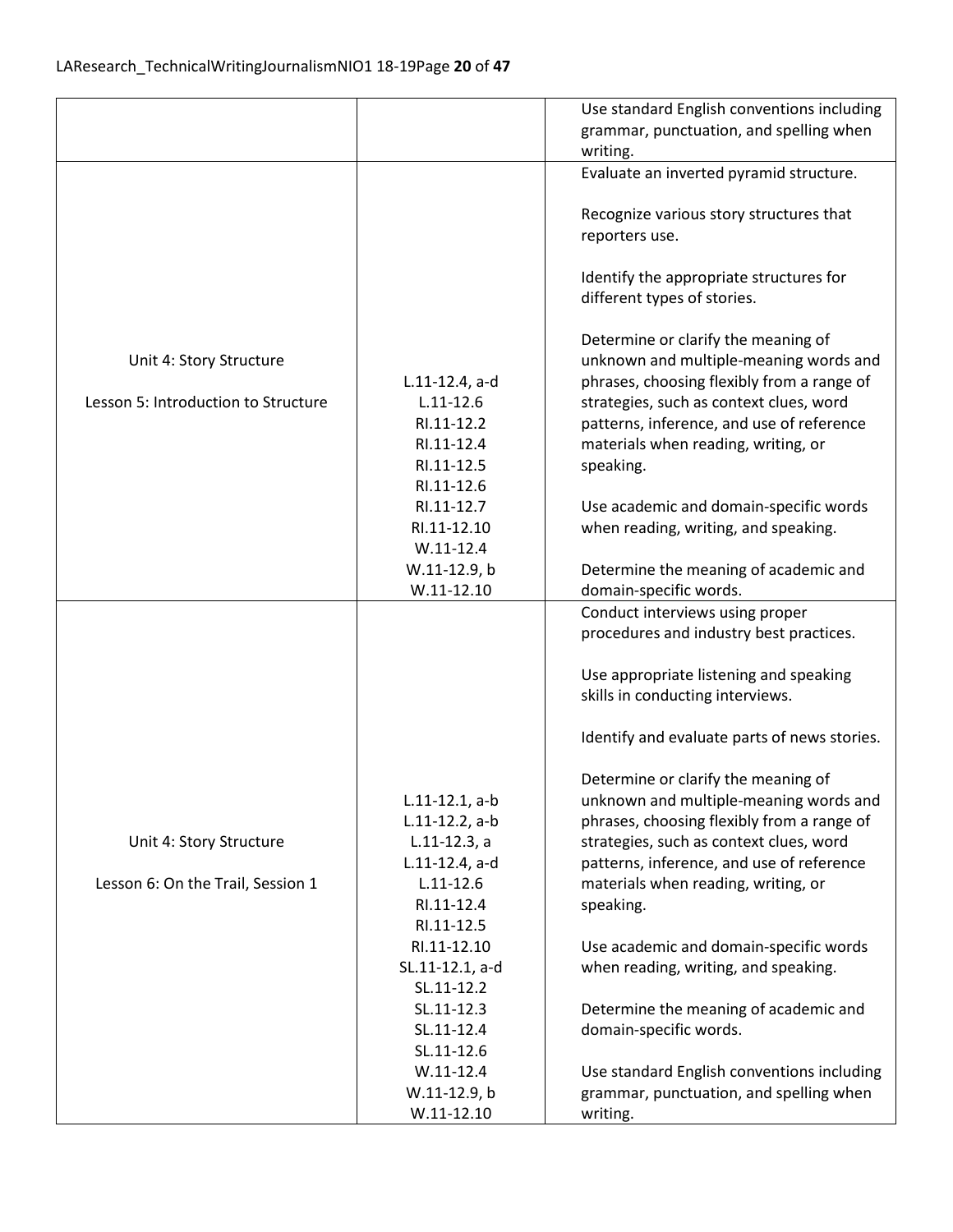|                                   |                   | Identify human sources of information for    |
|-----------------------------------|-------------------|----------------------------------------------|
|                                   |                   | news stories.                                |
|                                   |                   |                                              |
|                                   |                   | Conduct interviews using proper              |
|                                   |                   | procedures and industry best practices.      |
|                                   |                   |                                              |
|                                   |                   |                                              |
|                                   |                   | Use appropriate listening and speaking       |
|                                   |                   | skills in conducting interviews.             |
|                                   |                   |                                              |
|                                   |                   | Accurately record direct and indirect quotes |
|                                   |                   | as well as the context in which they are     |
|                                   | $L.11-12.1, a-b$  | given.                                       |
|                                   | $L.11-12.2$ , a-b |                                              |
|                                   | $L.11-12.3, a$    |                                              |
| Unit 4: Story Structure           |                   | Determine or clarify the meaning of          |
|                                   | L.11-12.4, a-d    | unknown and multiple-meaning words and       |
| Lesson 7: On the Trail, Session 2 | $L.11 - 12.6$     | phrases, choosing flexibly from a range of   |
|                                   | RI.11-12.4        | strategies, such as context clues, word      |
|                                   | RI.11-12.7        | patterns, inference, and use of reference    |
|                                   | RI.11-12.10       | materials when reading, writing, or          |
|                                   | SL.11-12.1, a-d   | speaking.                                    |
|                                   | SL.11-12.2        |                                              |
|                                   | SL.11-12.3        | Use academic and domain-specific words       |
|                                   |                   |                                              |
|                                   | SL.11-12.4        | when reading, writing, and speaking.         |
|                                   | SL.11-12.6        |                                              |
|                                   | $W.11-12.4$       | Determine the meaning of academic and        |
|                                   | $W.11-12.5$       | domain-specific words.                       |
|                                   | $W.11-12.6$       |                                              |
|                                   | $W.11-12.8$       | Use standard English conventions including   |
|                                   | W.11-12.9, b      | grammar, punctuation, and spelling when      |
|                                   | $W.11-12.10$      | writing.                                     |
|                                   |                   |                                              |
|                                   |                   | Apply the ethics guidelines to the news      |
|                                   |                   | story draft.                                 |
|                                   |                   |                                              |
|                                   |                   | Write a first draft: begin putting together  |
|                                   |                   | your simple news story, assessing what       |
|                                   |                   | material you have and what material you      |
|                                   |                   | still need.                                  |
|                                   | $L.11-12.1, a-b$  |                                              |
| Unit 4: Story Structure           | $L.11-12.2$ , a-b | Determine or clarify the meaning of          |
|                                   | $L.11-12.3, a$    | unknown and multiple-meaning words and       |
| Lesson 9: Correspondent's Column, |                   |                                              |
| Session 1                         | L.11-12.4, a-d    | phrases, choosing flexibly from a range of   |
|                                   | $L.11 - 12.6$     | strategies, such as context clues, word      |
|                                   | RI.11-12.4        | patterns, inference, and use of reference    |
|                                   | RI.11-12.10       | materials when reading, writing, or          |
|                                   | W.11-12.2, a-f    | speaking.                                    |
|                                   | $W.11-12.4$       |                                              |
|                                   | $W.11 - 12.5$     | Use academic and domain-specific words       |
|                                   | $W.11-12.6$       | when reading, writing, and speaking.         |
|                                   | $W.11-12.10$      |                                              |
|                                   |                   |                                              |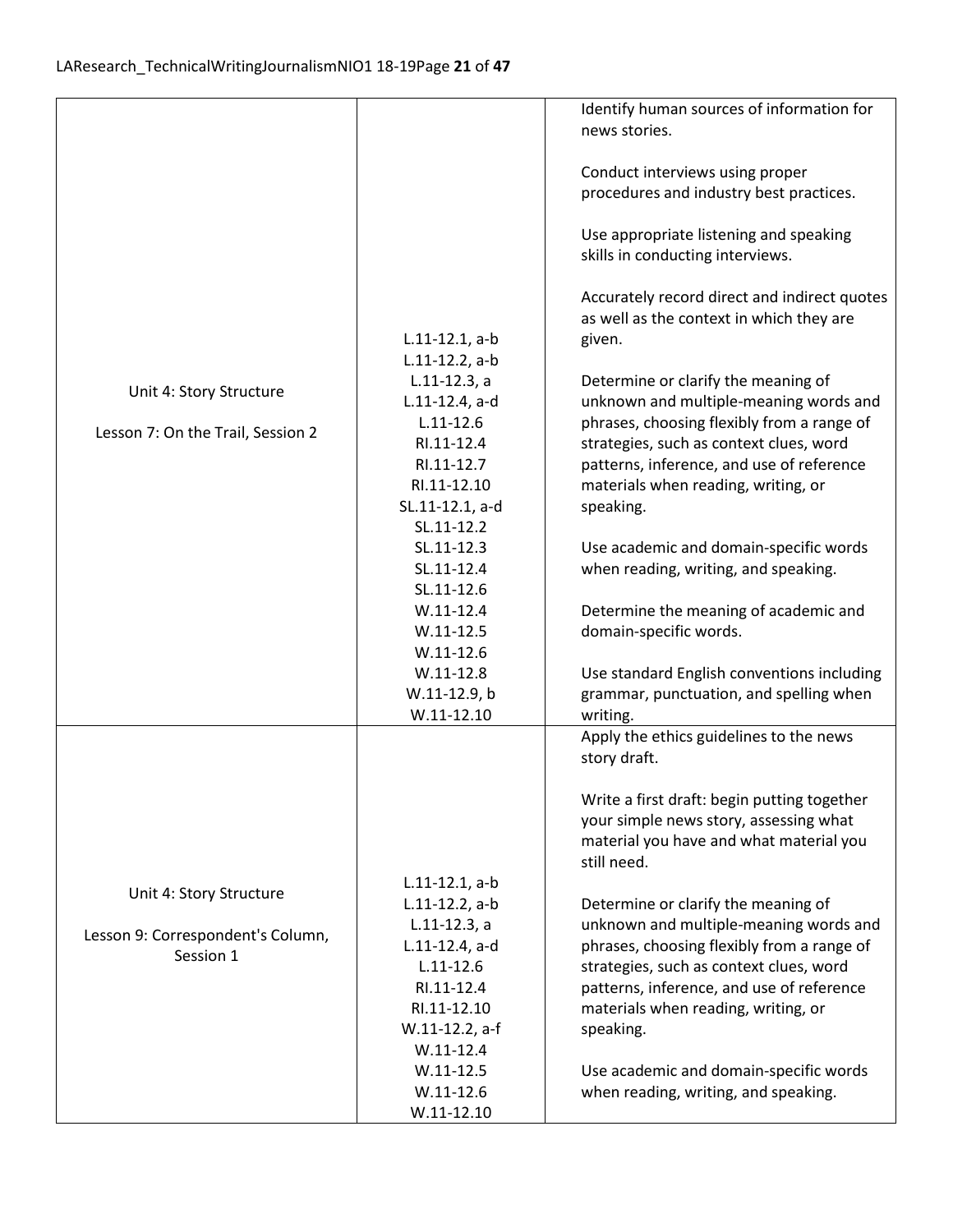|                                    |                   | Determine the meaning of academic and       |
|------------------------------------|-------------------|---------------------------------------------|
|                                    |                   | domain-specific words.                      |
|                                    |                   |                                             |
|                                    |                   | Use standard English conventions including  |
|                                    |                   | grammar, punctuation, and spelling when     |
|                                    |                   |                                             |
|                                    |                   | writing.                                    |
|                                    |                   | Write a first draft: begin putting together |
|                                    |                   | your simple news story, assessing what      |
|                                    |                   | material you have and what material you     |
|                                    |                   | still need.                                 |
|                                    |                   |                                             |
|                                    |                   | Apply the ethics guidelines to the news     |
|                                    |                   | story draft.                                |
|                                    |                   |                                             |
|                                    |                   | Determine or clarify the meaning of         |
|                                    |                   | unknown and multiple-meaning words and      |
|                                    |                   | phrases, choosing flexibly from a range of  |
| Unit 4: Story Structure            |                   | strategies, such as context clues, word     |
|                                    |                   |                                             |
| Lesson 10: Correspondent's Column, |                   | patterns, inference, and use of reference   |
| Session 2                          | $L.11-12.1, a-b$  | materials when reading, writing, or         |
|                                    | $L.11-12.2$ , a-b | speaking.                                   |
|                                    | $L.11-12.3, a$    |                                             |
|                                    | L.11-12.4, a-d    | Use academic and domain-specific words      |
|                                    | $L.11 - 12.6$     | when reading, writing, and speaking.        |
|                                    | RI.11-12.4        |                                             |
|                                    | RI.11-12.10       | Determine the meaning of academic and       |
|                                    | W.11-12.2, a-f    | domain-specific words.                      |
|                                    | $W.11 - 12.4$     |                                             |
|                                    | $W.11-12.5$       | Use standard English conventions including  |
|                                    | $W.11-12.6$       | grammar, punctuation, and spelling when     |
|                                    | $W.11-12.10$      | writing.                                    |
|                                    |                   |                                             |
|                                    |                   | Proofread and edit your draft to identify   |
|                                    |                   | and correct errors.                         |
|                                    |                   |                                             |
|                                    |                   | Write the final copy and turn it in to your |
|                                    |                   | teacher.                                    |
|                                    |                   |                                             |
|                                    |                   | Determine or clarify the meaning of         |
|                                    |                   | unknown and multiple-meaning words and      |
| Unit 4: Story Structure            | $L.11-12.1, a-b$  | phrases, choosing flexibly from a range of  |
|                                    | $L.11-12.2$ , a-b | strategies, such as context clues, word     |
| Lesson 11: That's a Wrap           | L.11-12.4, a-d    | patterns, inference, and use of reference   |
|                                    | $L.11 - 12.6$     | materials when reading, writing, or         |
|                                    | RI.11-12.4        |                                             |
|                                    |                   | speaking.                                   |
|                                    | RI.11-12.10       |                                             |
|                                    | W.11-12.2, a-f    | Use academic and domain-specific words      |
|                                    | $W.11-12.4$       | when reading, writing, and speaking.        |
|                                    | $W.11 - 12.5$     |                                             |
|                                    | $W.11-12.6$       | Determine the meaning of academic and       |
|                                    | $W.11-12.10$      | domain-specific words.                      |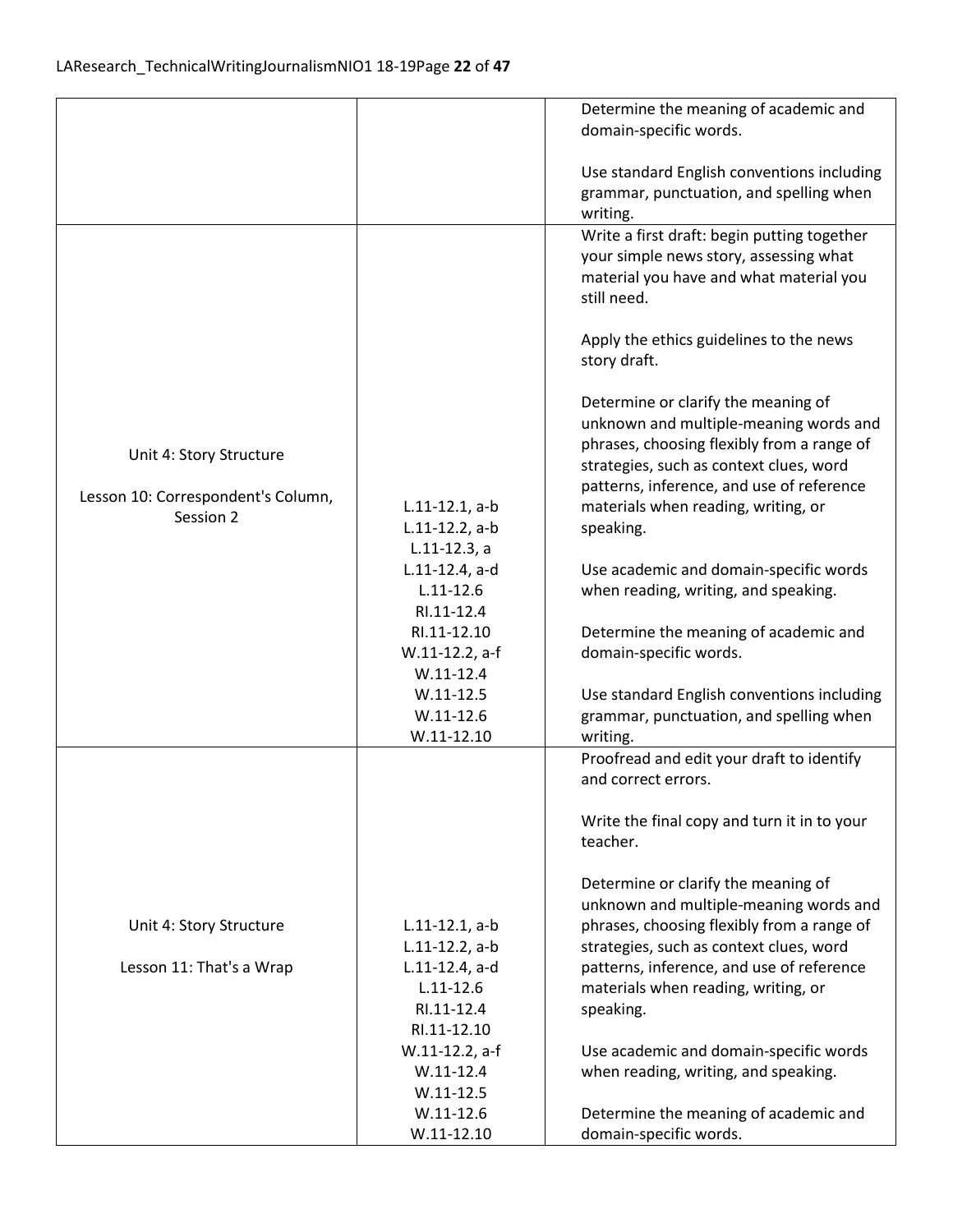|                                                                           |                                                                                                        | Use standard English conventions including<br>grammar, punctuation, and spelling when<br>writing.                                                                                                                                                                        |
|---------------------------------------------------------------------------|--------------------------------------------------------------------------------------------------------|--------------------------------------------------------------------------------------------------------------------------------------------------------------------------------------------------------------------------------------------------------------------------|
|                                                                           |                                                                                                        | Review the assignments for this unit.                                                                                                                                                                                                                                    |
| Unit 5: AP Style, Editing and<br>Proofreading<br>Lesson 1: Deadline Drama | RI.11-12.4<br>RI.11-12.7<br>RI.11-12.10<br>$W.11-12.4$<br>$W.11 - 12.5$<br>$W.11-12.6$<br>$W.11-12.10$ | Describe how a newsroom is organized and<br>how medium affects that organization.<br>Identify the flow of work production in both<br>print and broadcast newsrooms: who does<br>what when.<br>Explore how newsroom staffers work<br>collaboratively to produce the news. |
|                                                                           |                                                                                                        | Describe how a newsroom is organized and                                                                                                                                                                                                                                 |
|                                                                           |                                                                                                        | how medium affects that organization.                                                                                                                                                                                                                                    |
| Unit 5: AP Style, Editing and                                             |                                                                                                        | Review and evaluate a real-life news<br>anchor.                                                                                                                                                                                                                          |
| Proofreading                                                              |                                                                                                        | Determine or clarify the meaning of                                                                                                                                                                                                                                      |
| Lesson 2: Reporter's Reflection 1                                         |                                                                                                        | unknown and multiple-meaning words and                                                                                                                                                                                                                                   |
|                                                                           |                                                                                                        | phrases, choosing flexibly from a range of<br>strategies, such as context clues, word                                                                                                                                                                                    |
|                                                                           | L.11-12.4, a-d<br>RI.11-12.4                                                                           | patterns, inference, and use of reference                                                                                                                                                                                                                                |
|                                                                           | RI.11-12.10                                                                                            | materials when reading, writing, or                                                                                                                                                                                                                                      |
|                                                                           | $W.11 - 12.4$                                                                                          | speaking.                                                                                                                                                                                                                                                                |
|                                                                           |                                                                                                        | Evaluate how editors and producers<br>determine how and when to use visual<br>media to enhance their storytelling.                                                                                                                                                       |
|                                                                           |                                                                                                        | Identify and analyze common layout and                                                                                                                                                                                                                                   |
|                                                                           |                                                                                                        | design principles used by layout editors and                                                                                                                                                                                                                             |
|                                                                           | $L.11-12.1, a-b$<br>$L.11-12.2$ , a-b                                                                  | producers.                                                                                                                                                                                                                                                               |
|                                                                           | $L.11-12.3, a$                                                                                         | Identify and avoid common errors in                                                                                                                                                                                                                                      |
| Unit 5: AP Style, Editing and                                             | $L.11-12.4$ , a-d                                                                                      | punctuation and grammar.                                                                                                                                                                                                                                                 |
| Proofreading                                                              | $L.11 - 12.6$                                                                                          |                                                                                                                                                                                                                                                                          |
| Lesson 3: A Picture's Worth a Thousand                                    | RI.11-12.4                                                                                             | Explore the style that professional news                                                                                                                                                                                                                                 |
| Words                                                                     | RI.11-12.5                                                                                             | outlets use as well as copy edit symbols.                                                                                                                                                                                                                                |
|                                                                           | RI.11-12.6<br>RI.11-12.7                                                                               | Explore the style that professional news                                                                                                                                                                                                                                 |
|                                                                           | RI.11-12.10                                                                                            | outlets use as well as copy editing symbols.                                                                                                                                                                                                                             |
|                                                                           | SL.11-12.2                                                                                             |                                                                                                                                                                                                                                                                          |
|                                                                           | $W.11 - 12.4$                                                                                          | Learn the style that professional news                                                                                                                                                                                                                                   |
|                                                                           | $W.11-12.5$                                                                                            | outlets use, as well as copy editing symbols.                                                                                                                                                                                                                            |
|                                                                           | $W.11-12.6$                                                                                            |                                                                                                                                                                                                                                                                          |
|                                                                           | W.11-12.9, b<br>$W.11-12.10$                                                                           | Learn to proofread and edit your own work<br>and understand the value of revision.                                                                                                                                                                                       |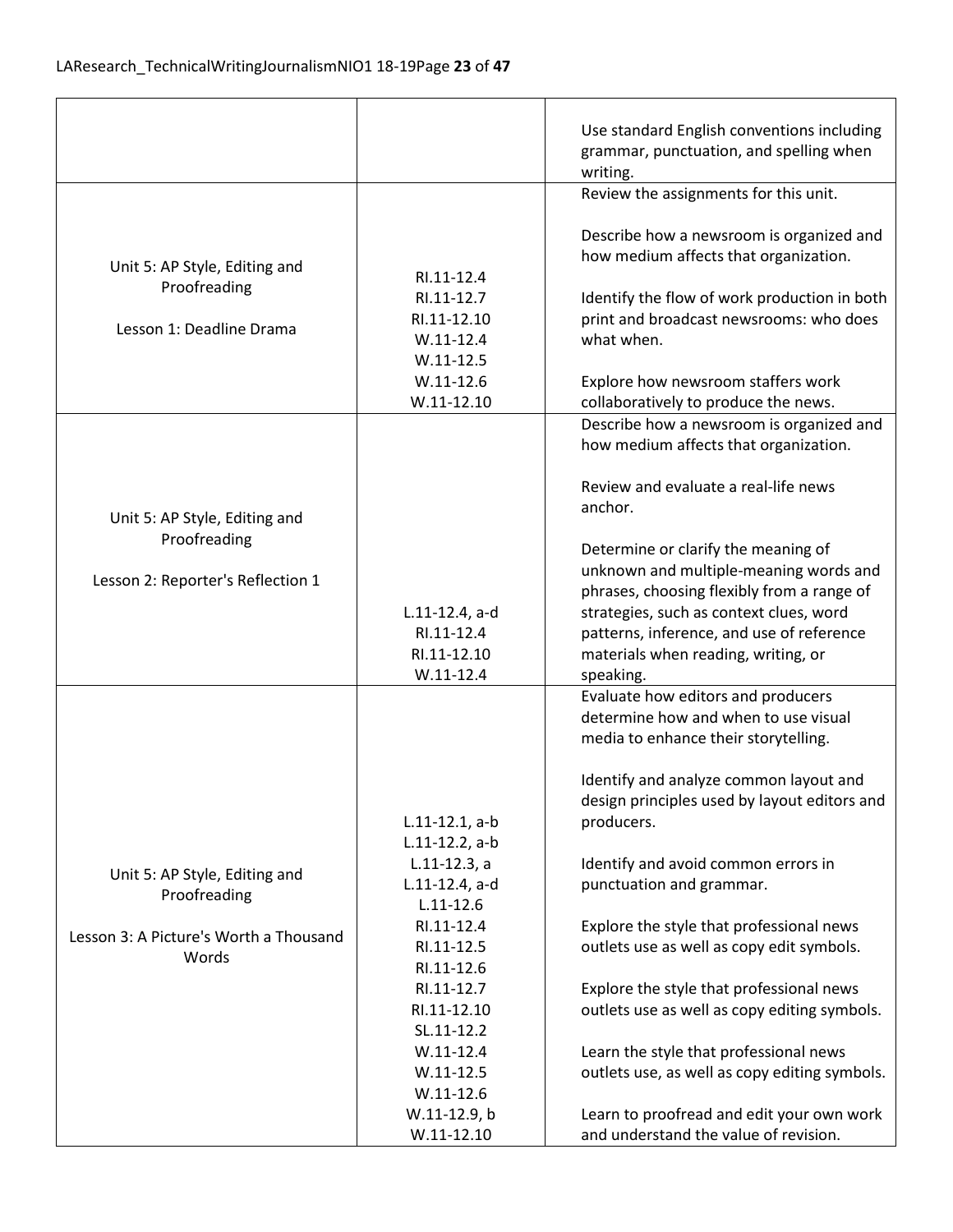|                                               |                                                                     | Determine or clarify the meaning of<br>unknown and multiple-meaning words and<br>phrases, choosing flexibly from a range of<br>strategies, such as context clues, word<br>patterns, inference, and use of reference<br>materials when reading, writing, or<br>speaking.<br>Use academic and domain-specific words |
|-----------------------------------------------|---------------------------------------------------------------------|-------------------------------------------------------------------------------------------------------------------------------------------------------------------------------------------------------------------------------------------------------------------------------------------------------------------|
|                                               |                                                                     | when reading, writing, and speaking.                                                                                                                                                                                                                                                                              |
|                                               |                                                                     | Determine the meaning of academic and<br>domain-specific words.                                                                                                                                                                                                                                                   |
|                                               |                                                                     | Use standard English conventions including<br>grammar, punctuation, and spelling when<br>writing.                                                                                                                                                                                                                 |
|                                               |                                                                     | Evaluate how editors and producers<br>determine how and when to use visual<br>media to enhance their storytelling.                                                                                                                                                                                                |
|                                               |                                                                     | Identify and analyze common layout and<br>design principles used by layout editors and<br>producers.                                                                                                                                                                                                              |
| Unit 5: AP Style, Editing and<br>Proofreading | L.11-12.4, a-d<br>$L.11 - 12.6$                                     | Determine or clarify the meaning of<br>unknown and multiple-meaning words and<br>phrases, choosing flexibly from a range of                                                                                                                                                                                       |
| Lesson 4: Reporter's Reflection 2             | RI.11-12.4<br>RI.11-12.5<br>RI.11-12.7<br>RI.11-12.10<br>SL.11-12.2 | strategies, such as context clues, word<br>patterns, inference, and use of reference<br>materials when reading, writing, or<br>speaking.                                                                                                                                                                          |
|                                               | $W.11-12.4$<br>$W.11 - 12.5$<br>$W.11 - 12.6$<br>W.11-12.9, b       | Use academic and domain-specific words<br>when reading, writing, and speaking.<br>Determine the meaning of academic and                                                                                                                                                                                           |
|                                               | $W.11-12.10$                                                        | domain-specific words.                                                                                                                                                                                                                                                                                            |
|                                               | $L.11-12.4$ , a-d<br>$L.11 - 12.6$<br>RI.11-12.4                    | Identify and analyze common layout and<br>design principles used by layout editors and<br>producers.                                                                                                                                                                                                              |
| Unit 5: AP Style, Editing and<br>Proofreading | RI.11-12.5<br>RI.11-12.10<br>$W.11.12 - 4$                          | Determine or clarify the meaning of<br>unknown and multiple-meaning words and                                                                                                                                                                                                                                     |
| Lesson 5: Reporter's Reflection 3             | $W.11 - 12.5$<br>$W.11 - 12.6$<br>W.11-12.9, b                      | phrases, choosing flexibly from a range of<br>strategies, such as context clues, word<br>patterns, inference, and use of reference<br>materials when reading, writing, or                                                                                                                                         |
|                                               | $W.11.12 - 10$                                                      | speaking.                                                                                                                                                                                                                                                                                                         |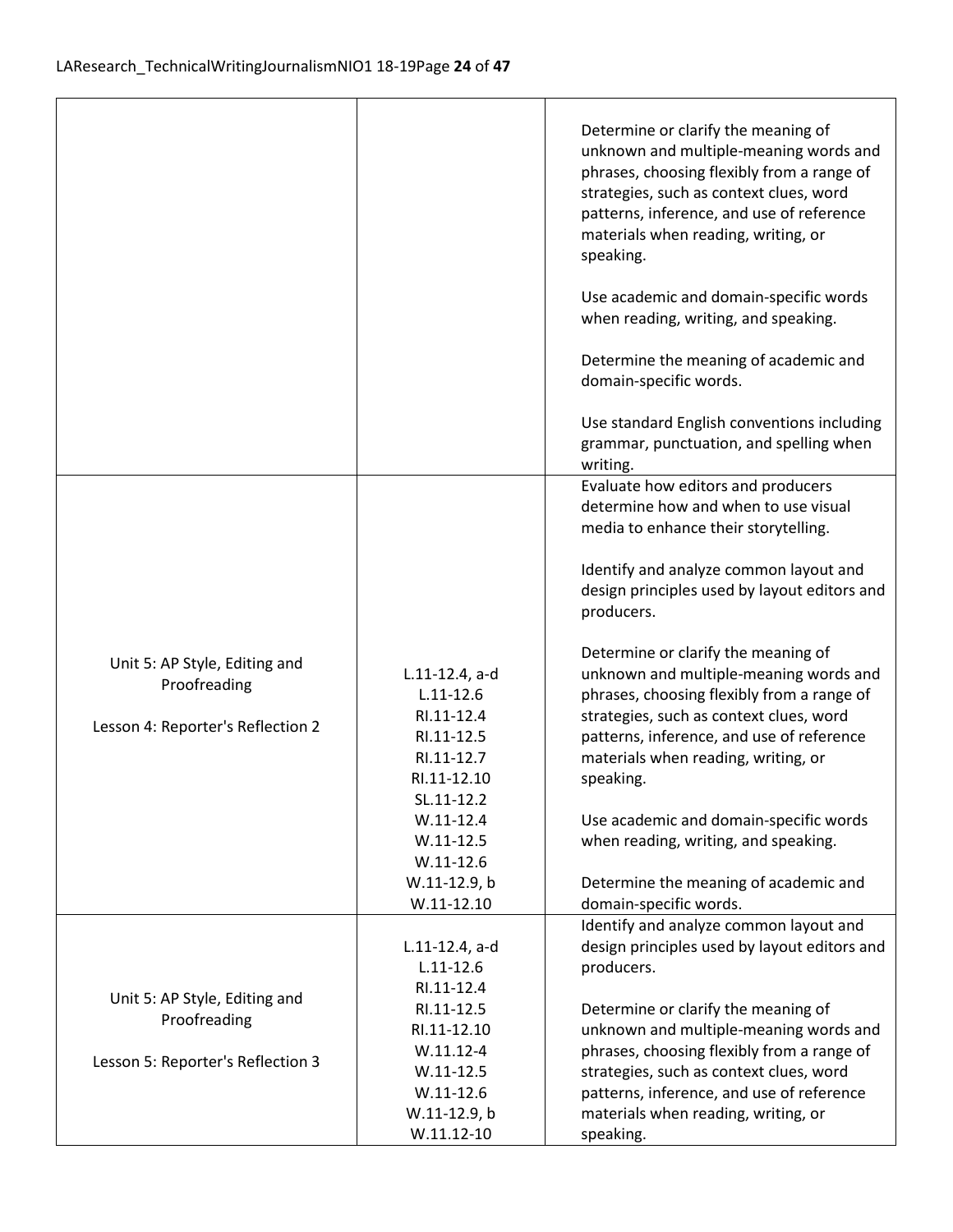$\mathbf{r}$ 

|                                                                                                    |                                                                                                          | Use academic and domain-specific words<br>when reading, writing, and speaking.<br>Determine the meaning of academic and                                                                                                                                                 |
|----------------------------------------------------------------------------------------------------|----------------------------------------------------------------------------------------------------------|-------------------------------------------------------------------------------------------------------------------------------------------------------------------------------------------------------------------------------------------------------------------------|
|                                                                                                    |                                                                                                          | domain-specific words.                                                                                                                                                                                                                                                  |
|                                                                                                    |                                                                                                          | Evaluate how editors and producers<br>determine how and when to use visual<br>media to enhance their storytelling.                                                                                                                                                      |
|                                                                                                    |                                                                                                          | Identify and avoid common errors in<br>punctuation and grammar.                                                                                                                                                                                                         |
|                                                                                                    |                                                                                                          | Proofread and edit your own work.                                                                                                                                                                                                                                       |
| Unit 5: AP Style, Editing and<br>Proofreading<br>Lesson 7: Back to the Drawing Board,<br>Session 1 | $L.11-12.1, a-b$<br>$L.11-12.2$ , a-b<br>$L.11-12.3, a$<br>L.11-12.4, a-d<br>$L.11 - 12.6$<br>RI.11-12.4 | Determine or clarify the meaning of<br>unknown and multiple-meaning words and<br>phrases, choosing flexibly from a range of<br>strategies, such as context clues, word<br>patterns, inference, and use of reference<br>materials when reading, writing, or<br>speaking. |
|                                                                                                    | RI.11-12.5<br>RI.11-12.6<br>RI.11-12.7                                                                   | Use academic and domain-specific words<br>when reading, writing, and speaking.                                                                                                                                                                                          |
|                                                                                                    | SL.11-12.2<br>$W.11-12.4$<br>$W.11-12.5$                                                                 | Determine the meaning of academic and<br>domain-specific words.                                                                                                                                                                                                         |
|                                                                                                    | $W.11-12.6$<br>W.11-12.9, b<br>$W.11-12.10$                                                              | Use standard English conventions including<br>grammar, punctuation, and spelling when<br>writing.                                                                                                                                                                       |
|                                                                                                    | $L.11-12.1, a-b$<br>$L.11-12.2$ , a-b<br>$L.11-12.3$ , a                                                 | Describe how a newsroom is organized and<br>how medium affects that organization.                                                                                                                                                                                       |
|                                                                                                    | L.11-12.4, a-d<br>$L.11 - 12.6$<br>RI.11-12.4<br>RI.11-12.5                                              | Identify the flow of work product in both<br>print and broadcast newsrooms: who does<br>what when.                                                                                                                                                                      |
| Unit 5: AP Style, Editing and<br>Proofreading                                                      | RI.11-12.6<br>RI.11-12.7<br>RI.11-12.10                                                                  | Describe how newsroom staffers work<br>collaboratively to produce the news.                                                                                                                                                                                             |
| Lesson 8: Discuss: Newsroom<br>Reinvented                                                          | SL.11-12.1, a-d<br>SL.11-12.2<br>SL.11-12.3<br>SL.11-12.4                                                | Evaluate how editors and producers<br>determine how and when to use visual<br>media to enhance their storytelling.                                                                                                                                                      |
|                                                                                                    | SL.11-12.6<br>$W.11-12.4$<br>$W.11-12.5$<br>$W.11-12.6$                                                  | Identify and analyze common layout and<br>design principles used by layout editors and<br>producers.                                                                                                                                                                    |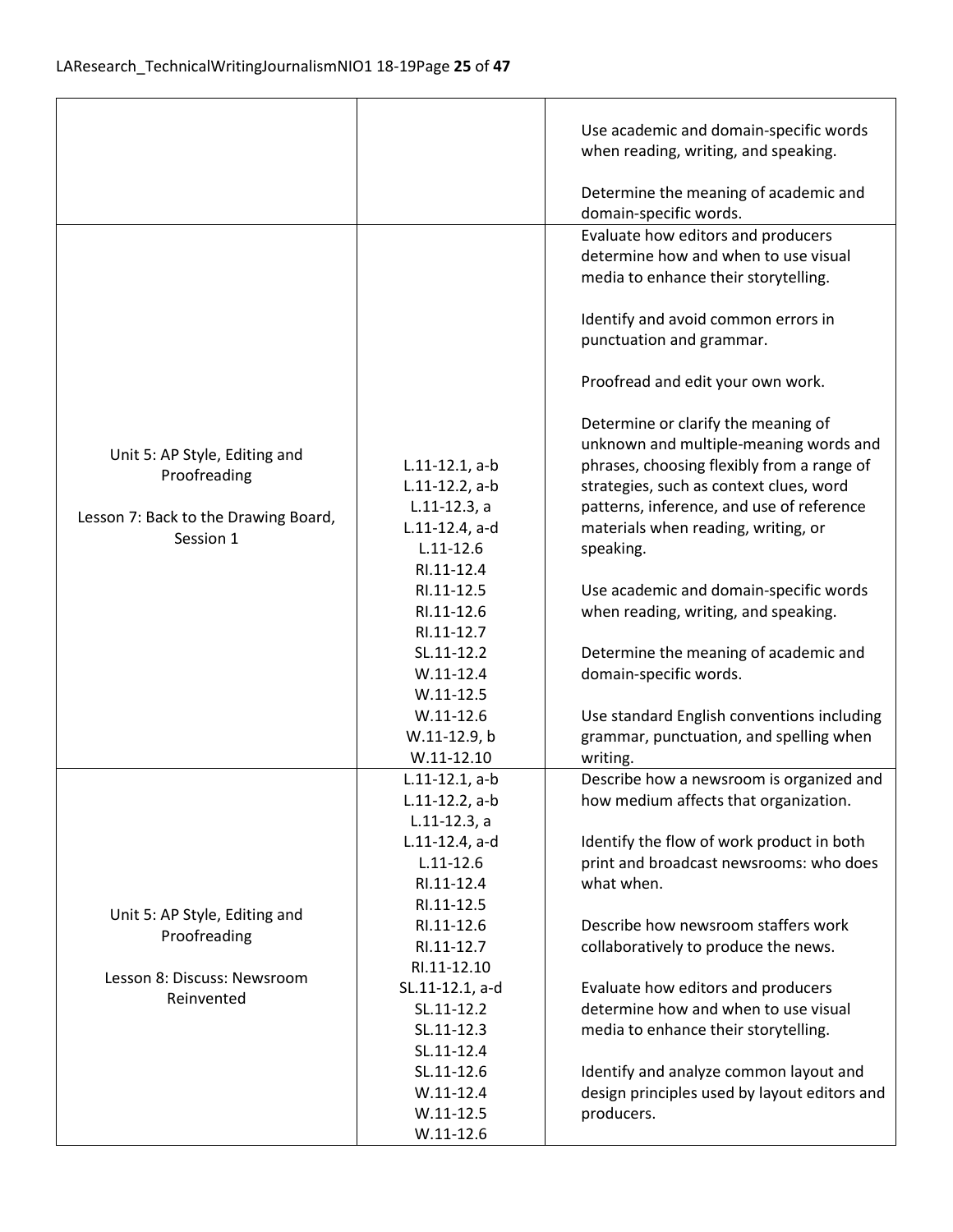|                                     | W.11-12.9, b                    | Identify and avoid common errors in                                                  |
|-------------------------------------|---------------------------------|--------------------------------------------------------------------------------------|
|                                     | $W.11-12.10$                    | punctuation and grammar.                                                             |
|                                     |                                 |                                                                                      |
|                                     |                                 | Proofread and edit your own work.                                                    |
|                                     |                                 |                                                                                      |
|                                     |                                 | Explore the style that professional news                                             |
|                                     |                                 | outlets use as well as copy editing symbols.                                         |
|                                     |                                 | Proofread and edit the work of your peers.                                           |
|                                     |                                 |                                                                                      |
|                                     |                                 | Determine or clarify the meaning of                                                  |
|                                     |                                 | unknown and multiple-meaning words and                                               |
|                                     |                                 | phrases, choosing flexibly from a range of                                           |
|                                     |                                 | strategies, such as context clues, word<br>patterns, inference, and use of reference |
|                                     |                                 | materials when reading, writing, or                                                  |
|                                     |                                 | speaking.                                                                            |
|                                     |                                 |                                                                                      |
|                                     |                                 | Use academic and domain-specific words                                               |
|                                     |                                 | when reading, writing, and speaking.                                                 |
|                                     |                                 | Determine the meaning of academic and                                                |
|                                     |                                 | domain-specific words.                                                               |
|                                     |                                 |                                                                                      |
|                                     |                                 | Use standard English conventions including                                           |
|                                     |                                 | grammar, punctuation, and spelling when                                              |
|                                     |                                 | writing.                                                                             |
|                                     |                                 | Identify the flow of work product in both                                            |
|                                     |                                 | print and broadcast newsrooms: who does                                              |
|                                     |                                 | what when.                                                                           |
|                                     | $L.11-12.1, a-b$                |                                                                                      |
|                                     | L.11-12.2, a-b                  | Describe how newsroom staffers work                                                  |
|                                     | $L.11-12.3, a$                  | collaboratively to produce the news.                                                 |
|                                     | L.11-12.4, a-d<br>$L.11 - 12.6$ |                                                                                      |
|                                     | RI.11-12.4                      | Evaluate how editors and producers<br>determine how and when to use visual           |
| Unit 5: AP Style, Editing and       | RI.11-12.5                      | media to enhance their storytelling.                                                 |
| Proofreading                        | RI.11-12.6                      |                                                                                      |
|                                     | RI.11-12.7                      | Identify and analyze common layout and                                               |
| Lesson 9: Teamwork in the Newsroom, | RI.11-12.10                     | design principles used by layout editors and                                         |
| Session 1                           | SL.11-12.1, a-d                 | producers.                                                                           |
|                                     | SL.11-12.2                      |                                                                                      |
|                                     | SL.11-12.3                      | Identify and avoid common errors in                                                  |
|                                     | SL.11-12.4                      | punctuation and grammar.                                                             |
|                                     | SL.11-12.6                      |                                                                                      |
|                                     | $W.11-12.4$                     | Explore the style that professional news                                             |
|                                     | $W.11-12.5$                     | outlets use as well as copy editing symbols.                                         |
|                                     | $W.11-12.6$                     |                                                                                      |
|                                     | W.11-12.9, b                    | Proofread and edit the work of your peers.                                           |
|                                     | $W.11-12.10$                    |                                                                                      |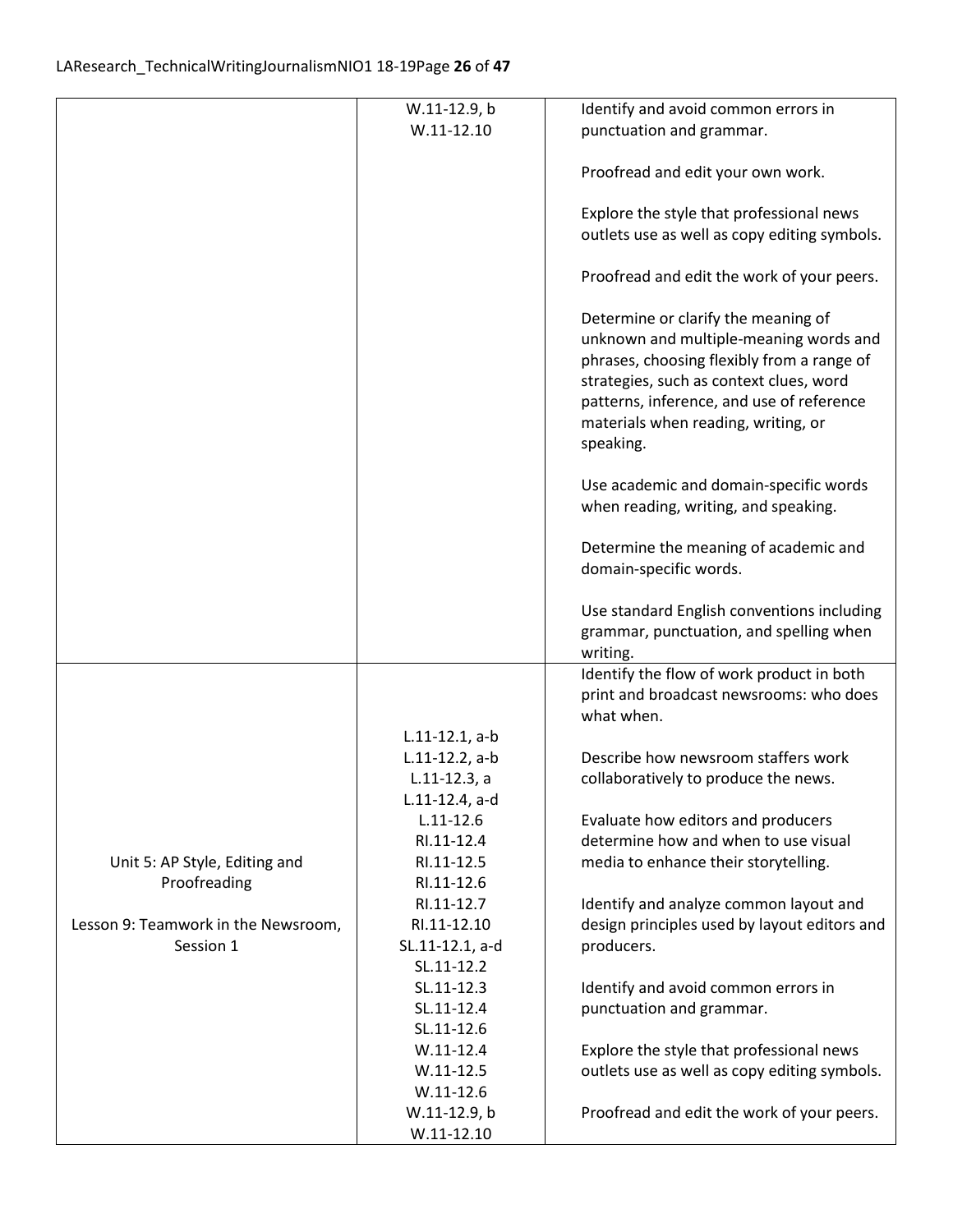|                                      |                   | Determine or clarify the meaning of          |
|--------------------------------------|-------------------|----------------------------------------------|
|                                      |                   | unknown and multiple-meaning words and       |
|                                      |                   | phrases, choosing flexibly from a range of   |
|                                      |                   | strategies, such as context clues, word      |
|                                      |                   | patterns, inference, and use of reference    |
|                                      |                   | materials when reading, writing, or          |
|                                      |                   | speaking.                                    |
|                                      |                   |                                              |
|                                      |                   | Use academic and domain-specific words       |
|                                      |                   | when reading, writing, and speaking.         |
|                                      |                   | Determine the meaning of academic and        |
|                                      |                   | domain-specific words.                       |
|                                      |                   | Use standard English conventions including   |
|                                      |                   | grammar, punctuation, and spelling when      |
|                                      |                   | writing.                                     |
|                                      |                   | Identify the flow of work product in both    |
|                                      |                   | print and broadcast newsrooms: who does      |
|                                      |                   | what when.                                   |
|                                      |                   | Describe how newsroom staffers work          |
|                                      |                   | collaboratively to produce the news.         |
|                                      |                   | Evaluate how editors and producers           |
|                                      |                   | determine how and when to use visual         |
|                                      |                   | media to enhance their storytelling.         |
|                                      |                   | Identify and analyze common layout and       |
|                                      |                   | design principles used by layout editors and |
|                                      |                   | producers.                                   |
| Unit 5: AP Style, Editing and        |                   |                                              |
| Proofreading                         |                   | Identify and avoid common errors in          |
|                                      |                   | punctuation and grammar.                     |
| Lesson 10: Teamwork in the Newsroom, | $L.11-12.1, a-b$  |                                              |
| Session 2                            | $L.11-12.2$ , a-b | Explore the style that professional news     |
|                                      | $L.11-12.3, a$    | outlets use as well as copy editing symbols. |
|                                      | L.11-12.4, a-d    |                                              |
|                                      | $L.11 - 12.6$     | Proofread and edit the work of your peers.   |
|                                      | RI.11-12.4        |                                              |
|                                      | RI.11-12.5        | Determine or clarify the meaning of          |
|                                      | RI.11-12.6        | unknown and multiple-meaning words and       |
|                                      | RI.11-12.7        | phrases, choosing flexibly from a range of   |
|                                      | RI.11-12.10       | strategies, such as context clues, word      |
|                                      | SL.11-12.2        | patterns, inference, and use of reference    |
|                                      | $W.11-12.4$       | materials when reading, writing, or          |
|                                      | $W.11-12.5$       | speaking.                                    |
|                                      | $W.11-12.6$       |                                              |
|                                      | W.11-12.9, b      | Use academic and domain-specific words       |
|                                      | $W.11-12.10$      | when reading, writing, and speaking.         |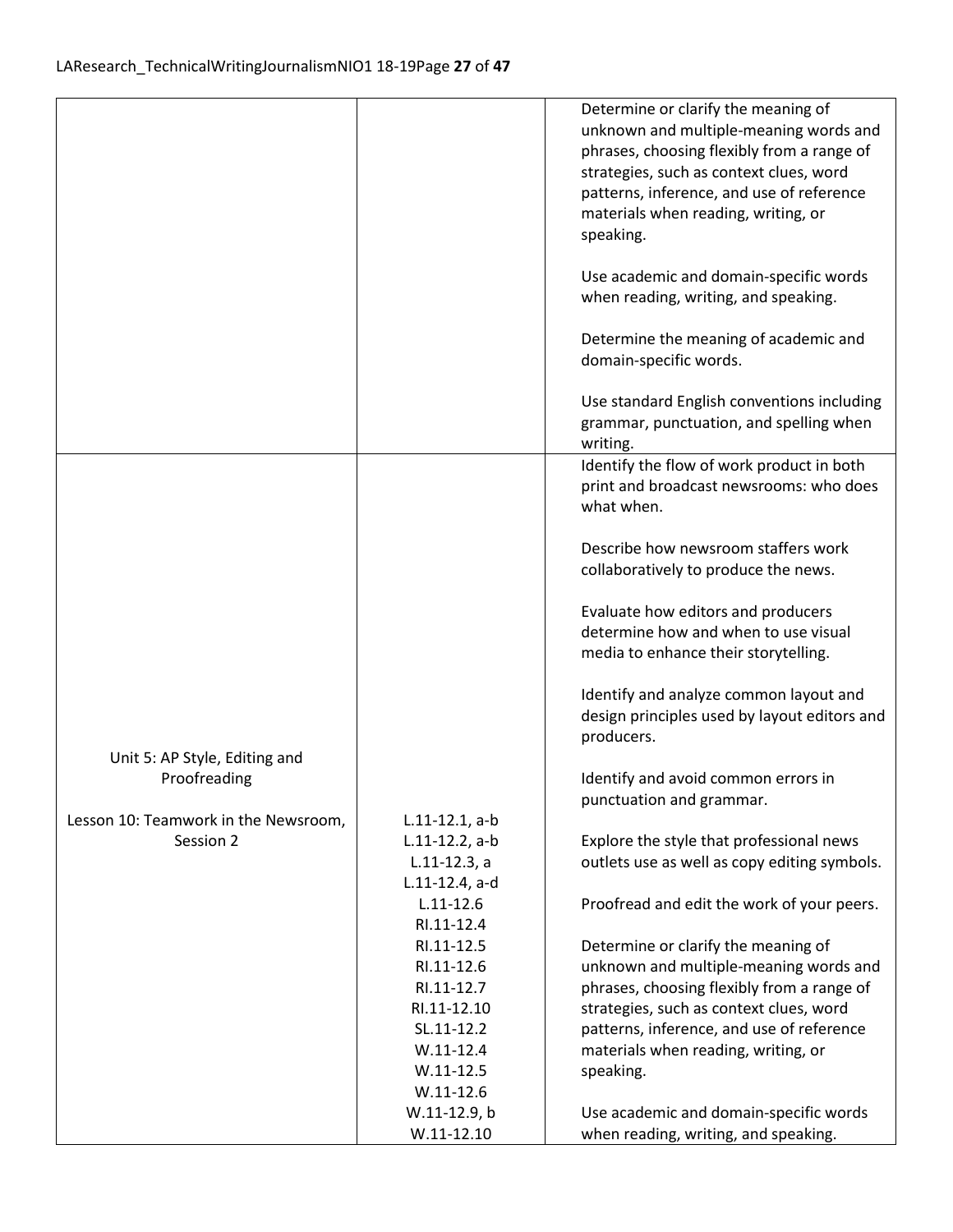|                                                                                        |                                                                        | Determine the meaning of academic and<br>domain-specific words.                                                                                                                                                                                                         |
|----------------------------------------------------------------------------------------|------------------------------------------------------------------------|-------------------------------------------------------------------------------------------------------------------------------------------------------------------------------------------------------------------------------------------------------------------------|
|                                                                                        |                                                                        | Use standard English conventions including<br>grammar, punctuation, and spelling when<br>writing.                                                                                                                                                                       |
|                                                                                        |                                                                        | Identify and avoid common errors in<br>punctuation and grammar.                                                                                                                                                                                                         |
|                                                                                        |                                                                        | Proofread and edit your own work.                                                                                                                                                                                                                                       |
| Unit 5: AP Style, Editing and<br>Proofreading<br>Lesson 11: Back to the Drawing Board, | $L.11-12.1, a-b$                                                       | Determine or clarify the meaning of<br>unknown and multiple-meaning words and<br>phrases, choosing flexibly from a range of<br>strategies, such as context clues, word<br>patterns, inference, and use of reference<br>materials when reading, writing, or<br>speaking. |
| Session 2                                                                              | $L.11-12.2$ , a-b<br>$L.11-12.3, a$<br>L.11-12.4, a-d<br>$L.11 - 12.6$ | Use academic and domain-specific words<br>when reading, writing, and speaking.                                                                                                                                                                                          |
|                                                                                        | RI.11-12.4<br>RI.11-12.10<br>$W.11-12.4$                               | Determine the meaning of academic and<br>domain-specific words.                                                                                                                                                                                                         |
|                                                                                        | $W.11-12.5$<br>$W.11-12.6$<br>$W.11-12.10$                             | Use standard English conventions including<br>grammar, punctuation, and spelling when<br>writing.                                                                                                                                                                       |
|                                                                                        |                                                                        | Identify and avoid common errors in<br>punctuation and grammar.                                                                                                                                                                                                         |
|                                                                                        |                                                                        | Proofread and edit your own work.                                                                                                                                                                                                                                       |
| Unit 5: AP Style, Editing and<br>Proofreading                                          | $L.11-12.1, a-b$<br>$L.11-12.2$ , a-b                                  | Determine or clarify the meaning of<br>unknown and multiple-meaning words and<br>phrases, choosing flexibly from a range of<br>strategies, such as context clues, word<br>patterns, inference, and use of reference                                                     |
| Lesson 12: Discuss: That's a Wrap                                                      | $L.11-12.3$ , a<br>L.11-12.4, a-d<br>$L.11 - 12.6$                     | materials when reading, writing, or<br>speaking.                                                                                                                                                                                                                        |
|                                                                                        | RI.11-12.4<br>RI.11-12.10<br>$W.11-12.4$                               | Use academic and domain-specific words<br>when reading, writing, and speaking.                                                                                                                                                                                          |
|                                                                                        | $W.11-12.5$<br>$W.11-12.6$<br>$W.11-12.10$                             | Determine the meaning of academic and<br>domain-specific words.                                                                                                                                                                                                         |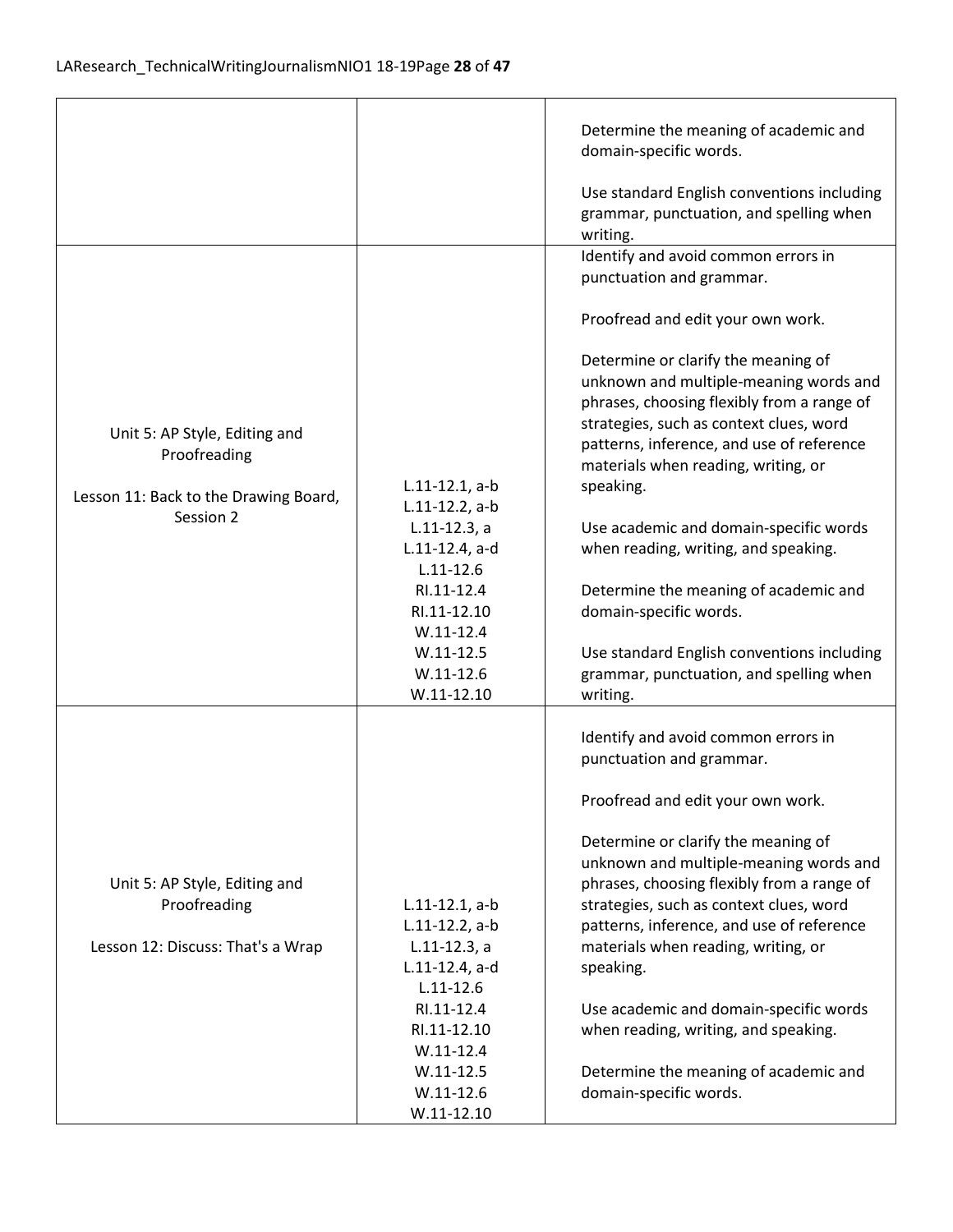|                                       |                   | Use standard English conventions including                         |
|---------------------------------------|-------------------|--------------------------------------------------------------------|
|                                       |                   | grammar, punctuation, and spelling when                            |
|                                       |                   | writing.                                                           |
|                                       |                   | Analyze how technology has changed                                 |
|                                       |                   | journalism, both the editorial and business                        |
|                                       |                   | sides, over the last decade.                                       |
|                                       |                   |                                                                    |
|                                       |                   |                                                                    |
|                                       |                   | Identify and use various delivery models of<br>news via new media. |
|                                       |                   |                                                                    |
|                                       |                   |                                                                    |
|                                       |                   | Understand how convergence both                                    |
|                                       |                   | enhances and increases a journalist's                              |
|                                       |                   | duties.                                                            |
|                                       |                   |                                                                    |
|                                       |                   | Identify techniques online journalists use to                      |
|                                       |                   | increase traffic to their sites.                                   |
|                                       |                   |                                                                    |
|                                       |                   | Recognize challenges and opportunities                             |
| Unit 6: Multimedia and Web Essentials |                   | presented by new technologies and the                              |
|                                       |                   | struggle to monetize the Web.                                      |
| Lesson 1: Cruising the Blogosphere    |                   |                                                                    |
|                                       |                   | Differentiate between the various types of                         |
|                                       |                   | advertising.                                                       |
|                                       |                   |                                                                    |
|                                       |                   | Determine or clarify the meaning of                                |
|                                       | $L.11-12.4$ , a-d | unknown and multiple-meaning words and                             |
|                                       | $L.11 - 12.6$     | phrases, choosing flexibly from a range of                         |
|                                       | RI.11-12.4        | strategies, such as context clues, word                            |
|                                       | RI.11-12.6        | patterns, inference, and use of reference                          |
|                                       | RI.11-12.7        | materials when reading, writing, or                                |
|                                       | RI.11-12.10       | speaking.                                                          |
|                                       | SL.11-12.2        |                                                                    |
|                                       | $W.11-12.4$       | Use academic and domain-specific words                             |
|                                       | $W.11 - 12.5$     | when reading, writing, and speaking.                               |
|                                       | $W.11 - 12.6$     |                                                                    |
|                                       | W.11-12.9, b      | Determine the meaning of academic and                              |
|                                       | $W.11-12.10$      | domain-specific words.                                             |
|                                       | $L.11-12.1, a-b$  | Identify and use various delivery models of                        |
|                                       | $L.11-12.2$ , a-b | news via new media.                                                |
|                                       | $L.11-12.3, a$    |                                                                    |
|                                       | L.11-12.4, a-d    | Identify and demonstrate appropriate                               |
|                                       | $L.11 - 12.6$     | styles of writing determined by the                                |
| Unit 6: Multimedia and Web Essentials | RI.11-12.4        | medium.                                                            |
|                                       | RI.11-12.5        |                                                                    |
| Lesson 2: Reporter's Reflection 1     | RI.11-12.6        | Identify techniques online journalists use to                      |
|                                       | RI.11-12.7        | increase traffic to their sites.                                   |
|                                       | RI.11-12.10       |                                                                    |
|                                       | SL.11-12.2        | Analyze how technology has changed                                 |
|                                       | $W.11-12.4$       | journalism, both the editorial and business                        |
|                                       | $W.11-12.5$       | sides, over the last decade.                                       |
|                                       |                   |                                                                    |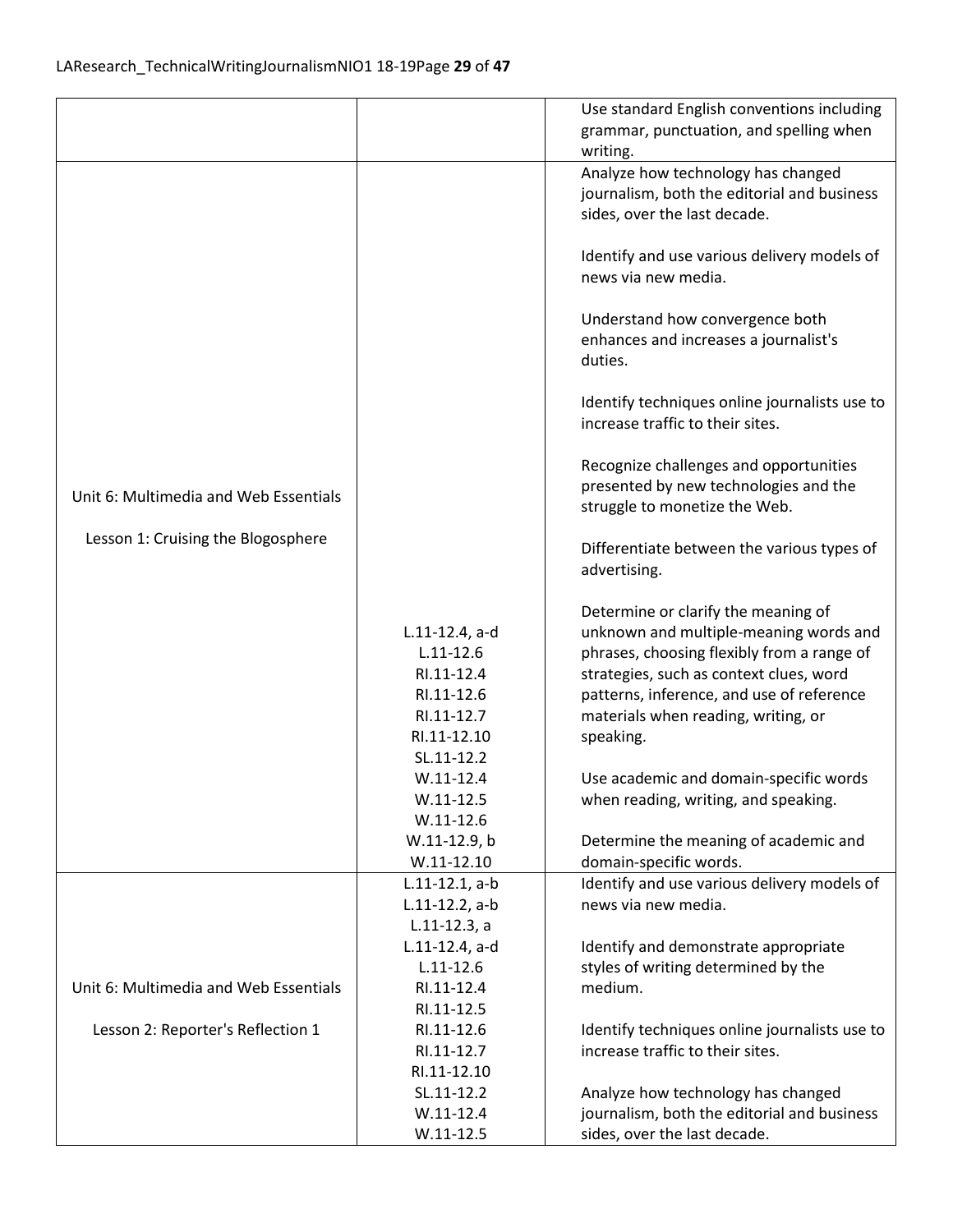|                                       | $W.11-12.6$<br>$W.11-12.10$                                                                            | Determine or clarify the meaning of<br>unknown and multiple-meaning words and<br>phrases, choosing flexibly from a range of<br>strategies, such as context clues, word<br>patterns, inference, and use of reference<br>materials when reading, writing, or<br>speaking.<br>Use academic and domain-specific words<br>when reading, writing, and speaking.<br>Determine the meaning of academic and<br>domain-specific words. |
|---------------------------------------|--------------------------------------------------------------------------------------------------------|------------------------------------------------------------------------------------------------------------------------------------------------------------------------------------------------------------------------------------------------------------------------------------------------------------------------------------------------------------------------------------------------------------------------------|
|                                       |                                                                                                        | Use standard English conventions including<br>grammar, punctuation, and spelling when<br>writing.                                                                                                                                                                                                                                                                                                                            |
|                                       |                                                                                                        | Identify techniques online journalists use to<br>increase traffic to their sites.                                                                                                                                                                                                                                                                                                                                            |
|                                       |                                                                                                        | Analyze how technology has changed<br>journalism, both the editorial and business<br>sides, over the last decade.                                                                                                                                                                                                                                                                                                            |
|                                       |                                                                                                        | Recognize challenges and opportunities<br>presented by new technologies and the<br>struggle to monetize the Web.                                                                                                                                                                                                                                                                                                             |
| Unit 6: Multimedia and Web Essentials |                                                                                                        | Differentiate between the various types of<br>advertising.                                                                                                                                                                                                                                                                                                                                                                   |
| Lesson 3: Reporter's Reflection 2     | L.11-12.4, a-d<br>$L.11 - 12.6$<br>RI.11-12.4<br>RI.11-12.5<br>RI.11-12.6<br>RI.11-12.7<br>RI.11-12.10 | Determine or clarify the meaning of<br>unknown and multiple-meaning words and<br>phrases, choosing flexibly from a range of<br>strategies, such as context clues, word<br>patterns, inference, and use of reference<br>materials when reading, writing, or<br>speaking.                                                                                                                                                      |
|                                       | $W.11-12.4$<br>$W.11 - 12.5$<br>$W.11-12.6$<br>W.11-12.9, b                                            | Use academic and domain-specific words<br>when reading, writing, and speaking.<br>Determine the meaning of academic and                                                                                                                                                                                                                                                                                                      |
|                                       | $W.11-12.10$                                                                                           | domain-specific words.                                                                                                                                                                                                                                                                                                                                                                                                       |
|                                       | $L.11-12.3$ , a                                                                                        | Identify and use various delivery models of                                                                                                                                                                                                                                                                                                                                                                                  |
| Unit 6: Multimedia and Web Essentials | L.11-12.4, a-d                                                                                         | news via new media.                                                                                                                                                                                                                                                                                                                                                                                                          |
| Lesson 4: Reporter's Reflection 3     | $L.11 - 12.6$<br>RI.11-12.2<br>RI.11-12.4                                                              | Identify techniques online journalists use to<br>increase traffic to their sites.                                                                                                                                                                                                                                                                                                                                            |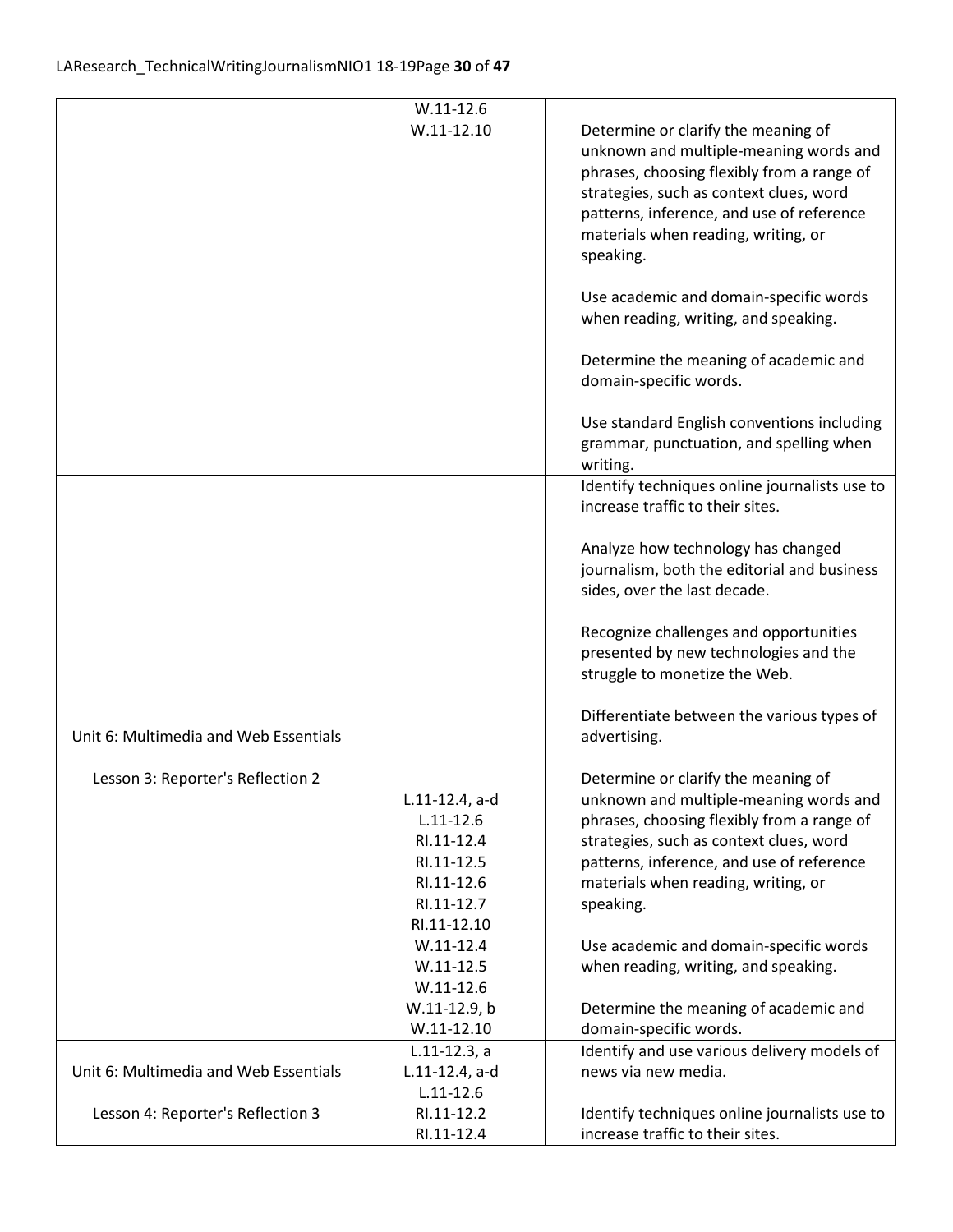|                                       | RI.11-12.5<br>RI.11-12.6                | Analyze how technology has changed                                                    |
|---------------------------------------|-----------------------------------------|---------------------------------------------------------------------------------------|
|                                       | RI.11-12.7<br>RI.11-12.10<br>SL.11-12.2 | journalism, both the editorial and business<br>sides, over the last decade.           |
|                                       | $W.11-12.4$                             | Recognize challenges and opportunities                                                |
|                                       | $W.11-12.5$                             | presented by new technologies and the                                                 |
|                                       | $W.11-12.6$<br>W.11-12.9, b             | struggle to monetize the Web.                                                         |
|                                       | $W.11 - 12.10$                          | Differentiate between the various types of<br>advertising.                            |
|                                       |                                         | Review and evaluate a blog.                                                           |
|                                       |                                         | Determine or clarify the meaning of                                                   |
|                                       |                                         | unknown and multiple-meaning words and                                                |
|                                       |                                         | phrases, choosing flexibly from a range of<br>strategies, such as context clues, word |
|                                       |                                         | patterns, inference, and use of reference                                             |
|                                       |                                         | materials when reading, writing, or                                                   |
|                                       |                                         | speaking.                                                                             |
|                                       |                                         | Use academic and domain-specific words                                                |
|                                       |                                         | when reading, writing, and speaking.                                                  |
|                                       |                                         | Determine the meaning of academic and                                                 |
|                                       |                                         | domain-specific words.                                                                |
|                                       |                                         | Use standard English conventions including                                            |
|                                       |                                         | grammar, punctuation, and spelling when                                               |
|                                       |                                         | writing.                                                                              |
|                                       | $L.11-12.1, a-b$<br>$L.11-12.2$ , a-b   | Identify and use various delivery models of<br>news via new media.                    |
|                                       | $L.11-12.3, a$                          |                                                                                       |
|                                       | L.11-12.4, a-d                          | Identify techniques online journalists use to                                         |
|                                       | $L.11 - 12.6$                           | increase traffic to their sites.                                                      |
|                                       | RI.11-12.2                              |                                                                                       |
|                                       | RI.11-12.4<br>RI.11-12.5                | Analyze how technology has changed<br>journalism, both the editorial and business     |
| Unit 6: Multimedia and Web Essentials | RI.11-12.6                              | sides, over the last decade.                                                          |
|                                       | RI.11-12.7                              |                                                                                       |
| Lesson 5: Discuss: Successful Blogs   | RI.11-12.10                             | Review and evaluate a blog.                                                           |
|                                       | SL.11-12.1, a-d                         |                                                                                       |
|                                       | SL.11-12.2                              | Write a response to the online discussion                                             |
|                                       | SL.11-12.3                              | question and then provide responses to                                                |
|                                       | SL.11-12.4                              | other students.                                                                       |
|                                       | SL.11-12.6<br>$W.11-12.4$               |                                                                                       |
|                                       | $W.11 - 12.5$                           | Determine or clarify the meaning of<br>unknown and multiple-meaning words and         |
|                                       | $W.11-12.6$                             | phrases, choosing flexibly from a range of                                            |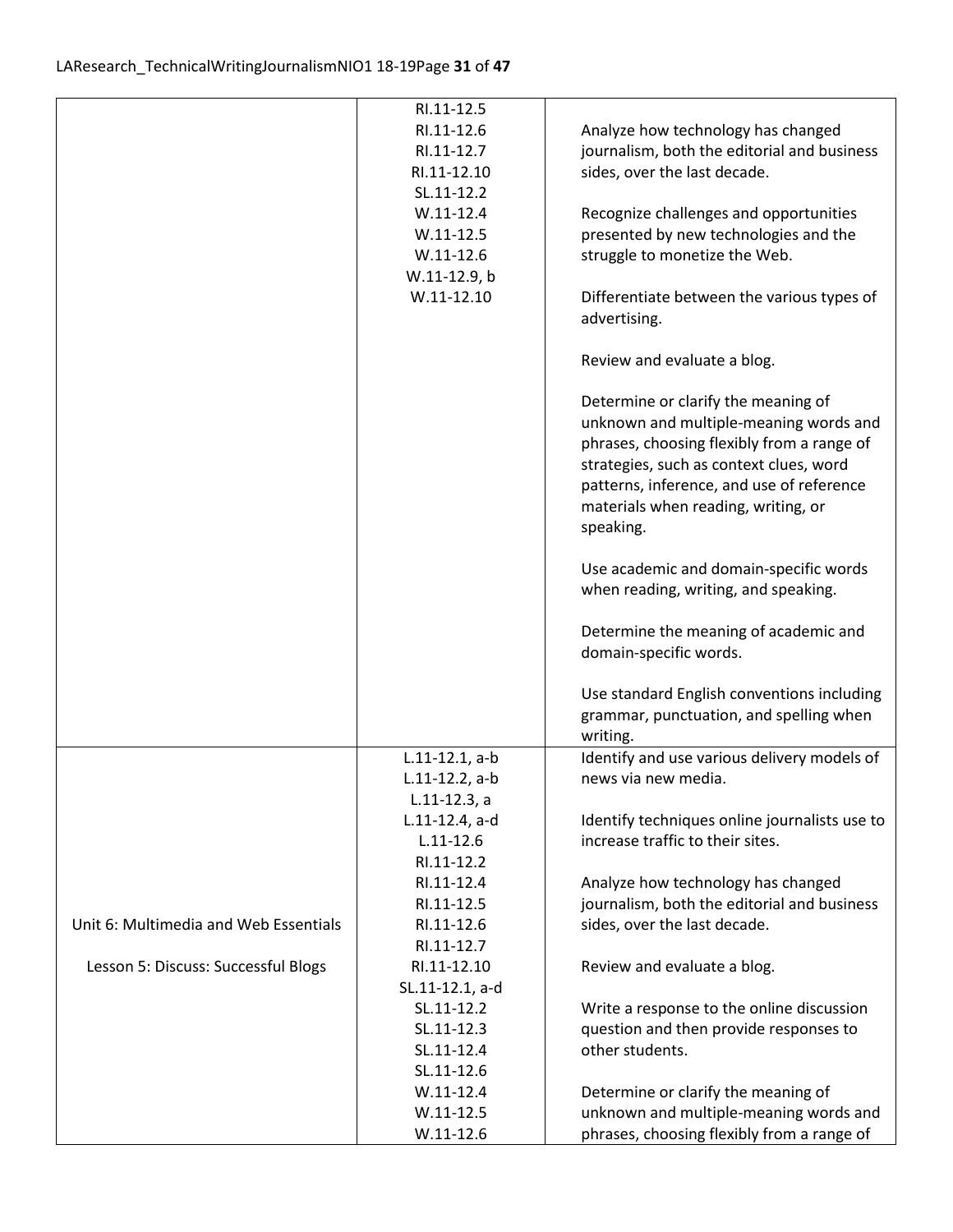|                                       | W.11-12.9, b                | strategies, such as context clues, word     |
|---------------------------------------|-----------------------------|---------------------------------------------|
|                                       | $W.11 - 12.10$              | patterns, inference, and use of reference   |
|                                       |                             | materials when reading, writing, or         |
|                                       |                             | speaking.                                   |
|                                       |                             |                                             |
|                                       |                             | Use academic and domain-specific words      |
|                                       |                             | when reading, writing, and speaking.        |
|                                       |                             | Determine the meaning of academic and       |
|                                       |                             | domain-specific words.                      |
|                                       |                             |                                             |
|                                       |                             | Use standard English conventions including  |
|                                       |                             | grammar, punctuation, and spelling when     |
|                                       |                             | writing.                                    |
|                                       |                             | Identify and use various delivery models of |
|                                       |                             | news via new media.                         |
|                                       |                             | Identify and demonstrate appropriate        |
|                                       |                             | styles of writing determined by the         |
|                                       |                             | medium.                                     |
|                                       |                             |                                             |
|                                       |                             | Determine or clarify the meaning of         |
| Unit 6: Multimedia and Web Essentials | L.11-12.4, a-d              | unknown and multiple-meaning words and      |
|                                       | $L.11 - 12.6$               | phrases, choosing flexibly from a range of  |
| Lesson 7: The Adaptable Writer        | RI.11-12.2                  | strategies, such as context clues, word     |
|                                       | RI.11-12.4                  | patterns, inference, and use of reference   |
|                                       | RI.11-12.5                  | materials when reading, writing, or         |
|                                       | RI.11-12.6                  | speaking.                                   |
|                                       | RI.11-12.7                  |                                             |
|                                       | SL.11-12.2<br>$W.11-12.4$   | Use academic and domain-specific words      |
|                                       | $W.11 - 12.5$               | when reading, writing, and speaking.        |
|                                       | $W.11-12.6$                 | Determine the meaning of academic and       |
|                                       | $W.11-12.10$                | domain-specific words.                      |
|                                       |                             | Identify and pursue news stories            |
|                                       |                             | appropriate for specific beats.             |
|                                       |                             |                                             |
|                                       |                             | Explore how reporters develop and           |
|                                       | L.11-12.4, a-d              | maintain sources on beats.                  |
|                                       | $L.11 - 12.6$<br>RI.11-12.4 | Identify how news is organized within a     |
| Unit 7: Hard News                     | RI.11-12.6                  | media outlet and how beats are organized,   |
|                                       | RI.11-12.7                  | assigned and monitored.                     |
| Lesson 1: Covering the Globe          | RI.11-12.10                 |                                             |
|                                       | SL.11-12.2                  | Consider the differences between local,     |
|                                       | $W.11 - 12.4$               | national and international news.            |
|                                       | $W.11 - 12.5$               |                                             |
|                                       | $W.11-12.6$                 | Identify how news organizations get their   |
|                                       | W.11-12.9, b                | international news. Note whether they       |
|                                       | $W.11-12.10$                | have overseas bureaus, use stringers,       |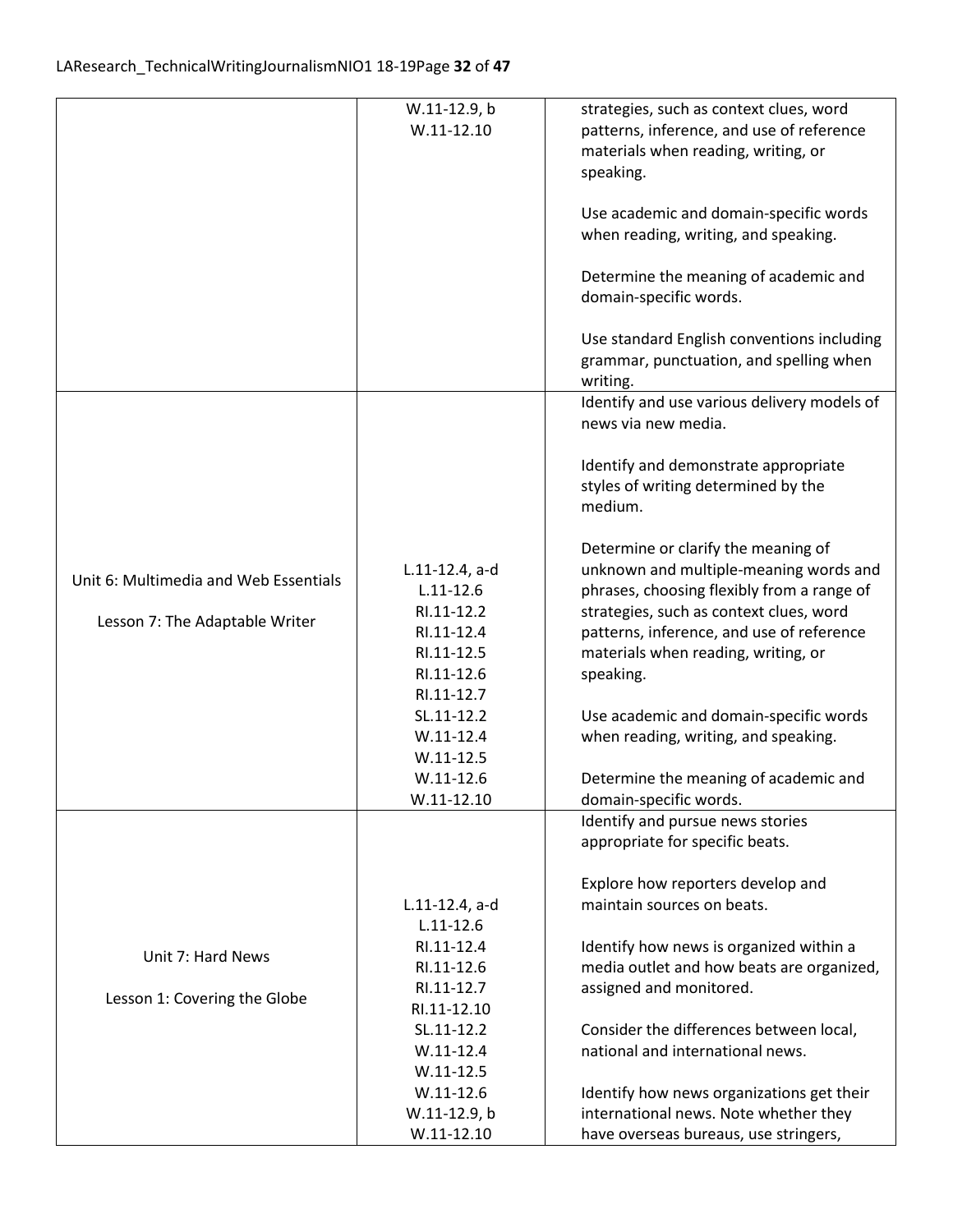|                                   |                              | and/or subscribe to wire services.                                             |
|-----------------------------------|------------------------------|--------------------------------------------------------------------------------|
|                                   |                              |                                                                                |
|                                   |                              | Identify challenges that foreign                                               |
|                                   |                              | correspondents face logistically, culturally,                                  |
|                                   |                              | ethically and psychologically.                                                 |
|                                   |                              | Determine or clarify the meaning of                                            |
|                                   |                              | unknown and multiple-meaning words and                                         |
|                                   |                              | phrases, choosing flexibly from a range of                                     |
|                                   |                              | strategies, such as context clues, word                                        |
|                                   |                              | patterns, inference, and use of reference                                      |
|                                   |                              | materials when reading, writing, or                                            |
|                                   |                              | speaking.                                                                      |
|                                   |                              |                                                                                |
|                                   |                              | Use academic and domain-specific words<br>when reading, writing, and speaking. |
|                                   |                              |                                                                                |
|                                   |                              | Determine the meaning of academic and                                          |
|                                   |                              | domain-specific words.                                                         |
|                                   |                              | Explore how reporters develop and                                              |
|                                   |                              | maintain sources on beats.                                                     |
|                                   |                              | Identify how news is organized within a                                        |
|                                   |                              | media outlet and how beats are organized,                                      |
|                                   |                              | assigned and monitored.                                                        |
|                                   |                              | Consider the differences between local,                                        |
|                                   |                              | national and international news.                                               |
|                                   |                              |                                                                                |
|                                   |                              | Identify and pursue news stories                                               |
| Unit 7: Hard News                 |                              | appropriate for specific beats.                                                |
|                                   |                              | Determine or clarify the meaning of                                            |
| Lesson 2: And the Beat Goes On    |                              | unknown and multiple-meaning words and                                         |
|                                   | $L.11-12.4$ , a-d            | phrases, choosing flexibly from a range of                                     |
|                                   | $L.11 - 12.6$                | strategies, such as context clues, word                                        |
|                                   | RI.11-12.4                   | patterns, inference, and use of reference                                      |
|                                   | RI.11-12.7                   | materials when reading, writing, or                                            |
|                                   | RI.11-12.10                  | speaking.                                                                      |
|                                   | SL.11-12.2                   |                                                                                |
|                                   | $W.11 - 12.4$                | Use academic and domain-specific words                                         |
|                                   | $W.11 - 12.5$                | when reading, writing, and speaking.                                           |
|                                   | $W.11 - 12.6$                |                                                                                |
|                                   | W.11-12.9, b<br>$W.11-12.10$ | Determine the meaning of academic and<br>domain-specific words.                |
|                                   | $L.11-12.1, a-b$             |                                                                                |
| Unit 7: Hard News                 | $L.11-12.2$ , a-b            | Conduct interviews using proper                                                |
|                                   | $L.11-12.3, a$               | procedures and industry best practices.                                        |
| Lesson 3: On the Trail, Session 1 | $L.11-12.4$ , a-d            |                                                                                |
|                                   | $L.11 - 12.6$                | Identify and pursue news stories                                               |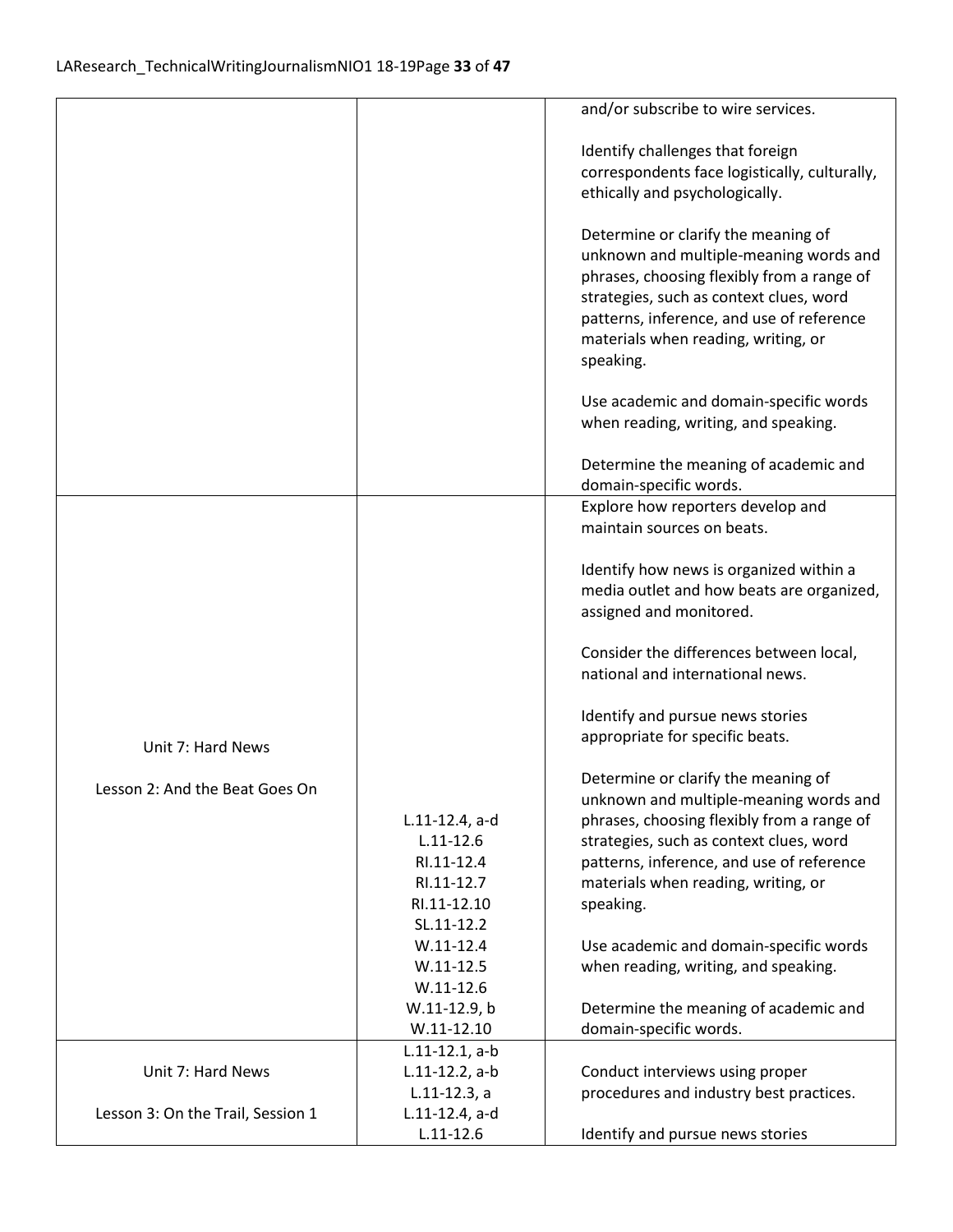|                                   | RI.11-12.4       | appropriate for specific beats.             |
|-----------------------------------|------------------|---------------------------------------------|
|                                   | RI.11-12.7       |                                             |
|                                   | RI.11-12.10      | Identify human sources of information for   |
|                                   | SL.11-12.1, a-d  | news stories, particularly for beat         |
|                                   | SL.11-12.2       | reporting.                                  |
|                                   | SL.11-12.3       |                                             |
|                                   | SL.11-12.4       | Practice conducting interviews using proper |
|                                   | SL.11-12.6       | procedures and industry best practices.     |
|                                   | $W.11-12.4$      |                                             |
|                                   | $W.11-12.5$      | Practice using appropriate listening and    |
|                                   | $W.11-12.6$      | speaking skills in conducting interviews.   |
|                                   | $W.11-12.7$      |                                             |
|                                   | $W.11-12.10$     | Practice obtaining and using direct and     |
|                                   |                  | indirect quotes as well as honoring the     |
|                                   |                  | context in which they are given.            |
|                                   |                  |                                             |
|                                   |                  | Determine or clarify the meaning of         |
|                                   |                  | unknown and multiple-meaning words and      |
|                                   |                  | phrases, choosing flexibly from a range of  |
|                                   |                  | strategies, such as context clues, word     |
|                                   |                  | patterns, inference, and use of reference   |
|                                   |                  | materials when reading, writing, or         |
|                                   |                  |                                             |
|                                   |                  | speaking.                                   |
|                                   |                  | Use academic and domain-specific words      |
|                                   |                  | when reading, writing, and speaking.        |
|                                   |                  |                                             |
|                                   |                  | Determine the meaning of academic and       |
|                                   |                  | domain-specific words.                      |
|                                   |                  |                                             |
|                                   |                  | Use standard English conventions including  |
|                                   |                  | grammar, punctuation, and spelling when     |
|                                   |                  | writing.                                    |
|                                   | $L.11-12.1, a-b$ | Conduct interviews using proper             |
|                                   | L.11-12.2, a-b   | procedures and industry best practices.     |
|                                   | $L.11-12.3, a$   |                                             |
|                                   | L.11-12.4, a-d   | Write a first draft.                        |
|                                   | $L.11 - 12.6$    |                                             |
|                                   | RI.11-12.4       | Identify and pursue news stories            |
|                                   | RI.11-12.6       | appropriate for specific beats.             |
| Unit 7: Hard News                 | RI.11-12.7       |                                             |
|                                   | RI.11-12.10      | Identify human sources of information for   |
| Lesson 4: On the Trail, Session 2 | SL.11-12.1, a-d  | news stories, particularly for beat         |
|                                   | SL.11-12.2       | reporting.                                  |
|                                   | SL.11-12.3       |                                             |
|                                   | SL.11-12.4       | Practice conducting interviews using proper |
|                                   | SL.11-12.6       | procedures and industry best practices.     |
|                                   | $W.11-12.4$      |                                             |
|                                   | $W.11-12.5$      | Practice using appropriate listening and    |
|                                   | $W.11-12.6$      | speaking skills in conducting interviews.   |
|                                   |                  |                                             |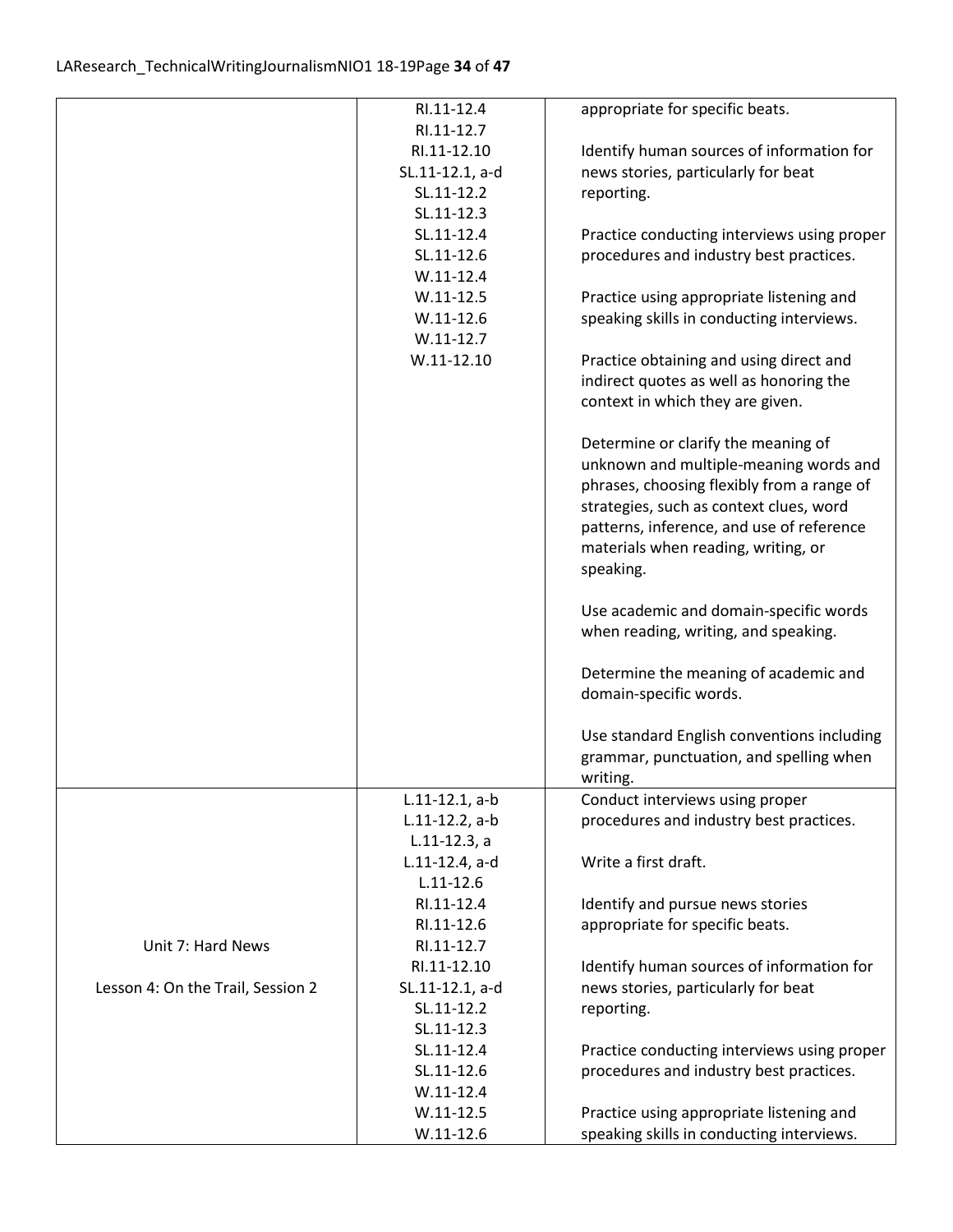|                                  | $W.11-12.7$                      |                                                                                                                                                                                                                                                                         |
|----------------------------------|----------------------------------|-------------------------------------------------------------------------------------------------------------------------------------------------------------------------------------------------------------------------------------------------------------------------|
|                                  | $W.11-12.10$                     | Practice obtaining and using direct and<br>indirect quotes as well as honoring the<br>context in which they are given.                                                                                                                                                  |
|                                  |                                  | Determine or clarify the meaning of<br>unknown and multiple-meaning words and<br>phrases, choosing flexibly from a range of<br>strategies, such as context clues, word<br>patterns, inference, and use of reference<br>materials when reading, writing, or<br>speaking. |
|                                  |                                  | Use academic and domain-specific words<br>when reading, writing, and speaking.                                                                                                                                                                                          |
|                                  |                                  | Determine the meaning of academic and<br>domain-specific words.                                                                                                                                                                                                         |
|                                  |                                  | Use standard English conventions including<br>grammar, punctuation, and spelling when<br>writing.                                                                                                                                                                       |
|                                  |                                  | Write the first draft of your 'beat news'                                                                                                                                                                                                                               |
|                                  |                                  | story.                                                                                                                                                                                                                                                                  |
|                                  |                                  | Identify and pursue news stories<br>appropriate for specific beats.                                                                                                                                                                                                     |
|                                  |                                  | Determine or clarify the meaning of<br>unknown and multiple-meaning words and<br>phrases, choosing flexibly from a range of<br>strategies, such as context clues, word                                                                                                  |
| Unit 7: Hard News                | $L.11-12.1, a-b$                 | patterns, inference, and use of reference                                                                                                                                                                                                                               |
|                                  | L.11-12.2, a-b                   | materials when reading, writing, or                                                                                                                                                                                                                                     |
| Lesson 5: Correspondent's Column | $L.11-12.3$ , a                  | speaking.                                                                                                                                                                                                                                                               |
|                                  | L.11-12.4, a-d                   |                                                                                                                                                                                                                                                                         |
|                                  | $L.11 - 12.6$<br>RI.11-12.4      | Use academic and domain-specific words<br>when reading, writing, and speaking.                                                                                                                                                                                          |
|                                  | RI.11-12.6                       |                                                                                                                                                                                                                                                                         |
|                                  | RI.11-12.10                      | Determine the meaning of academic and                                                                                                                                                                                                                                   |
|                                  | $W.11-12.4$                      | domain-specific words.                                                                                                                                                                                                                                                  |
|                                  | $W.11-12.5$                      |                                                                                                                                                                                                                                                                         |
|                                  | $W.11-12.6$                      | Use standard English conventions including                                                                                                                                                                                                                              |
|                                  | $W.11-12.7$                      | grammar, punctuation, and spelling when                                                                                                                                                                                                                                 |
|                                  | $W.11-12.10$<br>$L.11-12.1, a-b$ | writing.<br>Identify and pursue news stories                                                                                                                                                                                                                            |
| Unit 7: Hard News                | $L.11-12.2$ , a-b                | appropriate for specific beats.                                                                                                                                                                                                                                         |
|                                  | $L.11-12.3, a$                   |                                                                                                                                                                                                                                                                         |
| Lesson 7: Say Cheese!            | $L.11-12.4$ , a-d                | Obtain and evaluate visual media for a                                                                                                                                                                                                                                  |
|                                  | $L.11 - 12.6$                    | news story.                                                                                                                                                                                                                                                             |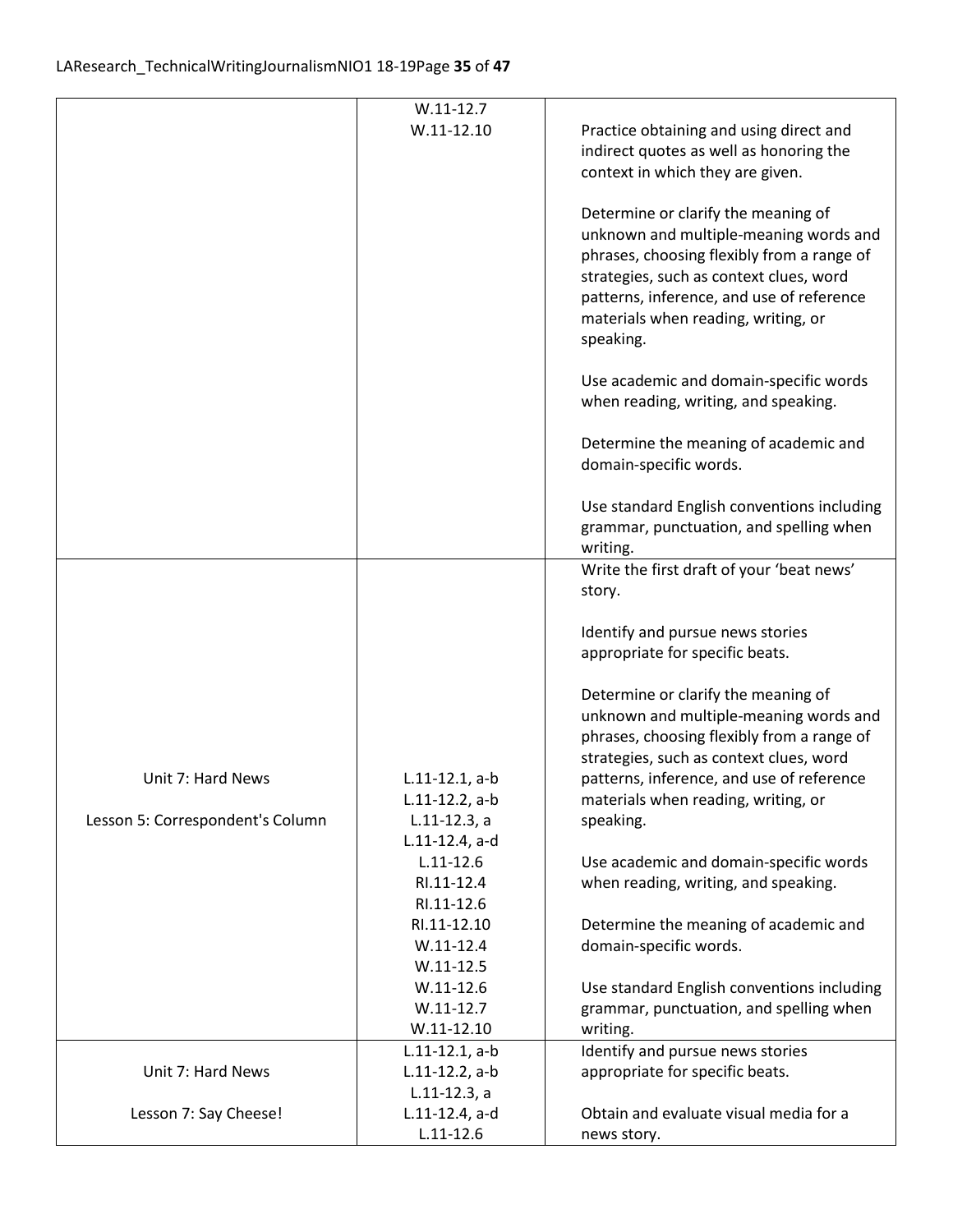|                                     | RI.11-12.4        |                                            |
|-------------------------------------|-------------------|--------------------------------------------|
|                                     | RI.11-12.6        | Determine appropriate layout and design    |
|                                     | RI.11-12.7        | for a news story.                          |
|                                     | RI.11-12.10       |                                            |
|                                     | SL.11-12.2        | Choose an appropriate photo for your beat  |
|                                     | SL.11-12.5        | story.                                     |
|                                     | $W.11-12.4$       |                                            |
|                                     | $W.11-12.5$       | Write a caption, headline and subhead to   |
|                                     | $W.11-12.6$       | accompany the story.                       |
|                                     | $W.11-12.7$       |                                            |
|                                     | $W.11-12.10$      | Determine or clarify the meaning of        |
|                                     |                   | unknown and multiple-meaning words and     |
|                                     |                   | phrases, choosing flexibly from a range of |
|                                     |                   | strategies, such as context clues, word    |
|                                     |                   | patterns, inference, and use of reference  |
|                                     |                   | materials when reading, writing, or        |
|                                     |                   | speaking.                                  |
|                                     |                   |                                            |
|                                     |                   | Use academic and domain-specific words     |
|                                     |                   | when reading, writing, and speaking.       |
|                                     |                   |                                            |
|                                     |                   | Determine the meaning of academic and      |
|                                     |                   | domain-specific words.                     |
|                                     |                   |                                            |
|                                     |                   | Use standard English conventions including |
|                                     |                   | grammar, punctuation, and spelling when    |
|                                     |                   | writing.                                   |
|                                     |                   | Identify and avoid common errors in        |
|                                     |                   | punctuation and grammar.                   |
|                                     |                   |                                            |
|                                     |                   | Proofread and edit your own work.          |
|                                     |                   |                                            |
|                                     |                   | Determine appropriate layout and design    |
|                                     |                   | for a news story.                          |
|                                     |                   |                                            |
|                                     |                   | Determine or clarify the meaning of        |
|                                     |                   | unknown and multiple-meaning words and     |
| Unit 7: Hard News                   |                   | phrases, choosing flexibly from a range of |
|                                     |                   | strategies, such as context clues, word    |
| Lesson 8: Back to the Drawing Board | $L.11-12.1, a-b$  | patterns, inference, and use of reference  |
|                                     | $L.11-12.2$ , a-b | materials when reading, writing, or        |
|                                     | $L.11-12.4$ , a-d | speaking.                                  |
|                                     | $L.11 - 12.6$     |                                            |
|                                     | RI.11-12.10       | Use academic and domain-specific words     |
|                                     | SL.11-12.5        | when reading, writing, and speaking.       |
|                                     | $W.11-12.4$       |                                            |
|                                     | $W.11-12.5$       | Determine the meaning of academic and      |
|                                     | $W.11 - 12.6$     | domain-specific words.                     |
|                                     | $W.11-12.10$      |                                            |
|                                     |                   |                                            |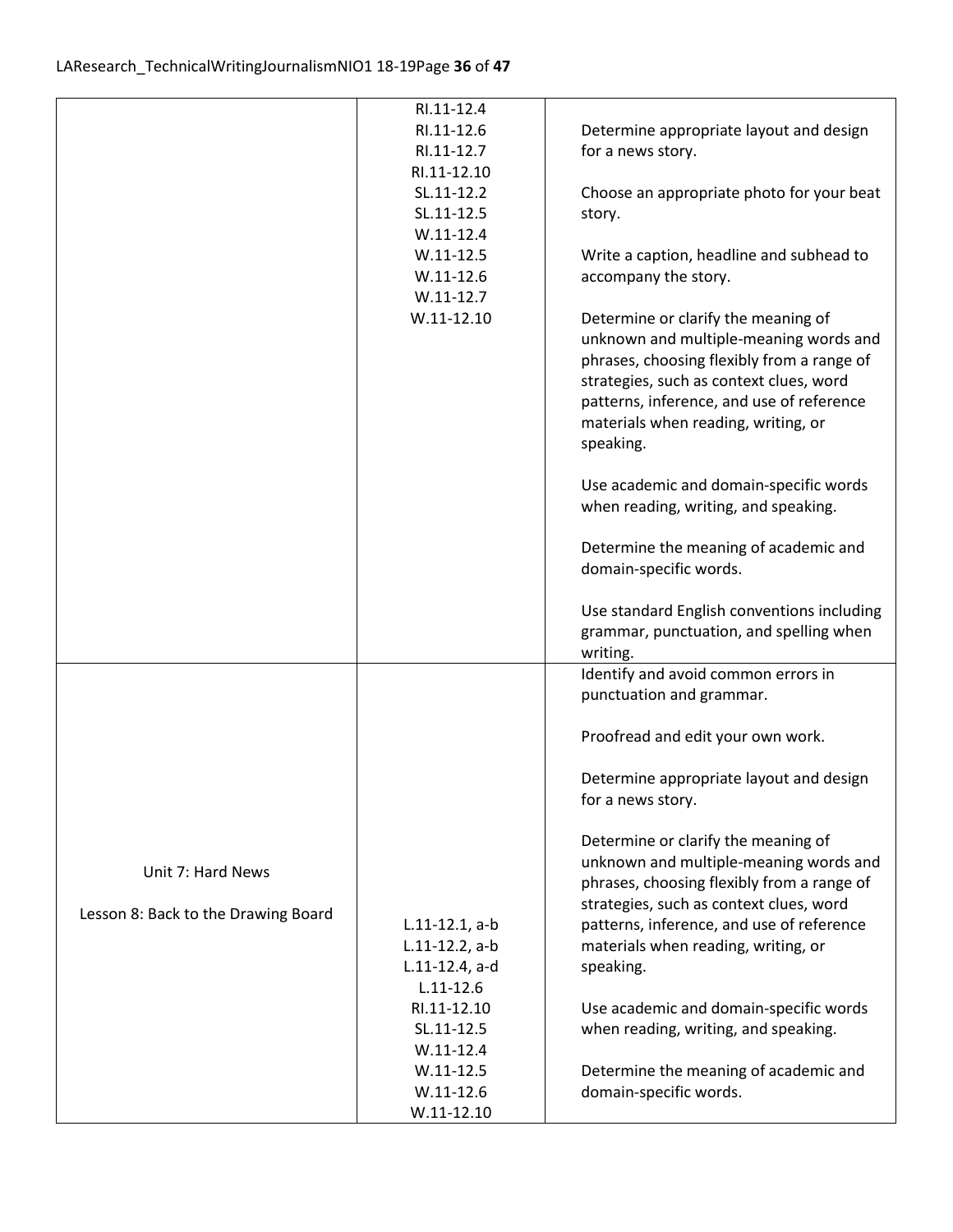|                                |                   | Use standard English conventions including   |
|--------------------------------|-------------------|----------------------------------------------|
|                                |                   | grammar, punctuation, and spelling when      |
|                                |                   | writing.                                     |
|                                |                   | Identify and avoid common errors in          |
|                                |                   | punctuation and grammar.                     |
|                                |                   |                                              |
|                                |                   | Proofread and edit your own work.            |
|                                |                   |                                              |
|                                |                   | Determine appropriate layout and design      |
|                                |                   | for a news story.                            |
|                                |                   |                                              |
|                                |                   | Determine or clarify the meaning of          |
|                                |                   | unknown and multiple-meaning words and       |
|                                |                   | phrases, choosing flexibly from a range of   |
| Unit 7: Hard News              |                   | strategies, such as context clues, word      |
|                                |                   | patterns, inference, and use of reference    |
| Lesson 9: That's a Wrap        |                   | materials when reading, writing, or          |
|                                |                   | speaking.                                    |
|                                | $L.11-12.1, a-b$  |                                              |
|                                | $L.11-12.2$ , a-b | Use academic and domain-specific words       |
|                                | $L.11-12.3, a$    | when reading, writing, and speaking.         |
|                                | L.11-12.4, a-d    |                                              |
|                                | RI.11-12.10       | Determine the meaning of academic and        |
|                                | SL.11-12.5        | domain-specific words.                       |
|                                | $W.11-12.4$       |                                              |
|                                | $W.11-12.5$       | Use standard English conventions including   |
|                                | $W.11-12.6$       | grammar, punctuation, and spelling when      |
|                                | $W.11-12.10$      | writing.                                     |
|                                |                   | Explore the various platforms for soft news. |
|                                |                   |                                              |
|                                |                   | Identify the differences between hard and    |
|                                |                   | soft news.                                   |
|                                |                   |                                              |
|                                |                   | Explore the characteristics of features,     |
|                                |                   | profiles and reviews.                        |
|                                |                   |                                              |
|                                |                   | Define the purpose of various types of soft  |
|                                |                   | news stories.                                |
| Unit 8: Soft News              |                   |                                              |
|                                | L.11-12.4, a-d    | Identify appropriate styles of leads and     |
| Lesson 1: Genres of Journalism | $L.11 - 12.6$     | other elements for each of these types of    |
|                                | RI.11-12.4        | stories.                                     |
|                                | RI.11-12.5        |                                              |
|                                | RI.11-12.6        | Review an artistic soft news piece.          |
|                                | RI.11-12.10       |                                              |
|                                | $W.11-12.4$       | Determine or clarify the meaning of          |
|                                | $W.11 - 12.5$     | unknown and multiple-meaning words and       |
|                                | $W.11-12.6$       | phrases, choosing flexibly from a range of   |
|                                | W.11-12.9, b      | strategies, such as context clues, word      |
|                                | $W.11-12.10$      | patterns, inference, and use of reference    |
|                                |                   |                                              |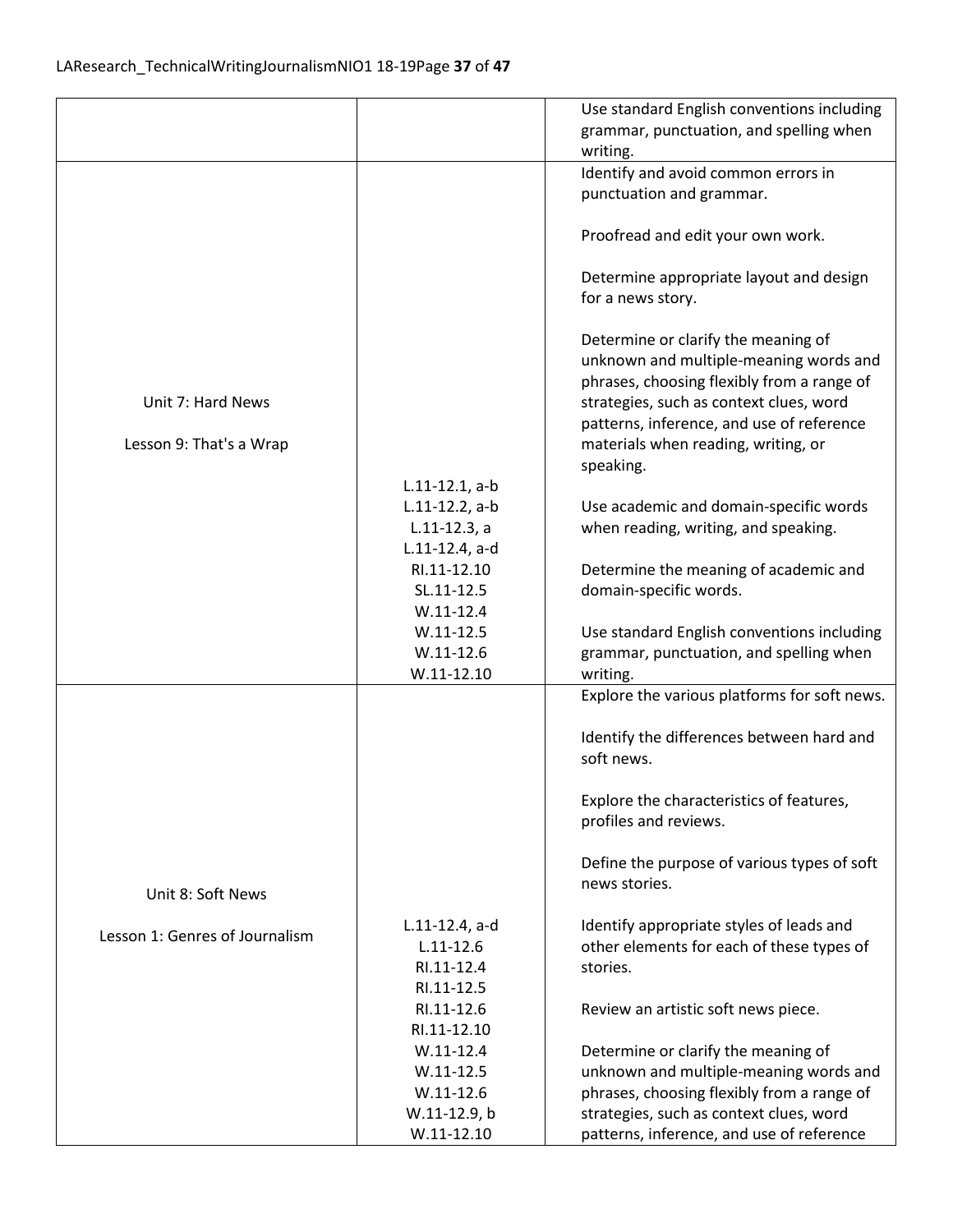|                                   |                   | materials when reading, writing, or          |
|-----------------------------------|-------------------|----------------------------------------------|
|                                   |                   | speaking.                                    |
|                                   |                   |                                              |
|                                   |                   | Use academic and domain-specific words       |
|                                   |                   | when reading, writing, and speaking.         |
|                                   |                   |                                              |
|                                   |                   |                                              |
|                                   |                   | Determine the meaning of academic and        |
|                                   |                   | domain-specific words.                       |
|                                   |                   | Explore the characteristics of features,     |
|                                   |                   | profiles and reviews.                        |
|                                   |                   |                                              |
|                                   |                   | Identify the differences between hard and    |
|                                   |                   | soft news.                                   |
|                                   |                   |                                              |
|                                   |                   | Define the purpose of various types of soft  |
|                                   |                   | news stories.                                |
|                                   |                   |                                              |
|                                   |                   | Explore the various platforms for soft news. |
|                                   |                   |                                              |
| Unit 8: Soft News                 |                   |                                              |
|                                   |                   | Determine or clarify the meaning of          |
| Lesson 2: Reporter's Reflection 1 | $L.11-12.4$ , a-d | unknown and multiple-meaning words and       |
|                                   | $L.11 - 12.6$     | phrases, choosing flexibly from a range of   |
|                                   | RI.11-12.4        | strategies, such as context clues, word      |
|                                   | RI.11-12.5        | patterns, inference, and use of reference    |
|                                   | RI.11-12.6        | materials when reading, writing, or          |
|                                   | RI.11-12.7        | speaking.                                    |
|                                   | RI.11-12.10       |                                              |
|                                   | $W.11 - 12.4$     | Use academic and domain-specific words       |
|                                   | $W.11 - 12.5$     | when reading, writing, and speaking.         |
|                                   | $W.11 - 12.6$     |                                              |
|                                   |                   |                                              |
|                                   | W.11-12.9, b      | Determine the meaning of academic and        |
|                                   | $W.11-12.10$      | domain-specific words.                       |
|                                   |                   |                                              |
|                                   |                   | Explore the characteristics of features,     |
|                                   |                   | profiles and reviews.                        |
|                                   |                   |                                              |
|                                   |                   | Define the purpose of various types of soft  |
|                                   | L.11-12.4, a-d    | news stories.                                |
|                                   | $L.11 - 12.6$     |                                              |
| Unit 8: Soft News                 | RI.11-12.4        | Explore the various platforms for soft news. |
|                                   | RI.11-12.5        |                                              |
| Lesson 3: Reporter's Reflection 2 | RI.11-12.6        | Determine or clarify the meaning of          |
|                                   | RI.11-12.7        | unknown and multiple-meaning words and       |
|                                   |                   |                                              |
|                                   | RI.11-12.10       | phrases, choosing flexibly from a range of   |
|                                   | $W.11 - 12.4$     | strategies, such as context clues, word      |
|                                   | $W.11 - 12.5$     | patterns, inference, and use of reference    |
|                                   | $W.11-12.6$       | materials when reading, writing, or          |
|                                   | W.11-12.9, b      | speaking.                                    |
|                                   | $W.11-12.10$      |                                              |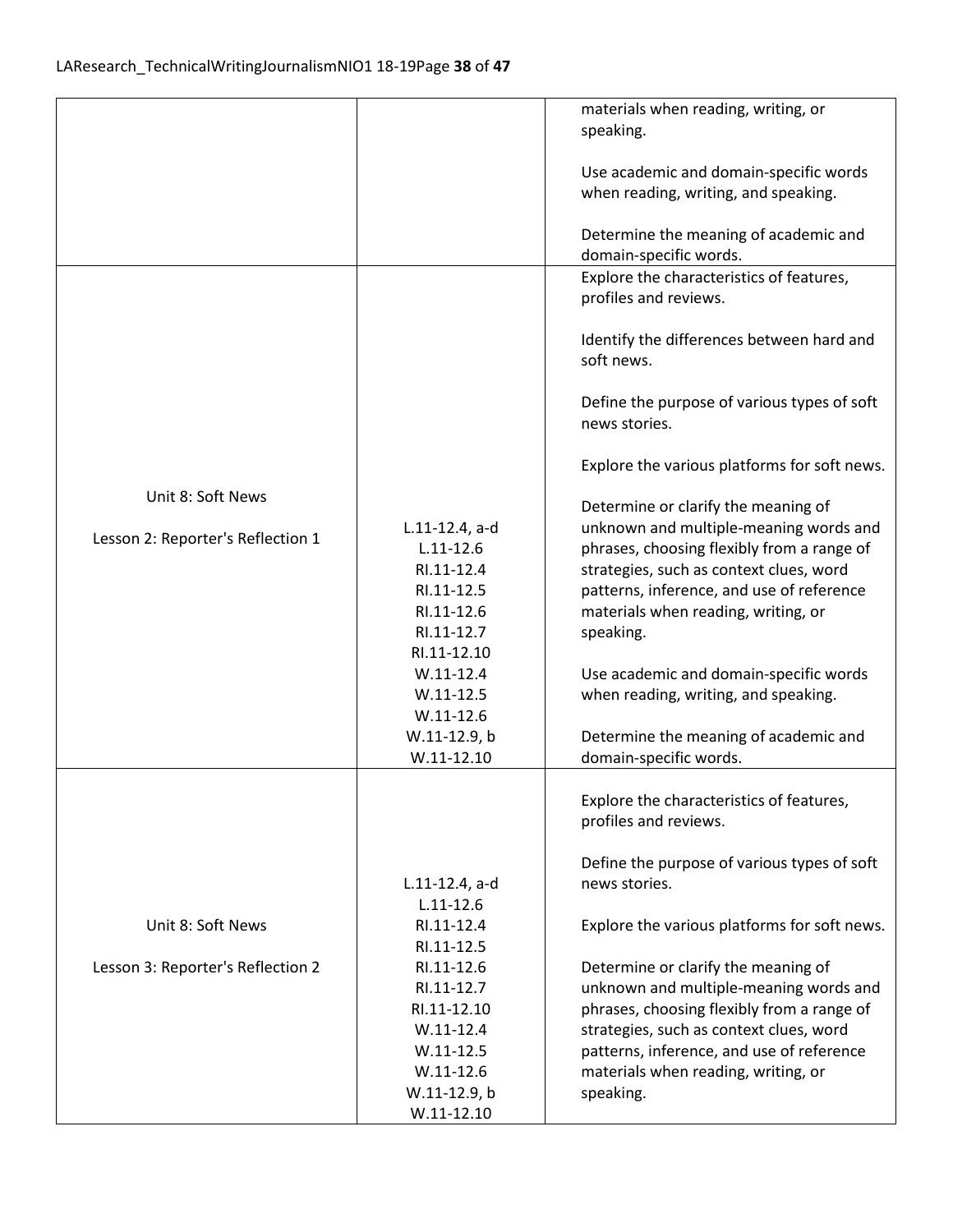| Use academic and domain-specific words<br>when reading, writing, and speaking.<br>Determine the meaning of academic and<br>domain-specific words.<br>Explore the characteristics of features,<br>profiles and reviews.<br>Identify the differences between hard and<br>soft news.<br>Define the purpose of various types of soft<br>news stories.<br>Explore the various platforms for soft news.<br>Critique an artistic work such as a film or<br>book.<br>Identify appropriate styles of leads and<br>$L.11-12.1, a-b$<br>story structures for each of these types of<br>$L.11-12.2$ , a-b<br>Unit 8: Soft News<br>$L.11-12.3$ , a<br>stories.<br>L.11-12.4, a-d<br>$L.11 - 12.6$<br>Lesson 4: Discuss: Reviewing Reviews<br>Determine or clarify the meaning of |
|---------------------------------------------------------------------------------------------------------------------------------------------------------------------------------------------------------------------------------------------------------------------------------------------------------------------------------------------------------------------------------------------------------------------------------------------------------------------------------------------------------------------------------------------------------------------------------------------------------------------------------------------------------------------------------------------------------------------------------------------------------------------|
|                                                                                                                                                                                                                                                                                                                                                                                                                                                                                                                                                                                                                                                                                                                                                                     |
|                                                                                                                                                                                                                                                                                                                                                                                                                                                                                                                                                                                                                                                                                                                                                                     |
|                                                                                                                                                                                                                                                                                                                                                                                                                                                                                                                                                                                                                                                                                                                                                                     |
|                                                                                                                                                                                                                                                                                                                                                                                                                                                                                                                                                                                                                                                                                                                                                                     |
|                                                                                                                                                                                                                                                                                                                                                                                                                                                                                                                                                                                                                                                                                                                                                                     |
|                                                                                                                                                                                                                                                                                                                                                                                                                                                                                                                                                                                                                                                                                                                                                                     |
|                                                                                                                                                                                                                                                                                                                                                                                                                                                                                                                                                                                                                                                                                                                                                                     |
|                                                                                                                                                                                                                                                                                                                                                                                                                                                                                                                                                                                                                                                                                                                                                                     |
|                                                                                                                                                                                                                                                                                                                                                                                                                                                                                                                                                                                                                                                                                                                                                                     |
|                                                                                                                                                                                                                                                                                                                                                                                                                                                                                                                                                                                                                                                                                                                                                                     |
|                                                                                                                                                                                                                                                                                                                                                                                                                                                                                                                                                                                                                                                                                                                                                                     |
|                                                                                                                                                                                                                                                                                                                                                                                                                                                                                                                                                                                                                                                                                                                                                                     |
|                                                                                                                                                                                                                                                                                                                                                                                                                                                                                                                                                                                                                                                                                                                                                                     |
|                                                                                                                                                                                                                                                                                                                                                                                                                                                                                                                                                                                                                                                                                                                                                                     |
|                                                                                                                                                                                                                                                                                                                                                                                                                                                                                                                                                                                                                                                                                                                                                                     |
|                                                                                                                                                                                                                                                                                                                                                                                                                                                                                                                                                                                                                                                                                                                                                                     |
|                                                                                                                                                                                                                                                                                                                                                                                                                                                                                                                                                                                                                                                                                                                                                                     |
|                                                                                                                                                                                                                                                                                                                                                                                                                                                                                                                                                                                                                                                                                                                                                                     |
|                                                                                                                                                                                                                                                                                                                                                                                                                                                                                                                                                                                                                                                                                                                                                                     |
|                                                                                                                                                                                                                                                                                                                                                                                                                                                                                                                                                                                                                                                                                                                                                                     |
|                                                                                                                                                                                                                                                                                                                                                                                                                                                                                                                                                                                                                                                                                                                                                                     |
|                                                                                                                                                                                                                                                                                                                                                                                                                                                                                                                                                                                                                                                                                                                                                                     |
|                                                                                                                                                                                                                                                                                                                                                                                                                                                                                                                                                                                                                                                                                                                                                                     |
|                                                                                                                                                                                                                                                                                                                                                                                                                                                                                                                                                                                                                                                                                                                                                                     |
|                                                                                                                                                                                                                                                                                                                                                                                                                                                                                                                                                                                                                                                                                                                                                                     |
| unknown and multiple-meaning words and<br>RI.11-12.2                                                                                                                                                                                                                                                                                                                                                                                                                                                                                                                                                                                                                                                                                                                |
| phrases, choosing flexibly from a range of<br>RI.11-12.4                                                                                                                                                                                                                                                                                                                                                                                                                                                                                                                                                                                                                                                                                                            |
| RI.11-12.5<br>strategies, such as context clues, word                                                                                                                                                                                                                                                                                                                                                                                                                                                                                                                                                                                                                                                                                                               |
| RI.11-12.6<br>patterns, inference, and use of reference                                                                                                                                                                                                                                                                                                                                                                                                                                                                                                                                                                                                                                                                                                             |
| RI.11-12.7<br>materials when reading, writing, or                                                                                                                                                                                                                                                                                                                                                                                                                                                                                                                                                                                                                                                                                                                   |
| RI.11-12.10<br>speaking.                                                                                                                                                                                                                                                                                                                                                                                                                                                                                                                                                                                                                                                                                                                                            |
| SL.11-12.1, a-d                                                                                                                                                                                                                                                                                                                                                                                                                                                                                                                                                                                                                                                                                                                                                     |
| SL.11-12.3<br>Use academic and domain-specific words                                                                                                                                                                                                                                                                                                                                                                                                                                                                                                                                                                                                                                                                                                                |
| SL.11-12.4<br>when reading, writing, and speaking.                                                                                                                                                                                                                                                                                                                                                                                                                                                                                                                                                                                                                                                                                                                  |
| SL.11-12.6                                                                                                                                                                                                                                                                                                                                                                                                                                                                                                                                                                                                                                                                                                                                                          |
| W.11-12.1, a-e<br>Determine the meaning of academic and                                                                                                                                                                                                                                                                                                                                                                                                                                                                                                                                                                                                                                                                                                             |
| $W.11-12.4$<br>domain-specific words.                                                                                                                                                                                                                                                                                                                                                                                                                                                                                                                                                                                                                                                                                                                               |
|                                                                                                                                                                                                                                                                                                                                                                                                                                                                                                                                                                                                                                                                                                                                                                     |
| $W.11-12.5$                                                                                                                                                                                                                                                                                                                                                                                                                                                                                                                                                                                                                                                                                                                                                         |
| $W.11-12.6$<br>Use standard English conventions including                                                                                                                                                                                                                                                                                                                                                                                                                                                                                                                                                                                                                                                                                                           |
| W.11-12.9, b<br>grammar, punctuation, and spelling when                                                                                                                                                                                                                                                                                                                                                                                                                                                                                                                                                                                                                                                                                                             |
| $W.11-12.10$<br>writing.                                                                                                                                                                                                                                                                                                                                                                                                                                                                                                                                                                                                                                                                                                                                            |
| Explore the characteristics of opinion news.<br>$L.11-12.4$ , a-d                                                                                                                                                                                                                                                                                                                                                                                                                                                                                                                                                                                                                                                                                                   |
| $L.11 - 12.6$                                                                                                                                                                                                                                                                                                                                                                                                                                                                                                                                                                                                                                                                                                                                                       |
| RI.11-12.2<br>Explore the use of personal opinion,                                                                                                                                                                                                                                                                                                                                                                                                                                                                                                                                                                                                                                                                                                                  |
| reportage and rhetorical strategies in<br>Unit 9: Opinion News<br>RI.11-12.4                                                                                                                                                                                                                                                                                                                                                                                                                                                                                                                                                                                                                                                                                        |
| RI.11-12.5<br>commentary.                                                                                                                                                                                                                                                                                                                                                                                                                                                                                                                                                                                                                                                                                                                                           |
| RI.11-12.6<br>Lesson 1: Tell Me What You Really Think                                                                                                                                                                                                                                                                                                                                                                                                                                                                                                                                                                                                                                                                                                               |
| RI.11-12.7<br>Evaluate opinion writing for its                                                                                                                                                                                                                                                                                                                                                                                                                                                                                                                                                                                                                                                                                                                      |
| effectiveness and sense of fairness.<br>RI.11-12.10                                                                                                                                                                                                                                                                                                                                                                                                                                                                                                                                                                                                                                                                                                                 |
| $W.11-12.4$                                                                                                                                                                                                                                                                                                                                                                                                                                                                                                                                                                                                                                                                                                                                                         |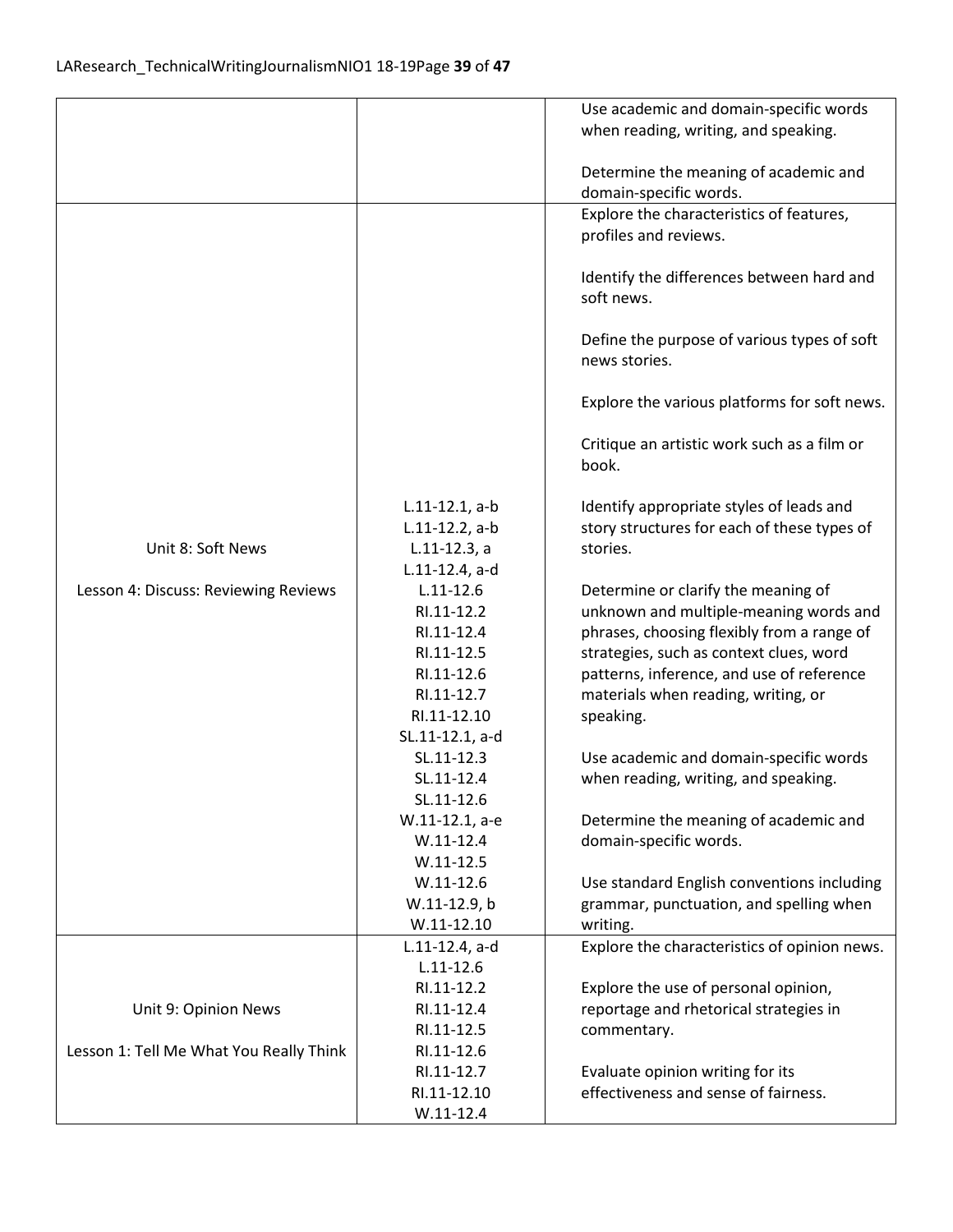|                                   |                            | Determine or clarify the meaning of                                           |
|-----------------------------------|----------------------------|-------------------------------------------------------------------------------|
|                                   |                            | unknown and multiple-meaning words and                                        |
|                                   |                            | phrases, choosing flexibly from a range of                                    |
|                                   |                            | strategies, such as context clues, word                                       |
|                                   |                            | patterns, inference, and use of reference                                     |
|                                   |                            | materials when reading, writing, or                                           |
|                                   |                            | speaking.                                                                     |
|                                   |                            | Use academic and domain-specific words                                        |
|                                   |                            | when reading, writing, and speaking.                                          |
|                                   |                            | Determine the meaning of academic and                                         |
|                                   |                            | domain-specific words.                                                        |
|                                   |                            | Use standard English conventions including                                    |
|                                   |                            | grammar, punctuation, and spelling when                                       |
|                                   |                            | writing.                                                                      |
|                                   |                            | Evaluate opinion writing for its                                              |
|                                   |                            | effectiveness and sense of fairness.                                          |
|                                   | L.11-12.4, a-d             | Determine or clarify the meaning of                                           |
|                                   | $L.11 - 12.6$              | unknown and multiple-meaning words and                                        |
|                                   | RI.11-12.2                 | phrases, choosing flexibly from a range of                                    |
|                                   | RI.11-12.4                 | strategies, such as context clues, word                                       |
| Unit 9: Opinion News              | RI.11-12.5                 | patterns, inference, and use of reference                                     |
| Lesson 2: Reporter's Reflection 1 | RI.11-12.6                 | materials when reading, writing, or                                           |
|                                   | RI.11-12.7                 | speaking.                                                                     |
|                                   | RI.11-12.10                |                                                                               |
|                                   | $W.11-12.4$                | Use academic and domain-specific words                                        |
|                                   | $W.11-12.5$                | when reading, writing, and speaking.                                          |
|                                   | $W.11-12.6$                |                                                                               |
|                                   | W.11-12.9, b               | Determine the meaning of academic and                                         |
|                                   | $W.11-12.10$               | domain-specific words.                                                        |
|                                   |                            | Explore the characteristics of opinion news.                                  |
|                                   | L.11-12.4, a-d             | Explore the use of personal opinion,                                          |
|                                   | $L.11-12.5$ , a-b          | reportage and rhetorical strategies in                                        |
|                                   | $L.11 - 12.6$              | commentary.                                                                   |
|                                   | RI.11-12.2                 |                                                                               |
| Unit 9: Opinion News              | RI.11-12.4                 | Evaluate opinion writing for its                                              |
|                                   | RI.11-12.5                 | effectiveness and sense of fairness.                                          |
| Lesson 3: Tricks of the Trade     | RI.11-12.6                 |                                                                               |
|                                   | RI.11-12.7                 | Read about the history of the Pulitzer Prize.                                 |
|                                   | RI.11-12.10<br>$W.11-12.4$ |                                                                               |
|                                   | $W.11-12.5$                | Determine or clarify the meaning of<br>unknown and multiple-meaning words and |
|                                   | $W.11-12.6$                | phrases, choosing flexibly from a range of                                    |
|                                   | W.11-12.9, b               | strategies, such as context clues, word                                       |
|                                   | $W.11-12.10$               | patterns, inference, and use of reference                                     |
|                                   |                            |                                                                               |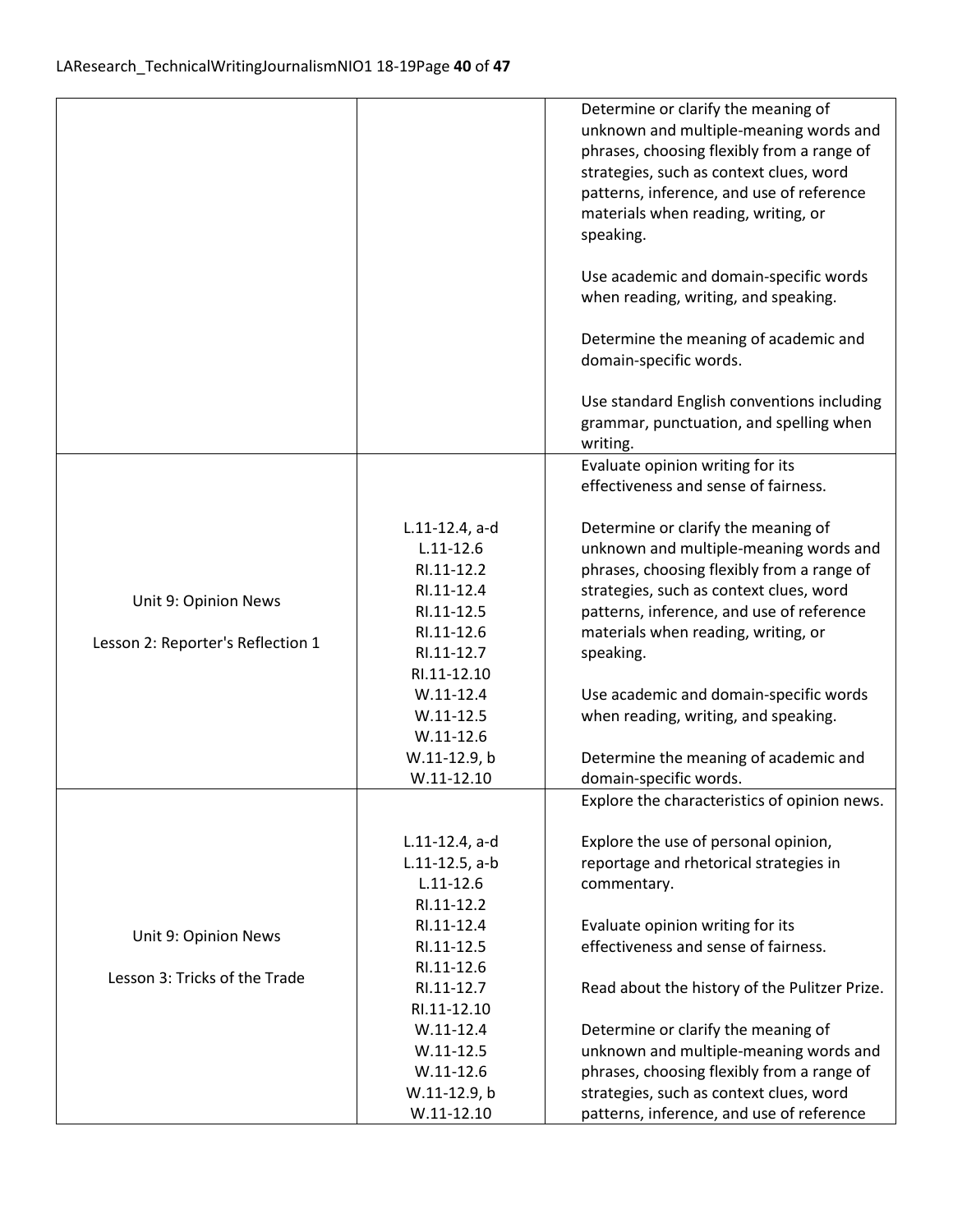|                                   |                              | materials when reading, writing, or          |
|-----------------------------------|------------------------------|----------------------------------------------|
|                                   |                              | speaking.                                    |
|                                   |                              |                                              |
|                                   |                              | Use academic and domain-specific words       |
|                                   |                              | when reading, writing, and speaking.         |
|                                   |                              |                                              |
|                                   |                              | Determine the meaning of academic and        |
|                                   |                              | domain-specific words.                       |
|                                   |                              | Explore the characteristics of opinion news. |
|                                   |                              | Explore the use of personal opinion,         |
|                                   |                              | reportage and rhetorical strategies in       |
|                                   |                              | commentary.                                  |
|                                   |                              |                                              |
|                                   |                              | Evaluate opinion writing for its             |
|                                   |                              | effectiveness and sense of fairness.         |
|                                   |                              |                                              |
| Unit 9: Opinion News              | L.11-12.4, a-d               | Determine or clarify the meaning of          |
|                                   | $L.11 - 12.6$                | unknown and multiple-meaning words and       |
| Lesson 4: Reporter's Reflection 2 | RI.11-12.2                   | phrases, choosing flexibly from a range of   |
|                                   | RI.11-12.4                   | strategies, such as context clues, word      |
|                                   | RI.11-12.5                   | patterns, inference, and use of reference    |
|                                   | RI.11-12.6                   | materials when reading, writing, or          |
|                                   | RI.11-12.7                   | speaking.                                    |
|                                   | RI.11-12.10                  |                                              |
|                                   | $W.11-12.4$<br>$W.11 - 12.5$ | Use academic and domain-specific words       |
|                                   | $W.11-12.6$                  | when reading, writing, and speaking.         |
|                                   | W.11-12.9, b                 | Determine the meaning of academic and        |
|                                   | $W.11-12.10$                 | domain-specific words.                       |
|                                   |                              | Explore the characteristics of opinion news. |
|                                   |                              |                                              |
|                                   |                              | Explore the use of personal opinion,         |
|                                   | $L.11-12.1, a-b$             | reportage and rhetorical strategies in       |
|                                   | $L.11-12.2$ , a-b            | commentary.                                  |
|                                   | $L.11-12.3, a$               |                                              |
|                                   | $L.11-12.4$ , a-d            | Evaluate opinion writing for its             |
|                                   | $L.11 - 12.6$                | effectiveness and sense of fairness.         |
| Unit 9: Opinion News              | RI.11-12.2                   |                                              |
|                                   | RI.11-12.4                   | Write leads for opinion pieces.              |
| Lesson 5: Reporter's Reflection 3 | RI.11-12.5                   |                                              |
|                                   | RI.11-12.6                   | Determine or clarify the meaning of          |
|                                   | RI.11-12.7                   | unknown and multiple-meaning words and       |
|                                   | RI.11-12.10                  | phrases, choosing flexibly from a range of   |
|                                   | $W.11 - 12.4$                | strategies, such as context clues, word      |
|                                   | $W.11-12.5$                  | patterns, inference, and use of reference    |
|                                   | $W.11-12.6$                  | materials when reading, writing, or          |
|                                   | W.11-12.9, b                 | speaking.                                    |
|                                   | $W.11-12.10$                 |                                              |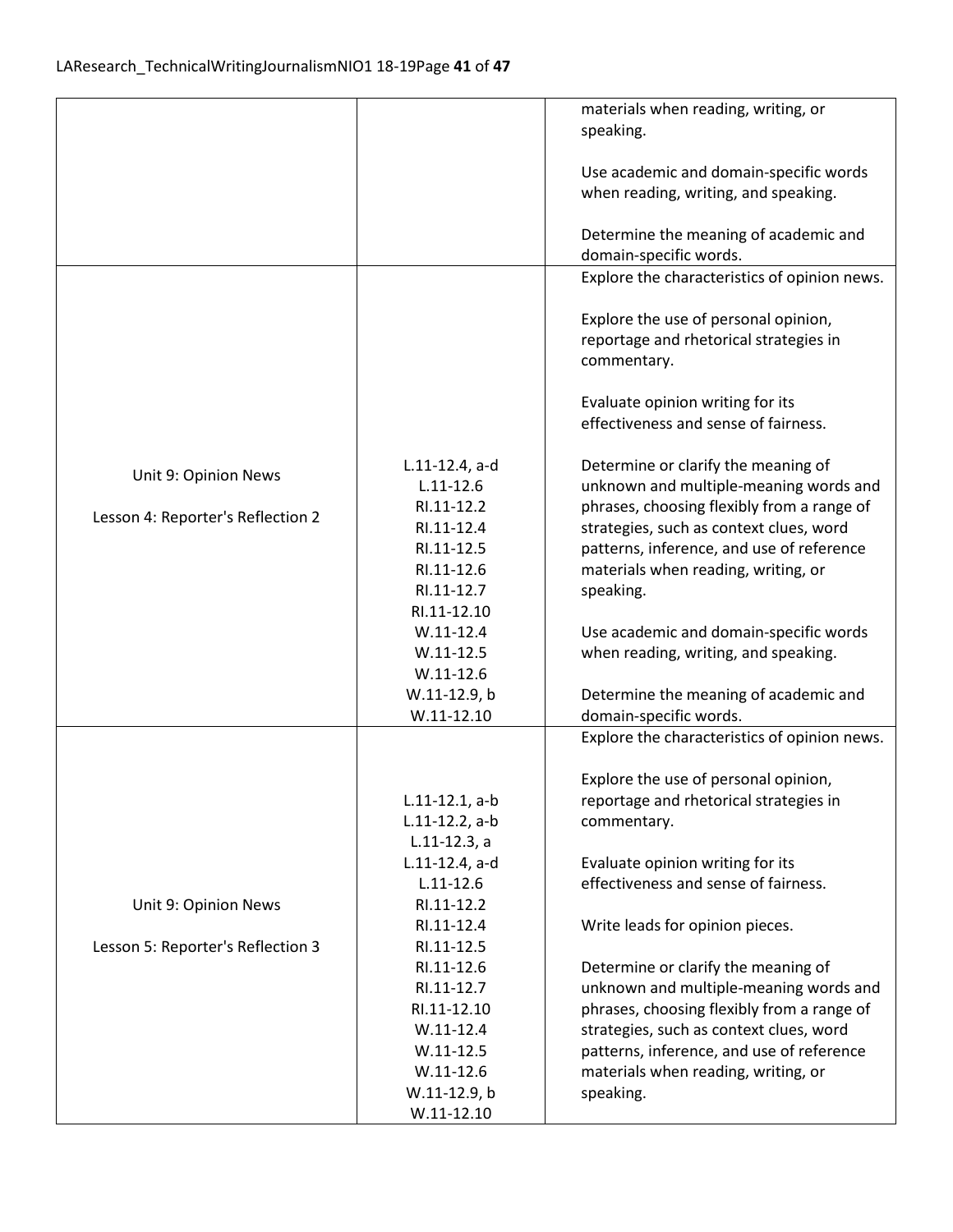|                                       |                   | Use academic and domain-specific words       |
|---------------------------------------|-------------------|----------------------------------------------|
|                                       |                   | when reading, writing, and speaking.         |
|                                       |                   |                                              |
|                                       |                   | Determine the meaning of academic and        |
|                                       |                   | domain-specific words.                       |
|                                       |                   |                                              |
|                                       |                   | Use standard English conventions including   |
|                                       |                   | grammar, punctuation, and spelling when      |
|                                       |                   |                                              |
|                                       |                   | writing.                                     |
|                                       |                   | Explore the characteristics of opinion news. |
|                                       |                   |                                              |
|                                       |                   | Explore the use of personal opinion,         |
|                                       |                   | reportage and rhetorical strategies in       |
|                                       |                   | commentary.                                  |
|                                       |                   |                                              |
|                                       |                   | Evaluate opinion writing for its             |
|                                       |                   | effectiveness and sense of fairness.         |
|                                       |                   |                                              |
|                                       |                   | Write a response to the online discussion    |
|                                       | $L.11-12.1, a-b$  | question and then provide responses to       |
|                                       | $L.11-12.2$ , a-b | other students.                              |
|                                       | $L.11-12.3, a$    |                                              |
|                                       | $L.11-12.4$ , a-d | Determine or clarify the meaning of          |
| Unit 9: Opinion News                  | $L.11 - 12.6$     | unknown and multiple-meaning words and       |
|                                       | RI.11-12.2        | phrases, choosing flexibly from a range of   |
| Lesson 6: Discuss: The Power of Words | RI.11-12.4        | strategies, such as context clues, word      |
|                                       | RI.11-12.5        | patterns, inference, and use of reference    |
|                                       | RI.11-12.6        | materials when reading, writing, or          |
|                                       | RI.11-12.7        | speaking.                                    |
|                                       | RI.11-12.10       |                                              |
|                                       |                   |                                              |
|                                       | SL.11-12.1, a-d   | Use academic and domain-specific words       |
|                                       | SL.11-12.3        | when reading, writing, and speaking.         |
|                                       | SL.11-12.4        |                                              |
|                                       | SL.11-12.6        | Determine the meaning of academic and        |
|                                       | $W.11-12.4$       | domain-specific words.                       |
|                                       | $W.11 - 12.5$     |                                              |
|                                       | $W.11-12.6$       | Use standard English conventions including   |
|                                       | W.11-12.9, b      | grammar, punctuation, and spelling when      |
|                                       | $W.11 - 12.10$    | writing.                                     |
|                                       | $L.11-12.4$ , a-d | Review the assignments for this unit.        |
|                                       | $L.11 - 12.6$     |                                              |
|                                       | RI.11-12.4        | Describe the impact of the free press on the |
|                                       | RI.11-12.6        | political and social history of the United   |
| Unit 10: Final Project                | RI.11-12.7        | States.                                      |
|                                       | RI.11-12.10       |                                              |
| Lesson 1: Making a Difference         | $W.11 - 12.4$     | Identify and evaluate story ideas.           |
|                                       | $W.11 - 12.5$     |                                              |
|                                       | $W.11-12.6$       | Identify sources of information for news     |
|                                       | $W.11-12.8$       | stories.                                     |
|                                       | $W.11-12.10$      |                                              |
|                                       |                   |                                              |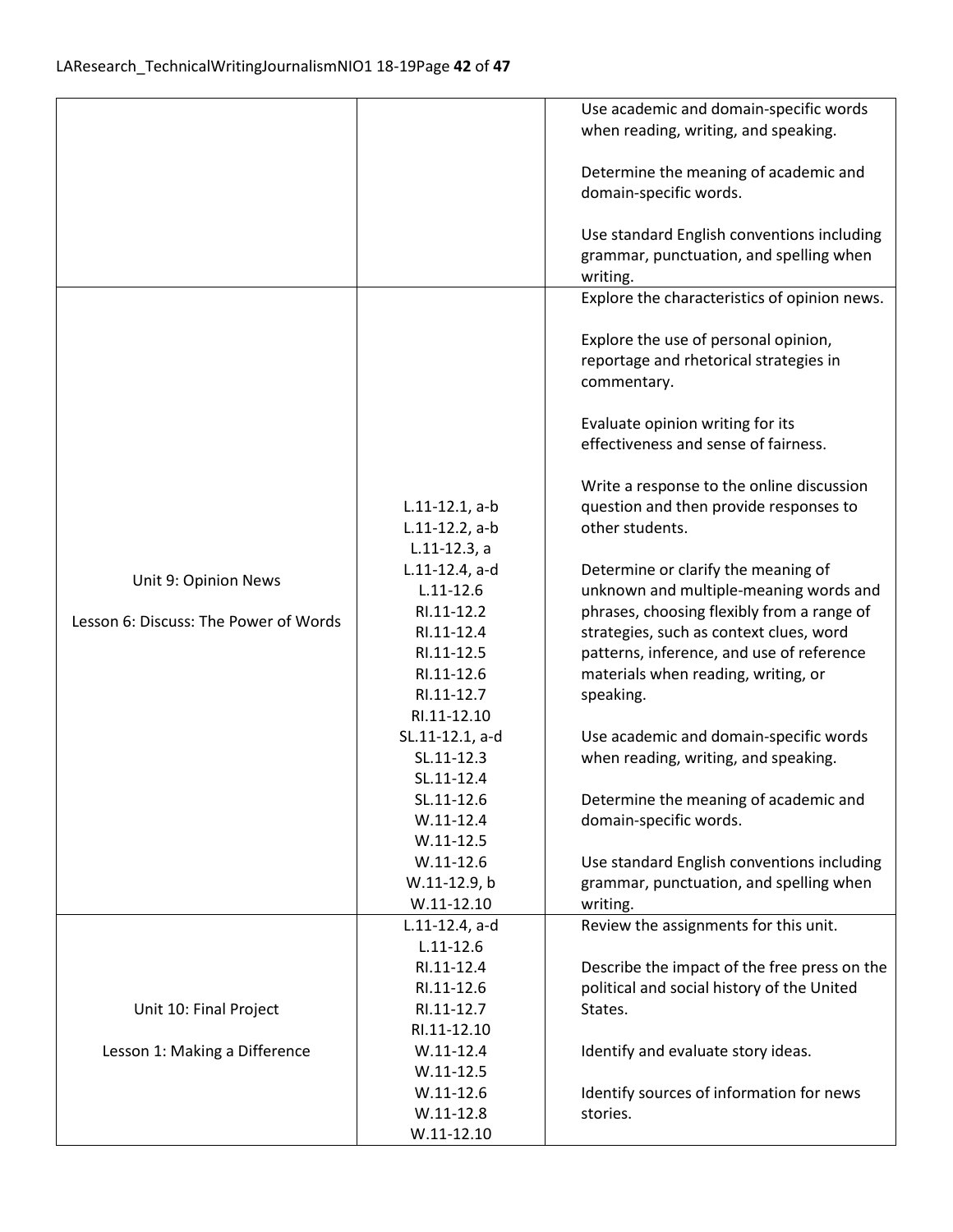|                                   |                                 | Note important people and events in                                                   |
|-----------------------------------|---------------------------------|---------------------------------------------------------------------------------------|
|                                   |                                 | journalistic history.                                                                 |
|                                   |                                 | Determine or clarify the meaning of                                                   |
|                                   |                                 | unknown and multiple-meaning words and                                                |
|                                   |                                 | phrases, choosing flexibly from a range of                                            |
|                                   |                                 | strategies, such as context clues, word                                               |
|                                   |                                 | patterns, inference, and use of reference                                             |
|                                   |                                 | materials when reading, writing, or                                                   |
|                                   |                                 | speaking.                                                                             |
|                                   |                                 | Use academic and domain-specific words                                                |
|                                   |                                 | when reading, writing, and speaking.                                                  |
|                                   |                                 | Determine the meaning of academic and                                                 |
|                                   |                                 | domain-specific words.                                                                |
|                                   |                                 | Use standard English conventions including                                            |
|                                   |                                 | grammar, punctuation, and spelling when                                               |
|                                   |                                 | writing.                                                                              |
|                                   |                                 | Identify human sources of information for                                             |
|                                   |                                 | news stories.                                                                         |
|                                   |                                 | Conduct interviews using proper                                                       |
|                                   |                                 | procedures and industry best practices.                                               |
|                                   |                                 | Use appropriate listening and speaking                                                |
|                                   |                                 | skills in conducting interviews.                                                      |
|                                   |                                 | Accurately record direct and indirect quotes                                          |
|                                   |                                 | as well as the context in which they are                                              |
|                                   | $L.11-12.1, a-b$                | given.                                                                                |
|                                   | $L.11-12.2$ , a-b               |                                                                                       |
| Unit 10: Final Project            | $L.11-12.3, a$                  | Determine or clarify the meaning of                                                   |
|                                   | L.11-12.4, a-d<br>$L.11 - 12.6$ | unknown and multiple-meaning words and                                                |
| Lesson 2: On the Trail, Session 1 | RI.11-12.4                      | phrases, choosing flexibly from a range of<br>strategies, such as context clues, word |
|                                   | RI.11-12.7                      | patterns, inference, and use of reference                                             |
|                                   | RI.11-12.10                     | materials when reading, writing, or                                                   |
|                                   | SL.11-12.1, a-d                 | speaking.                                                                             |
|                                   | SL.11-12.3                      |                                                                                       |
|                                   | SL.11-12.4                      | Use academic and domain-specific words                                                |
|                                   | SL.11-12.6                      | when reading, writing, and speaking.                                                  |
|                                   | W.11-12.3, a-e                  |                                                                                       |
|                                   | $W.11-12.4$                     | Determine the meaning of academic and                                                 |
|                                   | $W.11 - 12.5$                   | domain-specific words.                                                                |
|                                   | $W.11-12.6$                     |                                                                                       |
|                                   | $W.11-12.7$                     | Use standard English conventions including                                            |
|                                   | $W.11-12.8$                     | grammar, punctuation, and spelling when                                               |
|                                   | $W.11-12.10$                    | writing.                                                                              |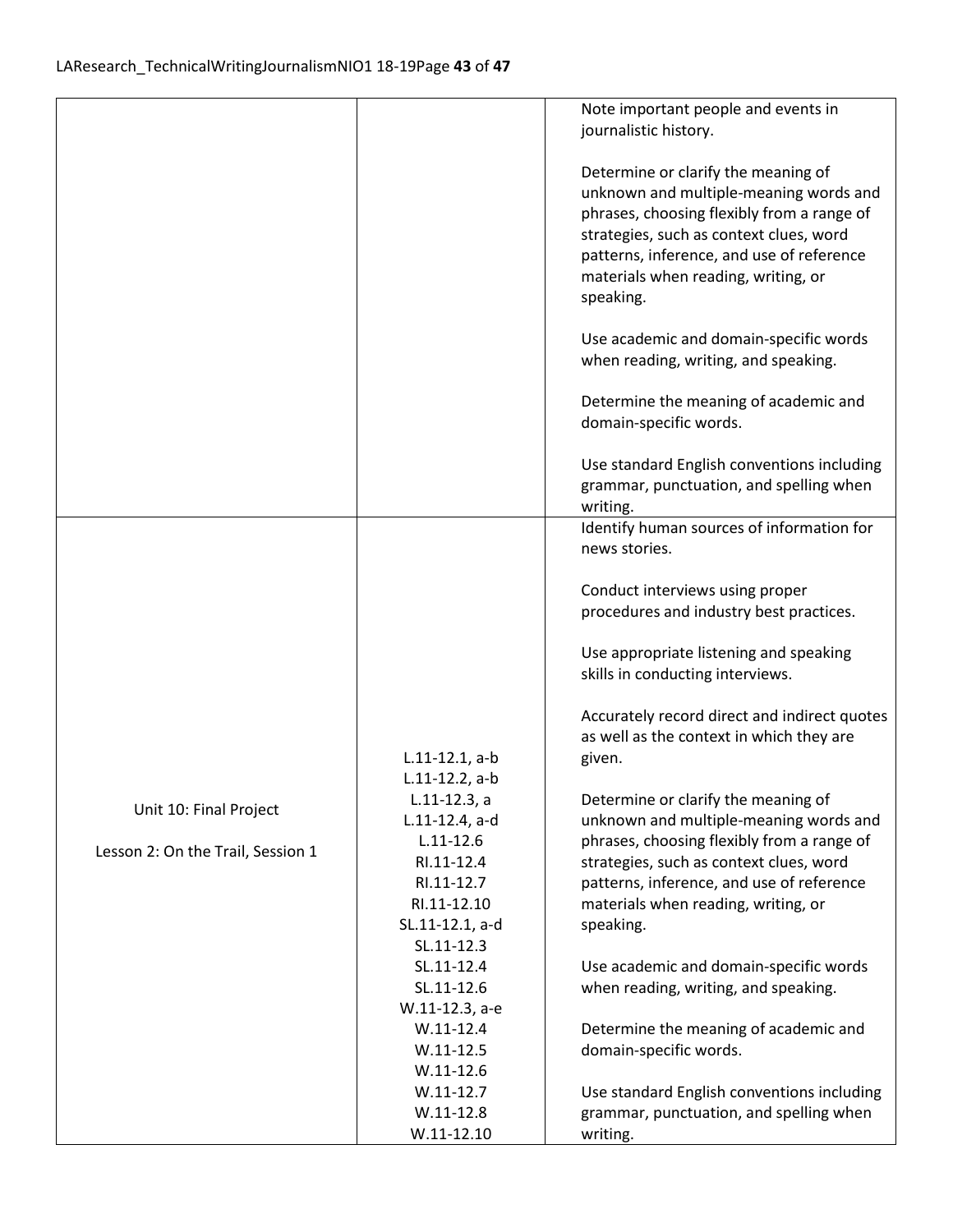|                                   |                                       | Identify human sources of information for                                    |
|-----------------------------------|---------------------------------------|------------------------------------------------------------------------------|
|                                   |                                       | news stories.                                                                |
|                                   |                                       |                                                                              |
|                                   |                                       | Conduct interviews using proper                                              |
|                                   |                                       | procedures and industry best practices.                                      |
|                                   |                                       |                                                                              |
|                                   |                                       | Use appropriate listening and speaking                                       |
|                                   |                                       | skills in conducting interviews.                                             |
|                                   |                                       |                                                                              |
|                                   |                                       | Accurately record direct and indirect quotes                                 |
|                                   |                                       | as well as the context in which they are                                     |
|                                   | $L.11-12.1, a-b$<br>$L.11-12.2$ , a-b | given.                                                                       |
|                                   | $L.11-12.3, a$                        | Determine or clarify the meaning of                                          |
| Unit 10: Final Project            | L.11-12.4, a-d                        | unknown and multiple-meaning words and                                       |
|                                   | $L.11 - 12.6$                         | phrases, choosing flexibly from a range of                                   |
| Lesson 3: On the Trail, Session 2 | RI.11-12.4                            | strategies, such as context clues, word                                      |
|                                   | RI.11-12.7                            | patterns, inference, and use of reference                                    |
|                                   | RI.11-12.10                           | materials when reading, writing, or                                          |
|                                   | SL.11-12.1, a-d                       | speaking.                                                                    |
|                                   | SL.11-12.3                            |                                                                              |
|                                   | SL.11-12.4                            | Use academic and domain-specific words                                       |
|                                   | SL.11-12.6                            | when reading, writing, and speaking.                                         |
|                                   | W.11-12.3, a-e                        |                                                                              |
|                                   | $W.11-12.4$                           | Determine the meaning of academic and                                        |
|                                   | $W.11 - 12.5$                         | domain-specific words.                                                       |
|                                   | $W.11-12.6$                           |                                                                              |
|                                   | $W.11-12.7$                           | Use standard English conventions including                                   |
|                                   | $W.11-12.8$                           | grammar, punctuation, and spelling when                                      |
|                                   | $W.11-12.10$                          | writing.                                                                     |
|                                   |                                       | Identify how to place quotes responsibly<br>and effectively in a news story. |
|                                   |                                       |                                                                              |
|                                   |                                       | Apply the ethics guidelines to the news                                      |
|                                   |                                       | story draft.                                                                 |
|                                   | $L.11-12.1, a-b$                      |                                                                              |
|                                   | $L.11-12.2$ , a-b                     | Evaluate material and identify a powerful                                    |
|                                   | $L.11-12.3, a$                        | kicker.                                                                      |
| Unit 10: Final Project            | L.11-12.4, a-d                        |                                                                              |
|                                   | $L.11 - 12.6$                         | Identify key facts and learn how to organize                                 |
| Lesson 4: Correspondent's Column, | RI.11-12.4                            | them.                                                                        |
| Organizing                        | RI.11-12.7                            |                                                                              |
|                                   | RI.11-12.10                           | Evaluate facts and determine which are                                       |
|                                   | W.11-12.3, a-e                        | most critical and merit leading the story.                                   |
|                                   | $W.11-12.4$                           |                                                                              |
|                                   | $W.11 - 12.5$                         | Determine or clarify the meaning of                                          |
|                                   | $W.11-12.6$                           | unknown and multiple-meaning words and                                       |
|                                   | $W.11-12.7$                           | phrases, choosing flexibly from a range of                                   |
|                                   | $W.11-12.8$                           | strategies, such as context clues, word                                      |
|                                   | $W.11-12.10$                          | patterns, inference, and use of reference                                    |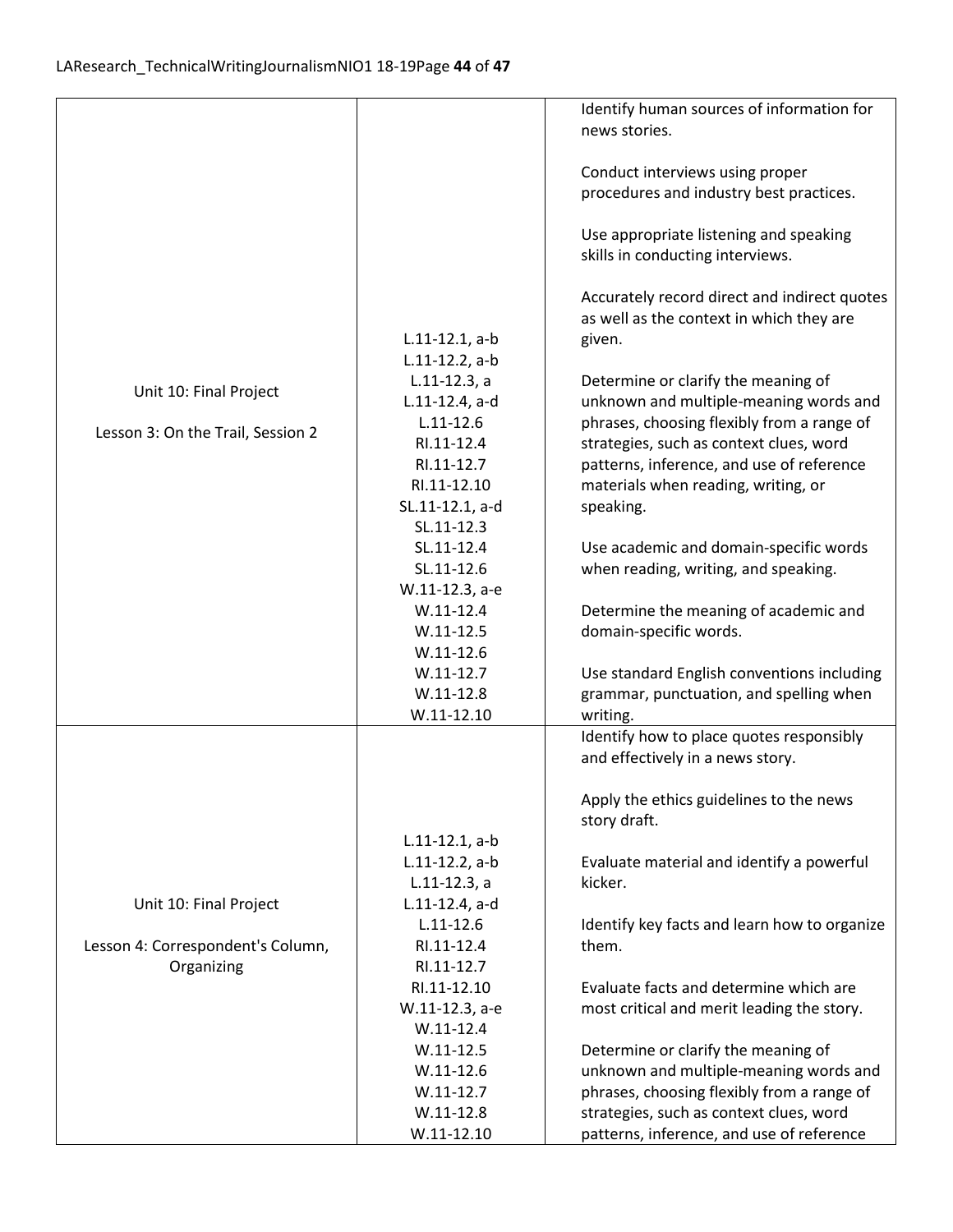|                                   |                                       | materials when reading, writing, or                                                  |
|-----------------------------------|---------------------------------------|--------------------------------------------------------------------------------------|
|                                   |                                       | speaking.                                                                            |
|                                   |                                       | Use academic and domain-specific words                                               |
|                                   |                                       | when reading, writing, and speaking.                                                 |
|                                   |                                       |                                                                                      |
|                                   |                                       | Determine the meaning of academic and                                                |
|                                   |                                       | domain-specific words.                                                               |
|                                   |                                       | Use standard English conventions including                                           |
|                                   |                                       | grammar, punctuation, and spelling when                                              |
|                                   |                                       | writing.                                                                             |
|                                   |                                       | Identify and correct errors.                                                         |
|                                   |                                       |                                                                                      |
|                                   |                                       | Identify how to place quotes responsibly                                             |
|                                   |                                       | and effectively in a news story.                                                     |
|                                   |                                       | Apply the ethics guidelines to the news                                              |
|                                   |                                       | story draft.                                                                         |
|                                   |                                       |                                                                                      |
|                                   |                                       | Evaluate material and identify a powerful                                            |
|                                   |                                       | kicker.                                                                              |
|                                   |                                       |                                                                                      |
|                                   |                                       | Identify key facts and learn how to organize<br>them.                                |
|                                   |                                       |                                                                                      |
|                                   |                                       | Evaluate facts and determine which are                                               |
| Unit 10: Final Project            |                                       | most critical and merit leading the story.                                           |
|                                   |                                       |                                                                                      |
| Lesson 5: Correspondent's Column, |                                       | Determine or clarify the meaning of                                                  |
| Session 1                         | $L.11-12.1, a-b$                      | unknown and multiple-meaning words and<br>phrases, choosing flexibly from a range of |
|                                   | $L.11-12.2$ , a-b                     | strategies, such as context clues, word                                              |
|                                   | $L.11-12.3, a$                        | patterns, inference, and use of reference                                            |
|                                   | L.11-12.4, a-d                        | materials when reading, writing, or                                                  |
|                                   | $L.11 - 12.6$                         | speaking.                                                                            |
|                                   | RI.11-12.4                            |                                                                                      |
|                                   | RI.11-12.7                            | Use academic and domain-specific words                                               |
|                                   | RI.11-12.10<br>W.11-12.3, a-e         | when reading, writing, and speaking.                                                 |
|                                   | $W.11-12.4$                           | Determine the meaning of academic and                                                |
|                                   | $W.11 - 12.5$                         | domain-specific words.                                                               |
|                                   | $W.11-12.6$                           |                                                                                      |
|                                   | $W.11-12.7$                           | Use standard English conventions including                                           |
|                                   | $W.11-12.8$                           | grammar, punctuation, and spelling when                                              |
|                                   | $W.11-12.10$                          | writing.                                                                             |
| Unit 10: Final Project            | $L.11-12.1, a-b$<br>$L.11-12.2$ , a-b | Identify and correct errors.                                                         |
| Lesson 6: Correspondent's Column, | $L.11-12.3$ , a                       | Identify how to place quotes responsibly                                             |
| Session 2                         | L.11-12.4, a-d                        | and effectively in a news story.                                                     |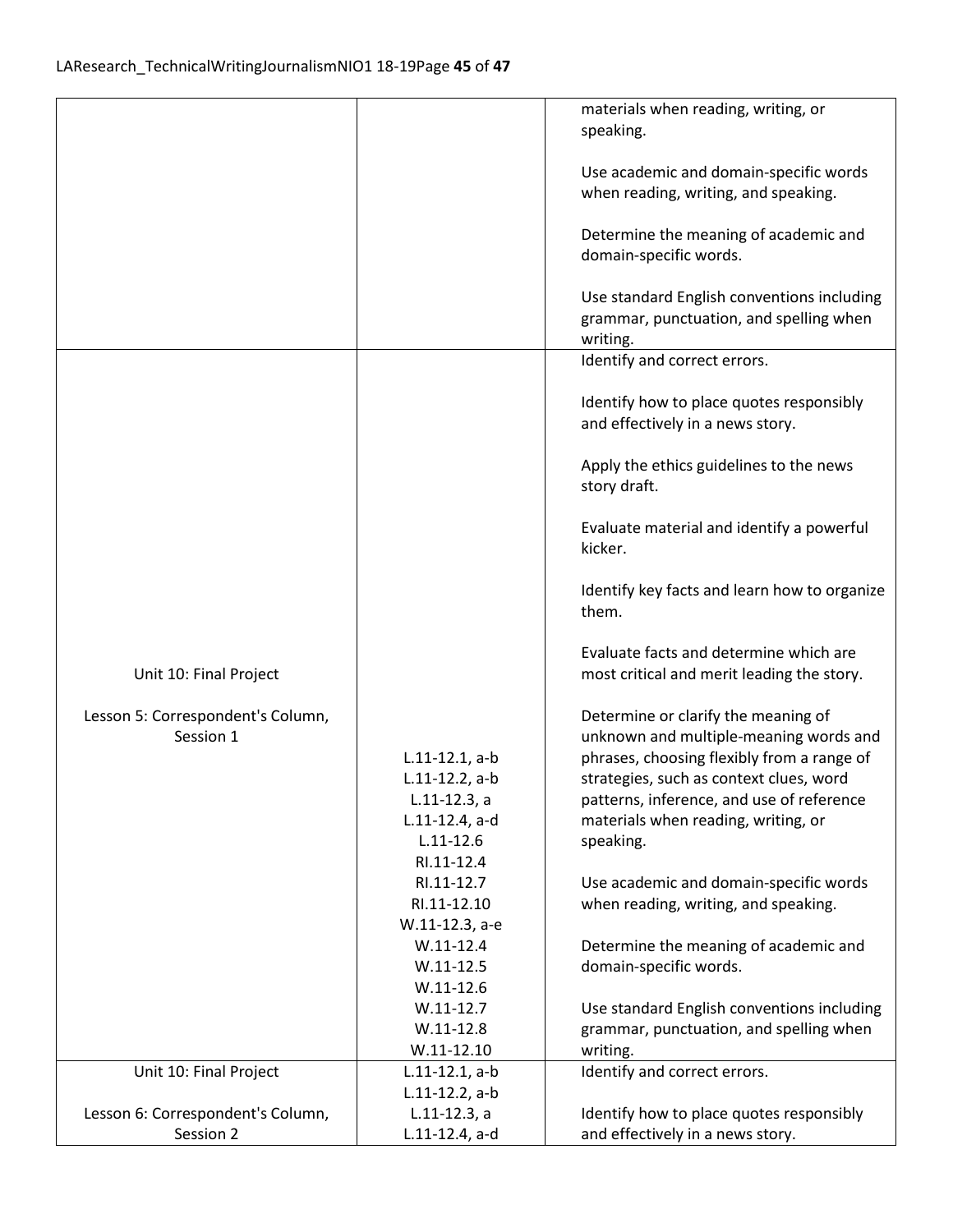|                                        | $L.11 - 12.6$  |                                              |
|----------------------------------------|----------------|----------------------------------------------|
|                                        | RI.11-12.4     | Apply the ethics guidelines to the news      |
|                                        | RI.11-12.7     | story draft.                                 |
|                                        | RI.11-12.10    |                                              |
|                                        | W.11-12.3, a-e | Evaluate material and identify a powerful    |
|                                        | $W.11-12.4$    | kicker.                                      |
|                                        | $W.11-12.5$    |                                              |
|                                        | $W.11-12.6$    | Identify key facts and learn how to organize |
|                                        | $W.11-12.7$    | them.                                        |
|                                        | $W.11-12.8$    |                                              |
|                                        | $W.11 - 12.10$ | Evaluate facts and determine which are       |
|                                        |                | most critical and merit leading the story.   |
|                                        |                | Determine or clarify the meaning of          |
|                                        |                | unknown and multiple-meaning words and       |
|                                        |                | phrases, choosing flexibly from a range of   |
|                                        |                | strategies, such as context clues, word      |
|                                        |                | patterns, inference, and use of reference    |
|                                        |                | materials when reading, writing, or          |
|                                        |                | speaking.                                    |
|                                        |                | Use academic and domain-specific words       |
|                                        |                | when reading, writing, and speaking.         |
|                                        |                |                                              |
|                                        |                | Determine the meaning of academic and        |
|                                        |                | domain-specific words.                       |
|                                        |                |                                              |
|                                        |                | Use standard English conventions including   |
|                                        |                | grammar, punctuation, and spelling when      |
|                                        |                | writing.                                     |
|                                        |                | Obtain and evaluate visual media for a       |
|                                        |                | news story.                                  |
|                                        |                | Determine appropriate layout and design      |
|                                        |                | for a news story.                            |
|                                        |                |                                              |
|                                        | L.11-12.4, a-d | Determine or clarify the meaning of          |
|                                        | $L.11 - 12.6$  | unknown and multiple-meaning words and       |
| Unit 10: Final Project                 | RI.11-12.4     | phrases, choosing flexibly from a range of   |
|                                        | RI.11-12.7     | strategies, such as context clues, word      |
| Lesson 7: A Picture's Worth a Thousand | RI.11-12.10    | patterns, inference, and use of reference    |
| Words                                  | SL.11-12.2     | materials when reading, writing, or          |
|                                        | SL.11-12.5     | speaking.                                    |
|                                        | $W.11-12.4$    |                                              |
|                                        | $W.11-12.5$    | Use academic and domain-specific words       |
|                                        | $W.11-12.6$    | when reading, writing, and speaking.         |
|                                        | $W.11-12.8$    |                                              |
|                                        | W.11-12.9, b   | Determine the meaning of academic and        |
|                                        | $W.11-12.10$   | domain-specific words.                       |